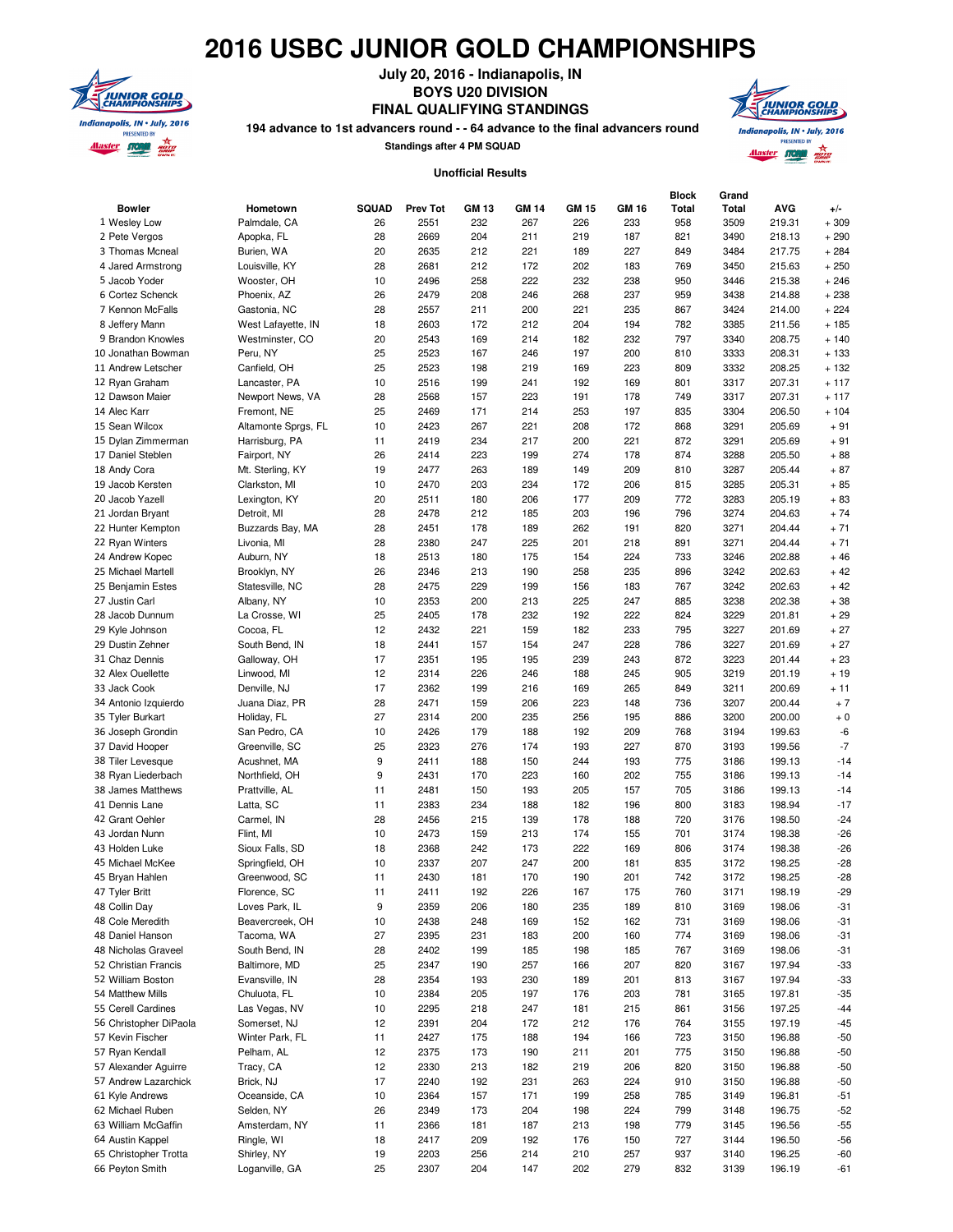| 67 Adam Zimmerman                                                                                                                                                      | Deer Park, NY                     | 26       | 2322         | 186        | 213        | 220        | 196        | 815        | 3137         | 196.06           | -63              |
|------------------------------------------------------------------------------------------------------------------------------------------------------------------------|-----------------------------------|----------|--------------|------------|------------|------------|------------|------------|--------------|------------------|------------------|
| 68 Paul Brendan Schink                                                                                                                                                 | Dravosburg, PA                    | 27       | 2385         | 190        | 204        | 171        | 185        | 750        | 3135         | 195.94           | $-65$            |
| 69 Collin Smith                                                                                                                                                        | Huron, SD                         | 19       | 2308         | 221        | 199        | 235        | 171        | 826        | 3134         | 195.88           | $-66$            |
|                                                                                                                                                                        |                                   |          |              |            |            |            |            |            |              |                  |                  |
| 70 Sean Connolly                                                                                                                                                       | Apopka, FL                        | 27       | 2382         | 209        | 159        | 206        | 176        | 750        | 3132         | 195.75           | $-68$            |
| 70 Shane Barthlow                                                                                                                                                      | Chesterfield, MI                  | 28       | 2309         | 195        | 212        | 223        | 193        | 823        | 3132         | 195.75           | $-68$            |
| 72 Jake Bowden                                                                                                                                                         | Oshawa, ON                        | 11       | 2332         | 279        | 159        | 203        | 158        | 799        | 3131         | 195.69           | $-69$            |
|                                                                                                                                                                        |                                   |          |              |            |            |            |            |            |              |                  |                  |
| 72 Gordon Granger                                                                                                                                                      | Richmond, VA                      | 17       | 2226         | 239        | 235        | 199        | 232        | 905        | 3131         | 195.69           | $-69$            |
| 72 Austin Bertrand                                                                                                                                                     | Prairieville, LA                  | 18       | 2469         | 160        | 158        | 146        | 198        | 662        | 3131         | 195.69           | $-69$            |
| 75 Tyler Lewis                                                                                                                                                         | Ponchatoula, LA                   | 18       | 2226         | 224        | 215        | 205        | 259        | 903        | 3129         | 195.56           | $-71$            |
| 75 Tyler Zogg                                                                                                                                                          | Chesapeake, VA                    | 28       | 2368         | 203        | 170        | 167        | 221        | 761        | 3129         | 195.56           | $-71$            |
|                                                                                                                                                                        |                                   |          |              |            |            |            |            |            |              |                  |                  |
| 77 Nicholas Campanelli                                                                                                                                                 | Linden, NJ                        | 11       | 2342         | 176        | 163        | 223        | 224        | 786        | 3128         | 195.50           | $-72$            |
| 77 Nicholas Azumi                                                                                                                                                      | Waipahu, HI                       | 25       | 2279         | 192        | 197        | 234        | 226        | 849        | 3128         | 195.50           | $-72$            |
| 79 Kyle McGrath                                                                                                                                                        | Davison, MI                       | 10       | 2370         | 204        | 198        | 166        | 189        | 757        | 3127         | 195.44           | $-73$            |
|                                                                                                                                                                        |                                   |          |              |            |            |            |            |            |              |                  |                  |
| 79 Joshua Pate                                                                                                                                                         | Inver Grove Heights, MN           | 19       | 2390         | 210        | 167        | 175        | 185        | 737        | 3127         | 195.44           | $-73$            |
| 81 Jarrett DeFalco                                                                                                                                                     | Leesburg, VA                      | 11       | 2261         | 213        | 254        | 148        | 249        | 864        | 3125         | 195.31           | $-75$            |
| 81 Tyler Klinepier                                                                                                                                                     | Inver Grove Heights, MN           | 25       | 2326         | 213        | 198        | 200        | 188        | 799        | 3125         | 195.31           | $-75$            |
| 83 Alfred Oliveira                                                                                                                                                     | Rocklin, CA                       | 11       | 2296         | 237        | 174        | 219        | 198        | 828        | 3124         | 195.25           | $-76$            |
|                                                                                                                                                                        |                                   |          |              |            |            |            |            |            |              |                  |                  |
| 84 Joshua Rondino                                                                                                                                                      | Lilburn, GA                       | 12       | 2425         | 189        | 140        | 186        | 181        | 696        | 3121         | 195.06           | $-79$            |
| 85 Meeco Walker                                                                                                                                                        | E. Cleveland, OH                  | 17       | 2303         | 188        | 213        | 232        | 184        | 817        | 3120         | 195.00           | $-80$            |
| 85 Daniel Chin                                                                                                                                                         | Daly City, CA                     | 17       | 2279         | 211        | 196        | 206        | 228        | 841        | 3120         | 195.00           | $-80$            |
|                                                                                                                                                                        |                                   |          |              |            |            |            |            |            |              |                  |                  |
| 87 Chase Benites                                                                                                                                                       | Grandville, MI                    | 9        | 2264         | 213        | 202        | 233        | 205        | 853        | 3117         | 194.81           | $-83$            |
| 87 Jamison Peyton                                                                                                                                                      | Las Vegas, NV                     | 19       | 2417         | 191        | 147        | 193        | 169        | 700        | 3117         | 194.81           | $-83$            |
| 89 Adam Glickman                                                                                                                                                       | Woodmere, NY                      | 26       | 2295         | 194        | 226        | 189        | 212        | 821        | 3116         | 194.75           | $-84$            |
|                                                                                                                                                                        |                                   |          |              |            |            |            |            |            |              |                  |                  |
| 90 Christopher Wiley                                                                                                                                                   | Freeport, IL                      | 25       | 2285         | 218        | 256        | 179        | 176        | 829        | 3114         | 194.63           | $-86$            |
| 91 Kaan Kurt                                                                                                                                                           | Leland, NC                        | 18       | 2340         | 199        | 150        | 178        | 245        | 772        | 3112         | 194.50           | $-88$            |
| 91 Nathan Mercer                                                                                                                                                       | Topeka, KS                        | 18       | 2333         | 225        | 175        | 164        | 215        | 779        | 3112         | 194.50           | $-88$            |
|                                                                                                                                                                        | Brandon, FL                       | 27       | 2328         | 180        | 182        | 212        | 210        | 784        | 3112         | 194.50           | $-88$            |
| 91 Logan Kemp                                                                                                                                                          |                                   |          |              |            |            |            |            |            |              |                  |                  |
| 94 Matt Lyons                                                                                                                                                          | Mantua, OH                        | 17       | 2315         | 255        | 153        | 212        | 175        | 795        | 3110         | 194.38           | $-90$            |
| 95 Brandon Biondo                                                                                                                                                      | Carpentersville, IL               | 18       | 2350         | 162        | 200        | 214        | 183        | 759        | 3109         | 194.31           | $-91$            |
| 96 Aaron Yuratovich                                                                                                                                                    | Olathe, KS                        | 27       | 2367         | 171        | 244        | 189        | 137        | 741        | 3108         | 194.25           | $-92$            |
|                                                                                                                                                                        |                                   |          |              |            |            |            |            |            |              |                  |                  |
| 97 Tyler Miller                                                                                                                                                        | Wapakoneta, OH                    | 9        | 2286         | 212        | 194        | 211        | 204        | 821        | 3107         | 194.19           | $-93$            |
| 97 Jack Celmer                                                                                                                                                         | Wernersville, PA                  | 17       | 2326         | 187        | 190        | 180        | 224        | 781        | 3107         | 194.19           | $-93$            |
| 99 Chris Stichter                                                                                                                                                      | Leesburg, IN                      | 18       | 2377         | 204        | 160        | 172        | 193        | 729        | 3106         | 194.13           | $-94$            |
|                                                                                                                                                                        |                                   | 18       | 2368         |            |            |            |            | 738        |              | 194.13           | $-94$            |
| 99 Mitch Huett                                                                                                                                                         | Seminole, FL                      |          |              | 167        | 189        | 174        | 208        |            | 3106         |                  |                  |
| 99 Jonathan Colbaugh                                                                                                                                                   | Culleoka, TN                      | 19       | 2366         | 199        | 219        | 139        | 183        | 740        | 3106         | 194.13           | $-94$            |
| 99 Zach Vasey                                                                                                                                                          | Racine, WI                        | 20       | 2395         | 136        | 143        | 209        | 223        | 711        | 3106         | 194.13           | $-94$            |
| 103 David Zweiban                                                                                                                                                      | Manassas, VA                      | 9        | 2283         | 243        | 187        | 177        | 214        | 821        | 3104         | 194.00           | $-96$            |
|                                                                                                                                                                        |                                   |          |              |            |            |            |            |            |              |                  |                  |
| 103 Drew Esposito                                                                                                                                                      | Selden, NY                        | 19       | 2334         | 192        | 210        | 177        | 191        | 770        | 3104         | 194.00           | $-96$            |
| 105 Daniel Bolan                                                                                                                                                       | Orlando, FL                       | 10       | 2341         | 188        | 187        | 176        | 211        | 762        | 3103         | 193.94           | $-97$            |
| 106 Tyler Kurcz                                                                                                                                                        | Hanover Park, IL                  | 18       | 2293         | 218        | 210        | 193        | 188        | 809        | 3102         | 193.88           | $-98$            |
|                                                                                                                                                                        |                                   |          |              |            |            |            |            | 747        |              |                  |                  |
| 106 Michael McCubbins                                                                                                                                                  | Louisville, KY                    | 20       | 2355         | 154        | 192        | 208        | 193        |            | 3102         | 193.88           | $-98$            |
| 108 Dylan Dobran                                                                                                                                                       | Centerville, OH                   | 17       | 2312         | 174        | 233        | 168        | 214        | 789        | 3101         | 193.81           | $-99$            |
| 108 Kevin Nelson                                                                                                                                                       | Bridgeville, PA                   | 25       | 2278         | 191        | 220        | 207        | 205        | 823        | 3101         | 193.81           | $-99$            |
| 110 Kristopher Yadao                                                                                                                                                   |                                   | 25       | 2225         | 236        | 259        | 191        | 189        | 875        | 3100         | 193.75           | $-100$           |
|                                                                                                                                                                        | Pearl City, HI                    |          |              |            |            |            |            |            |              |                  |                  |
| 111 Corben Sadowski                                                                                                                                                    | Roselle, IL                       | 12       | 2359         | 168        | 155        | 220        | 197        | 740        | 3099         | 193.69           | $-101$           |
| 112 Scott Hill                                                                                                                                                         | Taylorville, IL                   | 25       | 2230         | 205        | 248        | 214        | 201        | 868        | 3098         | 193.63           | $-102$           |
| 113 William Hibbard                                                                                                                                                    | Mukwonago, WI                     | 11       | 2301         | 151        | 258        | 203        | 184        | 796        | 3097         | 193.56           | $-103$           |
|                                                                                                                                                                        |                                   |          |              |            |            |            |            |            |              |                  |                  |
| 114 Brent Boho                                                                                                                                                         | Colgate, WI                       | 12       | 2330         | 176        | 226        | 194        | 170        | 766        | 3096         | 193.50           | $-104$           |
| 115 Conner Kolessides                                                                                                                                                  | Great Falls, VA                   | 11       | 2308         | 257        | 154        | 175        | 200        | 786        | 3094         | 193.38           | $-106$           |
| 115 Connell Kelleher                                                                                                                                                   | Chicago, IL                       | 20       | 2347         | 214        | 145        | 202        | 186        | 747        | 3094         | 193.38           | $-106$           |
| 117 Briton Helton                                                                                                                                                      | Charleston, TN                    | 20       | 2401         | 145        | 169        | 216        | 161        | 691        | 3092         | 193.25           | $-108$           |
|                                                                                                                                                                        |                                   |          |              |            |            |            |            |            |              |                  |                  |
| 118 Thomas Gunter                                                                                                                                                      | Baltimore, MD                     | 19       | 2301         | 235        | 180        | 185        | 190        | 790        | 3091         | 193.19           | $-109$           |
| 119 Dylan Byars                                                                                                                                                        | Satellite Beach, FL               | 20       | 2362         | 192        | 200        | 160        | 176        | 728        | 3090         | 193.13           | $-110$           |
| 120 Kyle Stram                                                                                                                                                         | Grand Rapids, MN                  | 9        | 2344         | 177        | 169        | 213        | 186        | 745        | 3089         | 193.06           | $-111$           |
|                                                                                                                                                                        |                                   |          |              |            |            |            |            |            |              |                  |                  |
| 120 Andrew Marotta                                                                                                                                                     | Ballston Spa, NY                  | 10       | 2302         | 125        | 204        | 220        | 238        | 787        | 3089         | 193.06           | $-111$           |
| 120 Jaemes Chouinard                                                                                                                                                   | Dayton, OH                        | 26       | 2327         | 231        | 197        | 171        | 163        | 762        | 3089         | 193.06           | $-111$           |
| 123 Jordan Dawkins                                                                                                                                                     | Cibolo, TX                        | 9        | 2310         | 185        | 200        | 211        | 182        | 778        | 3088         | 193.00           | $-112$           |
|                                                                                                                                                                        |                                   |          |              |            |            |            |            |            |              |                  |                  |
| 123 Anthony Allen                                                                                                                                                      | Webster, NY                       | 26       | 2377         | 163        | 176        | 199        | 173        | 711        | 3088         | 193.00           | $-112$           |
| 123 Joe Gerencser                                                                                                                                                      | Henderson, NV                     | 28       | 2424         | 162        | 200        | 142        | 160        | 664        | 3088         | 193.00           | $-112$           |
| 126 Jeromey Hodsdon                                                                                                                                                    | Sauk City, WI                     | 12       | 2317         | 176        | 201        | 216        | 175        | 768        | 3085         | 192.81           | $-115$           |
| 127 Zachary Singer                                                                                                                                                     | Buffalo Grove, IL                 | 12       | 2252         | 208        | 254        | 190        | 177        | 829        | 3081         | 192.56           | $-119$           |
|                                                                                                                                                                        |                                   |          |              |            |            |            |            |            |              |                  |                  |
| 128 Andrew Bourgeois                                                                                                                                                   | Blossvale, NY                     | 25       | 2239         | 235        | 231        | 161        | 214        | 841        | 3080         | 192.50           | $-120$           |
| 129 Noah Tom                                                                                                                                                           | San Ramon, CA                     | 11       | 2261         | 253        | 217        | 183        | 164        | 817        | 3078         | 192.38           | $-122$           |
| 129 Pablo Cerda                                                                                                                                                        | Sunrise, FL                       | 28       | 2392         | 182        | 191        | 177        | 136        | 686        | 3078         | 192.38           | $-122$           |
|                                                                                                                                                                        |                                   |          |              |            |            |            |            |            |              |                  |                  |
| 131 Andrew Olson                                                                                                                                                       | Sun Prairie, WI                   | 12       | 2284         | 195        | 189        | 205        | 202        | 791        | 3075         | 192.19           | $-125$           |
| 132 Raymond Repaci                                                                                                                                                     | Altamonte Springs, FL             | 20       | 2333         | 181        | 150        | 231        | 177        | 739        | 3072         | 192.00           | $-128$           |
|                                                                                                                                                                        |                                   | 10       | 2387         | 178        | 146        | 185        | 175        | 684        | 3071         | 191.94           | $-129$           |
|                                                                                                                                                                        |                                   |          |              |            |            |            |            |            |              |                  |                  |
|                                                                                                                                                                        | Lake Ronkonkoma, NY               |          |              | 191        | 187        | 216        | 170        | 764        | 3071         | 191.94           | $-129$           |
|                                                                                                                                                                        | Port Murray, NJ                   | 11       | 2307         |            |            |            |            |            |              |                  |                  |
|                                                                                                                                                                        | Great Barrington, MA              | 9        | 2327         | 166        | 169        | 183        | 225        | 743        | 3070         | 191.88           |                  |
|                                                                                                                                                                        |                                   |          |              |            |            |            |            |            |              |                  |                  |
|                                                                                                                                                                        | Indianapolis, IN                  | 9        | 2261         | 199        | 186        | 201        | 222        | 808        | 3069         | 191.81           | $-130$<br>$-131$ |
|                                                                                                                                                                        | Pendleton, IN                     | 17       | 2292         | 165        | 204        | 225        | 183        | 777        | 3069         | 191.81           | $-131$           |
|                                                                                                                                                                        | Kenosha, WI                       | 19       | 2208         | 247        | 191        | 217        | 206        | 861        | 3069         | 191.81           | $-131$           |
|                                                                                                                                                                        |                                   |          |              |            |            |            |            |            |              |                  |                  |
|                                                                                                                                                                        | Virginia Beach, VA                | 28       | 2268         | 233        | 176        | 169        | 223        | 801        | 3069         | 191.81           | $-131$           |
| 133 Anthony Naujokas<br>133 Gregory Tack<br>135 Tom Hankey<br>136 Eric Blessing<br>136 Nicholas Squires<br>136 Kyle Zagar<br>136 Tyler Rinehart<br>140 Micah Mccracken | Keller, TX                        | 10       | 2354         | 235        | 169        | 149        | 161        | 714        | 3068         | 191.75           | $-132$           |
|                                                                                                                                                                        | Wichita, KS                       | 12       | 2323         | 226        | 165        | 150        | 202        | 743        | 3066         | 191.63           | $-134$           |
|                                                                                                                                                                        | Columbia, SC                      | 19       | 2283         | 172        | 167        | 248        | 196        | 783        | 3066         | 191.63           | $-134$           |
| 141 Alex Lankford<br>141 Anthony Veney                                                                                                                                 |                                   |          |              |            |            |            |            |            |              |                  |                  |
| 141 Brandon Dubuc                                                                                                                                                      | Auburn, ME                        | 25       | 2267         | 193        | 180        | 201        | 225        | 799        | 3066         | 191.63           | $-134$           |
| 144 Nathan Theune<br>144 Aaron Althoff                                                                                                                                 | Sheboygan, WI<br>North Plains, OR | 11<br>28 | 2275<br>2316 | 255<br>177 | 193<br>188 | 169<br>168 | 173<br>216 | 790<br>749 | 3065<br>3065 | 191.56<br>191.56 | $-135$<br>$-135$ |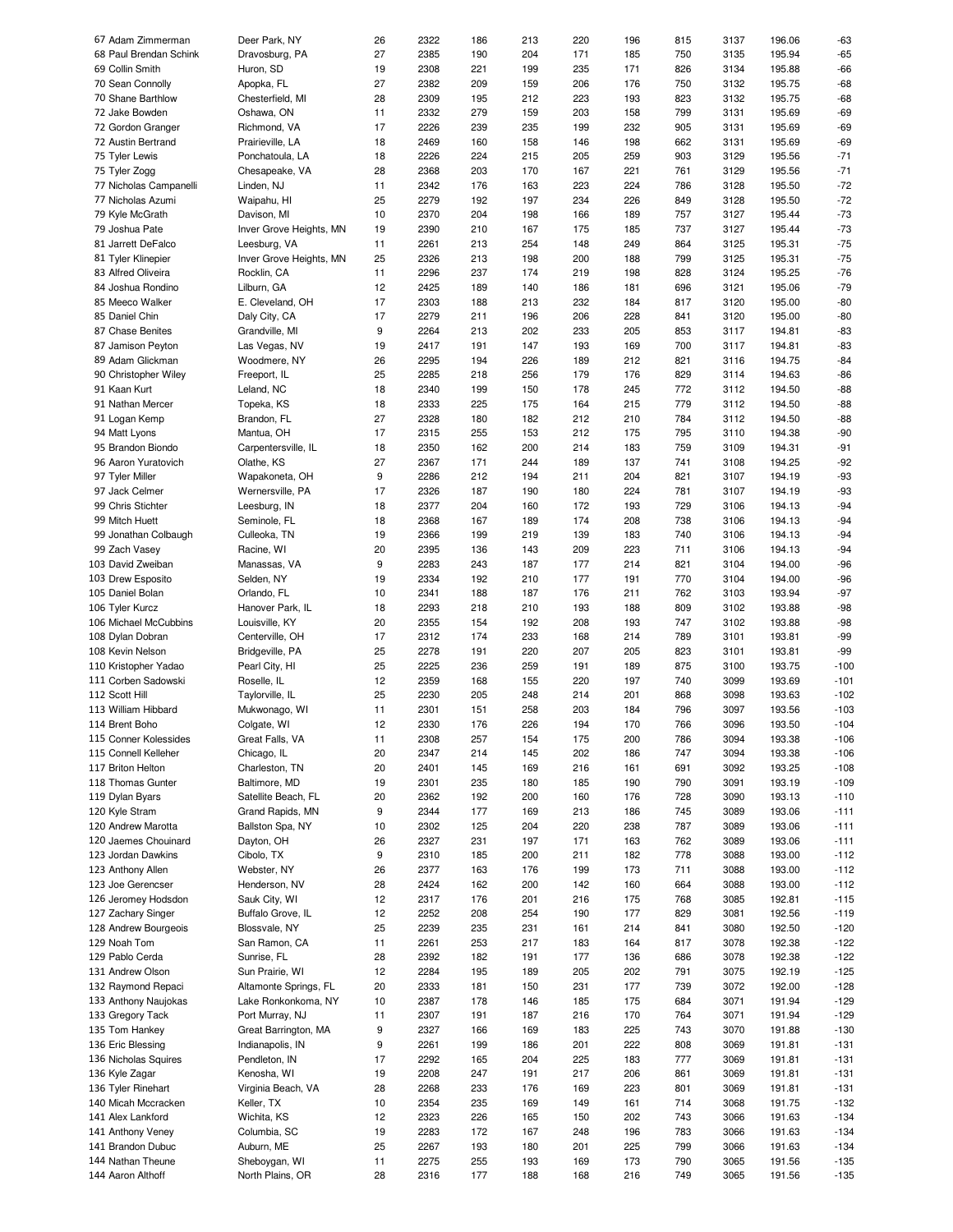| 144 David Daniels     | Sebring, FL                                                          | 28       | 2276 | 147 | 191 | 219 | 232 | 789 | 3065 | 191.56 | $-135$           |
|-----------------------|----------------------------------------------------------------------|----------|------|-----|-----|-----|-----|-----|------|--------|------------------|
| 147 Andy Campbell     | Fort Thomas, KY                                                      | 17       | 2220 | 226 | 193 | 208 | 215 | 842 | 3062 | 191.38 | $-138$           |
|                       |                                                                      |          |      |     |     |     |     |     |      |        |                  |
| 148 Welby Spanton     | Carmichael, CA                                                       | 18       | 2269 | 198 | 209 | 193 | 192 | 792 | 3061 | 191.31 | $-139$           |
| 148 Brady Edwards     | Lithia, FL                                                           | 27       | 2287 | 167 | 179 | 183 | 245 | 774 | 3061 | 191.31 | $-139$           |
| 150 Tyler Trombetta   | Highland, IN                                                         | 20       | 2291 | 153 | 200 | 185 | 230 | 768 | 3059 | 191.19 | $-141$           |
| 151 Nicholas Howard   | St. Petersburg, FL                                                   | 28       | 2386 | 155 | 149 | 175 | 192 | 671 | 3057 | 191.06 | $-143$           |
|                       |                                                                      |          |      |     |     |     |     |     |      |        |                  |
| 152 Kenneth Merrick   | Port Saint Lucie, FL                                                 | 9        | 2292 | 181 | 173 | 205 | 205 | 764 | 3056 | 191.00 | $-144$           |
| 152 Jared Shaner      | Ford City, PA                                                        | 12       | 2329 | 204 | 180 | 156 | 187 | 727 | 3056 | 191.00 | $-144$           |
| 154 Blake Buffaloe    | Raleigh, NC                                                          | 18       | 2342 | 195 | 181 | 178 | 159 | 713 | 3055 | 190.94 | $-145$           |
| 155 Alex Glinski      | Linfield, PA                                                         | 11       | 2233 | 201 | 187 | 198 | 235 | 821 | 3054 | 190.88 | $-146$           |
|                       |                                                                      | 19       |      |     | 214 | 225 |     | 774 |      |        | $-147$           |
| 156 Dave Callahan     | Levittown, PA                                                        |          | 2279 | 169 |     |     | 166 |     | 3053 | 190.81 |                  |
| 157 Ben Hardin        | Tampa, FL                                                            | 27       | 2255 | 190 | 197 | 196 | 214 | 797 | 3052 | 190.75 | $-148$           |
| 158 Stephen Major     | Brockton, MA                                                         | 11       | 2178 | 224 | 235 | 190 | 224 | 873 | 3051 | 190.69 | $-149$           |
| 158 Manuel Sanchez    | Chicago, IL                                                          | 17       | 2233 | 188 | 239 | 192 | 199 | 818 | 3051 | 190.69 | $-149$           |
|                       |                                                                      |          | 2253 | 204 |     | 220 |     | 798 | 3051 | 190.69 | $-149$           |
| 158 Jacob Dupre       | Houma, LA                                                            | 18       |      |     | 159 |     | 215 |     |      |        |                  |
| 161 Nick Postag       | Santa Clara, CA                                                      | 11       | 2153 | 214 | 276 | 180 | 224 | 894 | 3047 | 190.44 | $-153$           |
| 161 Ryan Kajihiro     | Waipahu, HI                                                          | 25       | 2279 | 223 | 167 | 183 | 195 | 768 | 3047 | 190.44 | $-153$           |
| 161 Bobby Ramsey      | Holtsville, NY                                                       | 26       | 2313 | 160 | 195 | 203 | 176 | 734 | 3047 | 190.44 | $-153$           |
|                       |                                                                      | 27       | 2295 | 238 |     | 206 |     |     |      |        | $-154$           |
| 164 Zach Mitchell     | Farmington, MN                                                       |          |      |     | 149 |     | 158 | 751 | 3046 | 190.38 |                  |
| 165 John Slavich      | Roselle, IL                                                          | 17       | 2280 | 174 | 233 | 159 | 198 | 764 | 3044 | 190.25 | $-156$           |
| 166 Brennan Haugh     | Faribault, MN                                                        | 25       | 2326 | 193 | 184 | 160 | 180 | 717 | 3043 | 190.19 | $-157$           |
| 167 Joshua Schneider  | Fond Du Lac, WI                                                      | 12       | 2269 | 143 | 203 | 210 | 217 | 773 | 3042 | 190.13 | $-158$           |
| 167 Andrew Orf        |                                                                      |          | 2281 |     |     |     |     |     | 3042 | 190.13 | $-158$           |
|                       | Shiloh, IL                                                           | 19       |      | 149 | 198 | 191 | 223 | 761 |      |        |                  |
| 167 Nicholas Sommer   | Roscoe, IL                                                           | 25       | 2270 | 174 | 235 | 191 | 172 | 772 | 3042 | 190.13 | $-158$           |
| 170 Kasey Sullivan    | Cumberland, MD                                                       | 19       | 2232 | 199 | 190 | 193 | 226 | 808 | 3040 | 190.00 | $-160$           |
| 171 Johnathan Adams   | Arnold, MO                                                           | 25       | 2158 | 169 | 209 | 267 | 236 | 881 | 3039 | 189.94 | $-161$           |
|                       |                                                                      |          |      |     |     |     |     |     |      |        |                  |
| 172 Jordan Henson     | Indianapolis, IN                                                     | 9        | 2302 | 124 | 200 | 209 | 203 | 736 | 3038 | 189.88 | $-162$           |
| 172 Chase Kaufman     | Swartz Creek, MI                                                     | 10       | 2263 | 197 | 185 | 179 | 214 | 775 | 3038 | 189.88 | $-162$           |
| 172 Calvin Akers      | South Beloit, IL                                                     | 12       | 2280 | 182 | 189 | 183 | 204 | 758 | 3038 | 189.88 | $-162$           |
| 172 Briley Haugh      | Faribault, MN                                                        | 25       | 2232 | 204 | 211 | 170 | 221 | 806 | 3038 | 189.88 | $-162$           |
|                       |                                                                      |          |      |     |     |     |     |     |      |        |                  |
| 176 Jacob Hubbs       | Romeoville, IL                                                       | 19       | 2264 | 199 | 193 | 158 | 221 | 771 | 3035 | 189.69 | $-165$           |
| 177 Benjy Mailloux    | Bloomington, IL                                                      | 9        | 2259 | 214 | 201 | 157 | 202 | 774 | 3033 | 189.56 | $-167$           |
| 177 Kagen Schroyer    | Temperance, MI                                                       | 11       | 2196 | 155 | 250 | 222 | 210 | 837 | 3033 | 189.56 | $-167$           |
| 177 Tyler Gromlovits  | Junction City, KS                                                    | 25       | 2269 | 211 | 191 | 158 | 204 | 764 | 3033 | 189.56 | $-167$           |
|                       |                                                                      |          |      |     |     |     |     |     |      |        |                  |
| 180 Michael Dertz     | Tinley Park, IL                                                      | 10       | 2304 | 143 | 187 | 183 | 215 | 728 | 3032 | 189.50 | $-168$           |
| 180 Austin Schomig    | Channahon, IL                                                        | 19       | 2176 | 202 | 275 | 189 | 190 | 856 | 3032 | 189.50 | $-168$           |
| 182 Billy Foertsch    | Chicago, IL                                                          | 25       | 2244 | 155 | 191 | 197 | 244 | 787 | 3031 | 189.44 | $-169$           |
| 183 Elijah Rayman     | Albert Lea, MN                                                       | 25       | 2258 | 192 | 177 | 191 | 211 | 771 | 3029 | 189.31 | $-171$           |
|                       |                                                                      |          |      |     |     |     |     |     |      |        |                  |
| 184 Walter Tomlin     | Ranson, WV                                                           | 10       | 2297 | 167 | 234 | 156 | 173 | 730 | 3027 | 189.19 | $-173$           |
| 185 Alec Boyhtari     | Duluth, MN                                                           | 11       | 2223 | 225 | 182 | 233 | 163 | 803 | 3026 | 189.13 | $-174$           |
| 185 Anthony M Dodge   | North Bend, NE                                                       | 26       | 2325 | 200 | 182 | 175 | 144 | 701 | 3026 | 189.13 | $-174$           |
| 185 Tyler Lowenstein  | Penfield, NY                                                         | 26       | 2207 | 227 | 220 | 160 | 212 | 819 | 3026 | 189.13 | $-174$           |
|                       |                                                                      |          |      |     |     |     |     |     |      |        |                  |
|                       |                                                                      |          |      |     |     |     |     |     |      |        |                  |
| 185 Jonathan Kleer    | Crescent, PA                                                         | 27       | 2282 | 166 | 200 | 189 | 189 | 744 | 3026 | 189.13 | $-174$           |
| 189 Terry Salvant III | Memphis, TN                                                          | 17       | 2237 | 206 | 205 | 185 | 192 | 788 | 3025 | 189.06 | $-175$           |
|                       |                                                                      |          |      |     |     |     |     |     |      |        |                  |
| 190 Maxwell Roers     | Maple Grove, MN                                                      | 25       | 2312 | 185 | 185 | 179 | 163 | 712 | 3024 | 189.00 | $-176$           |
| 191 Tyler Kelley      | Pocatello, ID                                                        | 10       | 2314 | 186 | 192 | 162 | 169 | 709 | 3023 | 188.94 | $-177$           |
| 191 EJ Baradas        | Roseville, CA                                                        | 17       | 2266 | 204 | 156 | 194 | 203 | 757 | 3023 | 188.94 | $-177$           |
|                       | Glendale, CA                                                         | 20       | 2315 | 134 | 186 | 189 | 196 | 705 | 3020 | 188.75 | $-180$           |
| 193 Anthony Schanen   |                                                                      |          |      |     |     |     |     |     |      |        |                  |
| 194 Nathan Pembrook   | Rochester, NY                                                        | 26       | 2255 | 191 | 181 | 190 | 199 | 761 | 3016 | 188.50 | $-184$           |
|                       | The above qualify for the advancers round at 7:00 AM at Western Bowl |          |      |     |     |     |     |     |      |        |                  |
| 195 Anthony Swenson   | Worcester, MA                                                        | 9        | 2233 | 196 | 184 | 209 | 193 | 782 | 3015 | 188.44 | $-185$           |
| 195 David Eggert      | New Lenox, IL                                                        | 28       | 2298 | 170 | 190 | 180 | 177 | 717 | 3015 | 188.44 | $-185$           |
|                       |                                                                      |          |      |     |     |     |     |     |      |        |                  |
| 197 Shawn Gibson      | Princeton, IN                                                        | 12       | 2284 | 162 | 179 | 225 | 161 | 727 | 3011 | 188.19 | $-189$           |
| 198 Matthew Gibney    | Keansburg, NJ                                                        | 10       | 2295 | 194 | 146 | 198 | 177 | 715 | 3010 | 188.13 | $-190$           |
| 198 Jacob Freand      | Jerseyville, IL                                                      | 10       | 2241 | 181 | 201 | 185 | 202 | 769 | 3010 | 188.13 | $-190$           |
| 198 Tristan Leyen     | Perry Hall, MD                                                       | 19       | 2273 | 160 | 167 | 199 | 211 | 737 | 3010 | 188.13 | $-190$           |
| 201 Noah Prima        | Hammond, LA                                                          | 18       | 2237 | 244 | 151 | 167 | 210 | 772 | 3009 | 188.06 | $-191$           |
|                       |                                                                      |          |      |     |     |     |     |     |      |        |                  |
| 201 Joshua Krueger    | Green Bay, WI                                                        | 27       | 2284 | 151 | 190 | 172 | 212 | 725 | 3009 | 188.06 | $-191$           |
| 201 Andrew Lissik     | Columbia, MD                                                         | 28       | 2360 | 165 | 154 | 161 | 169 | 649 | 3009 | 188.06 | $-191$           |
| 204 Gavin Sum         | Markham, ON                                                          | 26       | 2327 | 168 | 173 | 186 | 154 | 681 | 3008 | 188.00 | $-192$           |
| 205 Hunter Schlegel   | Dayton, OH                                                           | 19       | 2169 | 172 | 199 | 244 | 222 | 837 | 3006 | 187.88 | $-194$           |
|                       |                                                                      |          |      |     |     |     |     |     |      |        |                  |
| 206 Josh Brown        | Wichita, KS                                                          | 25       | 2231 | 189 | 189 | 177 | 219 | 774 | 3005 | 187.81 | $-195$           |
| 207 Gage Stelling     | Apopka, FL                                                           | 12       | 2296 | 154 | 176 | 196 | 182 | 708 | 3004 | 187.75 | $-196$           |
| 207 Jakob Sisk        | Rossville, IN                                                        | 12       | 2233 | 212 | 159 | 203 | 197 | 771 | 3004 | 187.75 | $-196$           |
| 207 Teagan Smale      | Boulder City, NV                                                     | 28       | 2298 | 196 | 187 | 150 | 173 | 706 | 3004 | 187.75 | $-196$           |
|                       |                                                                      |          |      |     |     |     |     |     |      |        |                  |
| 210 Robbie McKinnon   | Birch Run, MI                                                        | 10       | 2341 | 146 | 217 | 161 | 138 | 662 | 3003 | 187.69 | $-197$           |
| 211 Livio Bolzon      | Chicago, IL                                                          | 18       | 2231 | 200 | 171 | 224 | 176 | 771 | 3002 | 187.63 | $-198$           |
| 211 Caleb Demel       | Salina, KS                                                           | 26       | 2201 | 201 | 199 | 192 | 209 | 801 | 3002 | 187.63 | $-198$           |
| 213 Collin Walsh      | Columbia, MO                                                         | 18       | 2312 | 202 | 146 | 144 | 196 | 688 | 3000 | 187.50 | $-200$           |
|                       |                                                                      |          |      |     |     |     |     |     |      |        |                  |
| 213 Cameron Wong      | Brooklyn, NY                                                         | 26       | 2248 | 170 | 226 | 154 | 202 | 752 | 3000 | 187.50 | $-200$           |
| 215 Jorge R Rodriguez | Yauco, PR                                                            | 10       | 2182 | 235 | 209 | 177 | 195 | 816 | 2998 | 187.38 | $-202$           |
| 215 Matthew Brauch    | Lincoln, NE                                                          | 19       | 2351 | 135 | 161 | 168 | 183 | 647 | 2998 | 187.38 | $-202$           |
| 215 Ian Draughon      | Broken Arrow, OK                                                     | 20       | 2244 | 199 | 211 | 157 | 187 | 754 | 2998 | 187.38 | $-202$           |
|                       |                                                                      |          |      |     |     |     |     |     |      |        |                  |
| 215 Tyler Gray        | Winchester, VA                                                       | 20       | 2217 | 176 | 185 | 209 | 211 | 781 | 2998 | 187.38 | $-202$           |
| 215 Jacob Mullen      | Bellingham, WA                                                       | 27       | 2177 | 177 | 177 | 231 | 236 | 821 | 2998 | 187.38 | $-202$           |
| 220 Kyle Lewis        | Lansing, MI                                                          | 9        | 2178 | 194 | 159 | 211 | 255 | 819 | 2997 | 187.31 | $-203$           |
| 220 Joey Placious     | Ontario, NY                                                          | 26       | 2286 | 177 | 167 | 156 | 211 | 711 | 2997 | 187.31 | $-203$           |
| 220 David Northouse   |                                                                      |          | 2299 | 132 | 202 | 183 | 181 | 698 | 2997 | 187.31 |                  |
| 223 Ryan Nikolas      | Byron Center, MI<br>Portland, OR                                     | 27<br>27 | 2225 | 170 | 231 | 200 | 170 | 771 | 2996 | 187.25 | $-203$<br>$-204$ |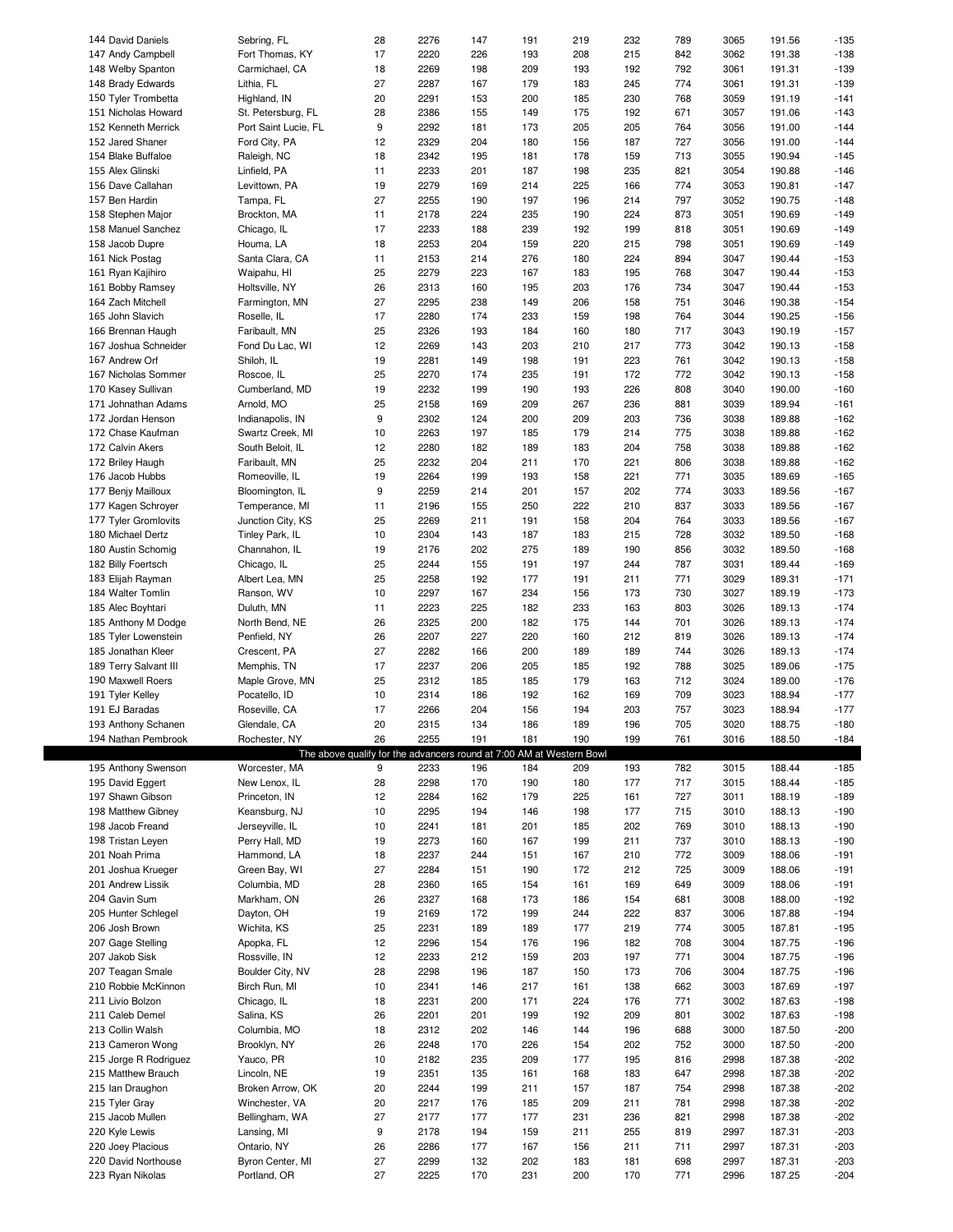| 224 Baker Schmidt        | Fond Du Lac, WI       | 12 | 2234 | 164 | 189 | 199 | 209 | 761 | 2995 | 187.19 | -205   |
|--------------------------|-----------------------|----|------|-----|-----|-----|-----|-----|------|--------|--------|
| 225 Aaron Major          | Brockton, MA          | 11 | 2185 | 215 | 168 | 225 | 201 | 809 | 2994 | 187.13 | $-206$ |
| 225 Riley Corneil        | Billings, MT          | 17 | 2258 | 208 | 197 | 167 | 164 | 736 | 2994 | 187.13 | $-206$ |
| 225 Thorsten Przychocki  | Sebring, FL           | 19 | 2214 | 198 | 193 | 180 | 209 | 780 | 2994 | 187.13 | $-206$ |
|                          |                       |    |      |     |     |     |     |     |      |        |        |
| 225 Hunter Jones         | Cape Girardeau, MO    | 27 | 2201 | 159 | 234 | 198 | 202 | 793 | 2994 | 187.13 | $-206$ |
| 229 Malik Grove          | Mason, OH             | 17 | 2155 | 187 | 203 | 206 | 242 | 838 | 2993 | 187.06 | $-207$ |
| 230 Zachary Vitelli      | Annandale, NJ         | 12 | 2214 | 220 | 160 | 185 | 213 | 778 | 2992 | 187.00 | $-208$ |
| 230 Phillip Bolt         | Lakewood, WA          | 27 | 2289 | 170 | 191 | 168 | 174 | 703 | 2992 | 187.00 | $-208$ |
|                          |                       |    |      |     |     |     |     |     |      |        |        |
| 232 Dempsey Crandell     | Easton, MD            | 25 | 2195 | 194 | 234 | 178 | 190 | 796 | 2991 | 186.94 | $-209$ |
| 233 Robert Gronefeld     | Louisville, KY        | 20 | 2278 | 146 | 184 | 215 | 167 | 712 | 2990 | 186.88 | $-210$ |
| 234 Brady Blowers        | Isanti, MN            | 9  | 2180 | 191 | 182 | 225 | 211 | 809 | 2989 | 186.81 | $-211$ |
| 234 Brian Kennedy        | Philadelphia, PA      | 19 | 2175 | 174 | 233 | 209 | 198 | 814 | 2989 | 186.81 | $-211$ |
|                          |                       |    |      |     |     |     |     |     |      |        |        |
| 236 Nash Medico          | Frostproof, FL        | 11 | 2252 | 138 | 153 | 233 | 212 | 736 | 2988 | 186.75 | $-212$ |
| 236 Ryan Carlisi         | Trenton, NJ           | 19 | 2259 | 200 | 178 | 186 | 165 | 729 | 2988 | 186.75 | $-212$ |
| 236 Jerod Hromek         | Towanda, KS           | 26 | 2332 | 156 | 168 | 178 | 154 | 656 | 2988 | 186.75 | $-212$ |
| 239 Kyle Schellberg      | Dumont, NJ            | 26 | 2207 | 179 | 157 | 225 | 219 | 780 | 2987 | 186.69 | $-213$ |
|                          |                       |    |      |     |     |     |     |     |      |        |        |
| 240 Jarrod Scents        | Sandwich, IL          | 10 | 2282 | 180 | 180 | 183 | 161 | 704 | 2986 | 186.63 | $-214$ |
| 240 Justin Mickelson     | Sheboygan, WI         | 11 | 2264 | 198 | 181 | 141 | 202 | 722 | 2986 | 186.63 | $-214$ |
| 240 Brandon Dodge        | North Bend, NE        | 26 | 2277 | 188 | 180 | 183 | 158 | 709 | 2986 | 186.63 | $-214$ |
| 243 Christopher Radliff  | Schenectady, NY       | 11 | 2174 | 188 | 192 | 205 | 225 | 810 | 2984 | 186.50 | $-216$ |
|                          |                       |    |      |     |     |     |     |     |      |        |        |
| 243 Alec Reseland        | Urbandale, IA         | 27 | 2215 | 158 | 209 | 199 | 203 | 769 | 2984 | 186.50 | $-216$ |
| 245 Sergio Torres        | Henderson, NV         | 26 | 2109 | 194 | 225 | 247 | 208 | 874 | 2983 | 186.44 | $-217$ |
| 245 Trey Arnold          | South Beloit, IL      | 27 | 2233 | 168 | 167 | 249 | 166 | 750 | 2983 | 186.44 | $-217$ |
| 247 Brandon Kreiner      | Davison, MI           | 20 | 2273 | 150 | 166 | 221 | 172 | 709 | 2982 | 186.38 | $-218$ |
|                          |                       |    |      |     |     |     |     |     |      |        |        |
| 247 Tucker Hale          | Gainesville, FL       | 26 | 2284 | 193 | 135 | 213 | 157 | 698 | 2982 | 186.38 | $-218$ |
| 249 Lucas Pejakovich     | Godfrey, IL           | 26 | 2220 | 164 | 191 | 225 | 181 | 761 | 2981 | 186.31 | $-219$ |
| 249 Aaron Mudlong        | West Chicago, IL      | 27 | 2204 | 224 | 185 | 177 | 191 | 777 | 2981 | 186.31 | $-219$ |
| 251 Mitchell Rusinek     | Canton, MI            | 27 | 2236 | 185 | 171 | 188 | 200 | 744 | 2980 | 186.25 | $-220$ |
|                          |                       |    |      |     |     |     |     |     |      |        |        |
| 252 Ryan Mitskavich      | Du Bois, PA           | 18 | 2236 | 188 | 186 | 157 | 209 | 740 | 2976 | 186.00 | $-224$ |
| 253 Samuel Moss          | Midlothian, VA        | 11 | 2260 | 158 | 158 | 180 | 219 | 715 | 2975 | 185.94 | $-225$ |
| 253 Zachary Brandt       | Kalamazoo, MI         | 11 | 2120 | 227 | 232 | 216 | 180 | 855 | 2975 | 185.94 | $-225$ |
| 253 Justin Stow          | Southbury, CT         | 17 | 2207 | 228 | 168 | 177 | 195 | 768 | 2975 | 185.94 | $-225$ |
|                          |                       |    |      |     |     |     |     |     |      |        |        |
| 253 Tommy Strauss        | Three Lakes, WI       | 25 | 2256 | 156 | 179 | 183 | 201 | 719 | 2975 | 185.94 | $-225$ |
| 257 Steven Welsh         | Patchogue, NY         | 10 | 2254 | 191 | 156 | 198 | 175 | 720 | 2974 | 185.88 | $-226$ |
| 258 Justin O'shaughnessy | Canton, MI            | 12 | 2227 | 200 | 184 | 173 | 189 | 746 | 2973 | 185.81 | $-227$ |
| 258 Alex Denton          | Waverly, IA           | 18 | 2246 | 177 | 159 | 203 | 188 | 727 | 2973 | 185.81 | $-227$ |
|                          |                       |    |      |     |     |     |     |     |      |        |        |
| 258 Alex Fleetwood       | Westerville, OH       | 25 | 2234 | 147 | 193 | 215 | 184 | 739 | 2973 | 185.81 | $-227$ |
| 261 Cameron Walker       | Danville, KY          | 20 | 2289 | 171 | 146 | 212 | 151 | 680 | 2969 | 185.56 | $-231$ |
| 262 Ian Huetter          | Des Plaines, IL       | 12 | 2243 | 128 | 214 | 184 | 199 | 725 | 2968 | 185.50 | $-232$ |
| 262 Jacob Brown          | Russiaville, IN       | 17 | 2229 | 189 | 160 | 203 | 187 | 739 | 2968 | 185.50 | $-232$ |
|                          |                       |    |      |     |     |     |     |     |      |        |        |
| 262 Sebastian Steele     | Apopka, FL            | 20 | 2377 | 154 | 150 | 145 | 142 | 591 | 2968 | 185.50 | $-232$ |
| 262 James Jordan         | Louisville, KY        | 25 | 2275 | 192 | 166 | 172 | 163 | 693 | 2968 | 185.50 | $-232$ |
| 262 Zach Goodrich        | La Porte, IN          | 20 | 2195 | 153 | 206 | 246 | 168 | 773 | 2968 | 185.50 | $-232$ |
| 267 Robert Obrecht       | Springfield, MO       | 17 | 2321 | 171 | 173 | 129 | 173 | 646 | 2967 | 185.44 | $-233$ |
|                          |                       |    |      |     |     |     |     |     |      |        |        |
| 267 Tucker Hemmila       | L'Anse, MI            | 17 | 2212 | 170 | 189 | 182 | 214 | 755 | 2967 | 185.44 | $-233$ |
| 267 Bryan McLeod         | Erwin, NC             | 18 | 2193 | 184 | 195 | 161 | 234 | 774 | 2967 | 185.44 | $-233$ |
| 270 Austin Day           | Indianapolis, IN      | 11 | 2224 | 160 | 194 | 189 | 199 | 742 | 2966 | 185.38 | $-234$ |
| 270 Zachary Choltco      | New Kensington, PA    | 27 | 2184 | 223 | 167 | 211 | 181 | 782 | 2966 | 185.38 | $-234$ |
|                          |                       |    |      |     |     |     |     |     |      |        |        |
| 272 Dylan Aiello         | Naples, FL            | 20 | 2268 | 171 | 196 | 165 | 165 | 697 | 2965 |        |        |
| 272 Clayton Bridges III  |                       |    |      |     |     |     |     |     |      | 185.31 | -235   |
|                          | Anderson, SC          | 20 | 2164 | 172 | 174 | 201 | 254 | 801 | 2965 | 185.31 | $-235$ |
|                          |                       |    |      |     |     |     |     |     |      |        |        |
| 272 Blake Earnest        | Wood River, NE        | 26 | 2271 | 147 | 188 | 166 | 193 | 694 | 2965 | 185.31 | -235   |
| 275 Kyle Souther         | Statesville, NC       | 25 | 2185 | 213 | 166 | 194 | 206 | 779 | 2964 | 185.25 | $-236$ |
| 276 Camden Gutshall      | Thompsons Station, TN | 19 | 2316 | 141 | 167 | 166 | 173 | 647 | 2963 | 185.19 | $-237$ |
| 277 Austin Bull          | Loves Park, IL        | 9  | 2248 | 174 | 148 | 213 | 179 | 714 | 2962 | 185.13 | -238   |
|                          |                       |    |      |     |     |     |     |     |      |        |        |
| 278 Zackary Terry        | Schenectady, NY       | 11 | 2237 | 199 | 163 | 169 | 193 | 724 | 2961 | 185.06 | -239   |
| 278 Chad Gilbert         | Georgetown, KY        | 17 | 2205 | 171 | 186 | 190 | 209 | 756 | 2961 | 185.06 | $-239$ |
| 278 Alex Burchard        | Cortland, IL          | 25 | 2202 | 200 | 200 | 234 | 125 | 759 | 2961 | 185.06 | $-239$ |
| 278 Rusty Johnston       | Austin, TX            | 28 | 2203 | 223 | 166 | 186 | 183 | 758 | 2961 | 185.06 | $-239$ |
|                          |                       |    |      |     |     |     |     |     |      |        |        |
| 282 Jacob Nimtz          | Loves Park, IL        | 9  | 2259 | 152 | 144 | 255 | 150 | 701 | 2960 | 185.00 | $-240$ |
| 282 Michael Anderson     | Fremont, CA           | 11 | 2236 | 161 | 196 | 188 | 179 | 724 | 2960 | 185.00 | $-240$ |
| 282 Brack Castle         | Mt. Sterling, KY      | 11 | 2203 | 201 | 204 | 186 | 166 | 757 | 2960 | 185.00 | $-240$ |
| 285 Mitchel Guzzle       | Rock Falls, IL        | 27 | 2309 | 157 | 148 | 142 | 203 | 650 | 2959 | 184.94 | $-241$ |
|                          |                       |    |      |     |     |     |     |     |      |        |        |
| 286 Brian Locke          | Raleigh, NC           | 18 | 2286 | 166 | 169 | 168 | 169 | 672 | 2958 | 184.88 | $-242$ |
| 286 Jonathan Henderson   | Jeanette, PA          | 27 | 2206 | 190 | 189 | 189 | 184 | 752 | 2958 | 184.88 | $-242$ |
| 286 Reese Hurwitz        | Rochester, NY         | 28 | 2237 | 160 | 162 | 189 | 210 | 721 | 2958 | 184.88 | $-242$ |
| 289 Darren Hartgrove     | Severn, MD            | 11 | 2159 | 203 | 168 | 213 | 214 | 798 | 2957 | 184.81 | $-243$ |
| 290 Anthony Locke        |                       | 18 | 2254 | 173 | 200 | 162 | 167 | 702 | 2956 | 184.75 | $-244$ |
|                          | Raleigh, NC           |    |      |     |     |     |     |     |      |        |        |
| 290 Jackson Cross        | Lafayette, IN         | 27 | 2141 | 181 | 174 | 236 | 224 | 815 | 2956 | 184.75 | $-244$ |
| 292 Tommy Markiewicz     | Mentor, OH            | 17 | 2190 | 222 | 169 | 186 | 188 | 765 | 2955 | 184.69 | $-245$ |
| 293 Austin Purkeypile    | Roscoe, IL            | 9  | 2237 | 194 | 199 | 165 | 159 | 717 | 2954 | 184.63 | $-246$ |
| 293 Brian Levine         | Knightdale, NC        | 18 | 2373 | 147 | 130 | 123 | 181 | 581 | 2954 | 184.63 | $-246$ |
|                          |                       |    |      |     |     |     |     |     |      |        |        |
| 295 Zachary Heater       | Greensburg, PA        | 17 | 2212 | 158 | 201 | 200 | 182 | 741 | 2953 | 184.56 | $-247$ |
| 295 John Bredehoeft      | Leavenworth, KS       | 28 | 2187 | 161 | 187 | 193 | 225 | 766 | 2953 | 184.56 | $-247$ |
| 297 Bryan Cline          | Cedar Rapids, IA      | 25 | 2163 | 231 | 187 | 179 | 192 | 789 | 2952 | 184.50 | $-248$ |
|                          |                       |    |      |     |     |     |     |     |      |        |        |
| 298 Brandon Fleming      | Cuyahoga Falls, OH    | 10 | 2259 | 180 | 179 | 165 | 167 | 691 | 2950 | 184.38 | $-250$ |
| 298 Trevor Morgan        | Kalamazoo, MI         | 11 | 2277 | 189 | 152 | 161 | 171 | 673 | 2950 | 184.38 | -250   |
| 298 Derek Poole          | Rockford, IL          | 27 | 2103 | 169 | 219 | 224 | 235 | 847 | 2950 | 184.38 | $-250$ |
| 301 Greg Miller          | Salem, OR             | 27 | 2228 | 136 | 184 | 206 | 195 | 721 | 2949 | 184.31 | $-251$ |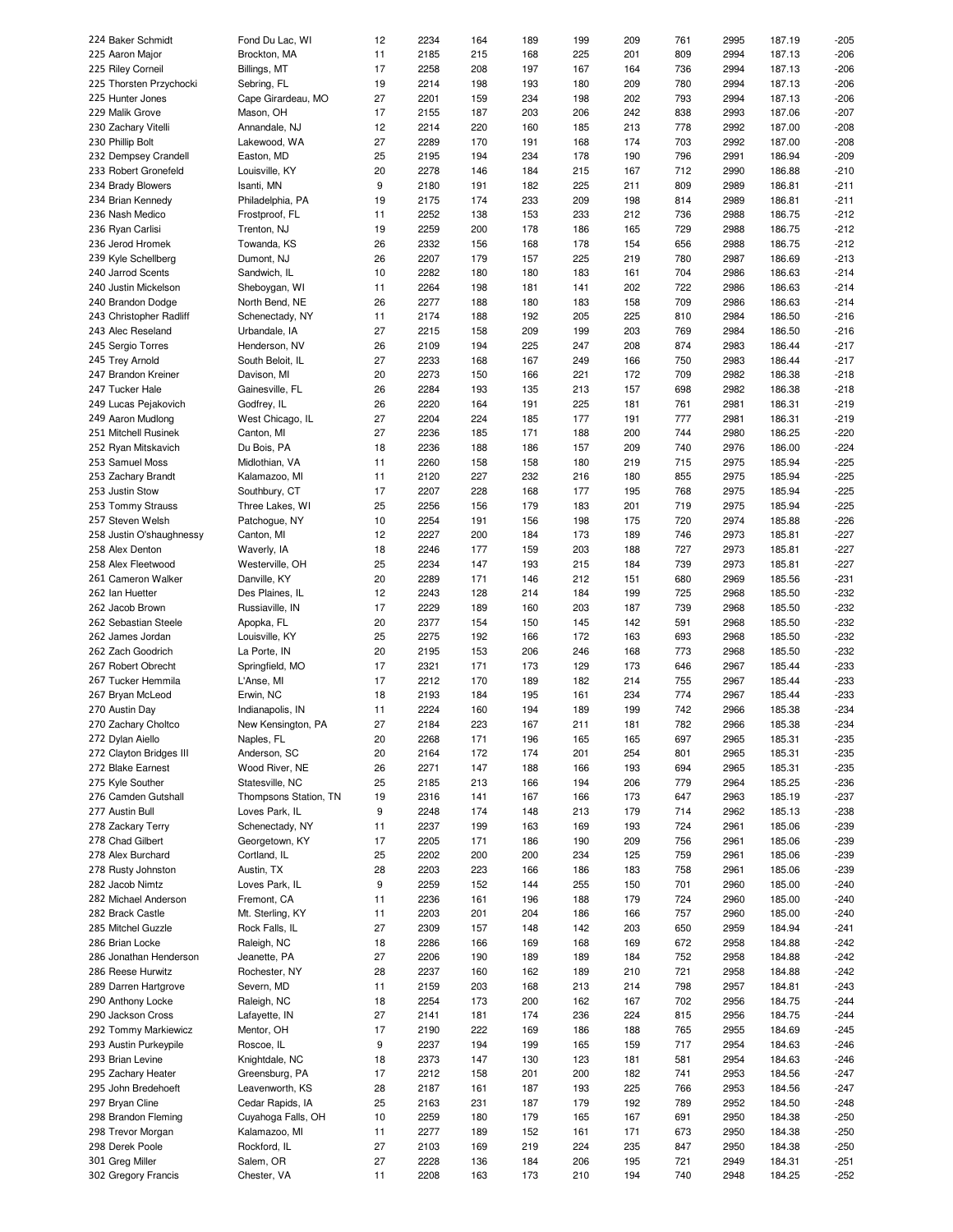| 302 Trevor Blessing Light | Urbandale, IA         | 27 | 2255 | 175 | 182 | 181 | 155 | 693 | 2948 | 184.25 | -252   |
|---------------------------|-----------------------|----|------|-----|-----|-----|-----|-----|------|--------|--------|
| 304 Nicholas Caruana      | Holbrook, NY          | 10 | 2298 | 157 | 202 | 168 | 122 | 649 | 2947 | 184.19 | $-253$ |
| 304 Andrew Cannuli        | Moorestown, NJ        | 17 | 2225 | 205 | 177 | 187 | 153 | 722 | 2947 | 184.19 | $-253$ |
| 304 Jack Baggs            | Plainfield, IL        | 26 | 2240 | 191 | 190 | 156 | 170 | 707 | 2947 | 184.19 | $-253$ |
| 307 Logan Rosing          | Highland, IN          | 20 | 2148 | 203 | 201 | 210 | 184 | 798 | 2946 | 184.13 | $-254$ |
|                           |                       | 26 | 2236 | 197 | 154 | 184 | 175 | 710 | 2946 | 184.13 | $-254$ |
| 307 Benjamin Vanness      | La Vista, NE          |    |      |     |     |     |     |     |      |        |        |
| 309 Adam Turner           | Rochester, NY         | 26 | 2309 | 162 | 158 | 158 | 158 | 636 | 2945 | 184.06 | $-255$ |
| 310 Chad Dempski          | Marshall, WI          | 12 | 2255 | 147 | 150 | 178 | 214 | 689 | 2944 | 184.00 | $-256$ |
| 310 McKinley Knopp        | Campbellsville, KY    | 19 | 2216 | 177 | 204 | 197 | 150 | 728 | 2944 | 184.00 | $-256$ |
| 310 Igar Rodriguez        | Miami, FL             | 28 | 2208 | 136 | 186 | 212 | 202 | 736 | 2944 | 184.00 | $-256$ |
| 313 Jordan Lam            | Cambridge, ON         | 11 | 2180 | 170 | 232 | 180 | 181 | 763 | 2943 | 183.94 | $-257$ |
| 314 Joseph Alvord         | South Lyon, MI        | 10 | 2183 | 159 | 189 | 189 | 221 | 758 | 2941 | 183.81 | $-259$ |
| 315 Kristofer Koesema     | Joliet, IL            | 10 | 2215 | 188 | 198 | 188 | 151 | 725 | 2940 | 183.75 | $-260$ |
|                           |                       |    |      |     |     |     |     |     |      |        |        |
| 315 Cody Cammarata        | Lancaster, NY         | 11 | 2170 | 221 | 155 | 205 | 189 | 770 | 2940 | 183.75 | $-260$ |
| 315 Marques Houston       | Clearwater, FL        | 18 | 2182 | 227 | 169 | 172 | 190 | 758 | 2940 | 183.75 | $-260$ |
| 318 Sean Taylor           | Hastings, MI          | 27 | 2199 | 210 | 199 | 172 | 159 | 740 | 2939 | 183.69 | $-261$ |
| 318 Jordan Shepherd       | Noblesville, IN       | 28 | 2170 | 210 | 167 | 191 | 201 | 769 | 2939 | 183.69 | $-261$ |
| 320 Antar Howard          | Kalamazoo, MI         | 9  | 2224 | 189 | 172 | 153 | 200 | 714 | 2938 | 183.63 | $-262$ |
| 320 John Helbach          | Sheboygan, WI         | 11 | 2178 | 149 | 170 | 256 | 185 | 760 | 2938 | 183.63 | $-262$ |
| 320 Keith Davis           | Kernersville, NC      | 20 | 2156 | 161 | 244 | 210 | 167 | 782 | 2938 | 183.63 | $-262$ |
|                           |                       |    |      |     |     |     |     |     |      |        |        |
| 320 Nicholas Sheets       | Jonesborough, TN      | 28 | 2315 | 172 | 156 | 147 | 148 | 623 | 2938 | 183.63 | $-262$ |
| 320 Brenden Sramek        | Bellevue, NE          | 28 | 2145 | 187 | 204 | 199 | 203 | 793 | 2938 | 183.63 | $-262$ |
| 325 Clay Hartman          | Collinsville, IL      | 17 | 2211 | 164 | 159 | 171 | 232 | 726 | 2937 | 183.56 | $-263$ |
| 325 Conner Novak          | Northfield, OH        | 17 | 2174 | 194 | 164 | 181 | 224 | 763 | 2937 | 183.56 | $-263$ |
| 327 Eric Bator            | Brunswick, OH         | 9  | 2195 | 169 | 212 | 198 | 162 | 741 | 2936 | 183.50 | $-264$ |
| 327 Lance Jackson         | Bay City, MI          | 12 | 2276 | 196 | 149 | 121 | 194 | 660 | 2936 | 183.50 | $-264$ |
|                           | Dayton, OH            | 17 | 2175 | 162 | 175 | 219 | 205 | 761 | 2936 | 183.50 | $-264$ |
| 327 Matthew Diamond       |                       |    |      |     |     |     |     |     |      |        |        |
| 327 Cory Coffey           | Southgate, MI         | 26 | 2314 | 186 | 123 | 164 | 149 | 622 | 2936 | 183.50 | $-264$ |
| 327 Adam Morse            | West Des Moines, IA   | 27 | 2177 | 171 | 169 | 207 | 212 | 759 | 2936 | 183.50 | $-264$ |
| 332 Dylan Catalano-Wild   | Channahon, IL         | 19 | 2189 | 205 | 159 | 222 | 160 | 746 | 2935 | 183.44 | $-265$ |
| 332 Christian Harris      | Cleveland, OH         | 20 | 2244 | 184 | 210 | 151 | 146 | 691 | 2935 | 183.44 | $-265$ |
| 332 Montez Thompson       | Indianapolis, IN      | 28 | 2191 | 216 | 162 | 179 | 187 | 744 | 2935 | 183.44 | $-265$ |
| 332 Jake Grund            | Irma, WI              | 28 | 2188 | 180 | 172 | 186 | 209 | 747 | 2935 | 183.44 | $-265$ |
|                           |                       | 18 | 2221 | 181 | 179 | 191 | 162 | 713 | 2934 | 183.38 | $-266$ |
| 336 Ryan Stubblefield     | St Charles, MO        |    |      |     |     |     |     |     |      |        |        |
| 337 Zachary Arachikavitz  | Freeport, IL          | 25 | 2126 | 201 | 168 | 237 | 201 | 807 | 2933 | 183.31 | $-267$ |
| 338 Kodie Lovejoy         | Wakonda, SD           | 17 | 2157 | 187 | 200 | 201 | 187 | 775 | 2932 | 183.25 | $-268$ |
| 338 Chad Conard           | Geismar, LA           | 18 | 2155 | 222 | 213 | 170 | 172 | 777 | 2932 | 183.25 | $-268$ |
| 340 Cole Skelley          | North Canton, OH      | 10 | 2140 | 195 | 221 | 168 | 206 | 790 | 2930 | 183.13 | $-270$ |
| 340 Keegan Ratobylski     | Clinton Township, MI  | 20 | 2149 | 195 | 149 | 245 | 192 | 781 | 2930 | 183.13 | $-270$ |
| 340 Jacob Jones           | La Crosse, WI         | 25 | 2158 | 173 | 229 | 211 | 159 | 772 | 2930 | 183.13 | $-270$ |
| 340 Cole Garwood          | Vinton, IA            | 27 | 2122 | 232 | 197 | 225 | 154 | 808 | 2930 | 183.13 | $-270$ |
|                           |                       |    |      |     |     |     |     |     |      |        |        |
| 344 Tyler Synovec         | Fremont, NE           | 25 | 2166 | 234 | 156 | 184 | 188 | 762 | 2928 | 183.00 | $-272$ |
| 345 Aleksander Zajchowski | Roscoe, IL            | 17 | 2218 | 177 | 161 | 184 | 187 | 709 | 2927 | 182.94 | $-273$ |
| 345 Nathan Stubler        | La Salle, IL          | 17 | 2088 | 198 | 201 | 204 | 236 | 839 | 2927 | 182.94 | $-273$ |
| 347 Stephen McMillan      | Oakville, ON          | 11 | 1991 | 222 | 289 | 221 | 203 | 935 | 2926 | 182.88 | $-274$ |
| 347 Connor Chambers       | Merritt Island, FL    | 26 | 2248 | 144 | 147 | 199 | 188 | 678 | 2926 | 182.88 | $-274$ |
| 347 Blake Eldridge        | Davenport, IA         | 28 | 2218 | 216 | 178 | 134 | 180 | 708 | 2926 | 182.88 | $-274$ |
|                           |                       | 9  |      |     |     |     |     |     |      |        |        |
| 350 Shawn Voehringer      | Beckley, WV           |    | 2180 | 216 | 201 | 157 | 171 | 745 | 2925 | 182.81 | $-275$ |
| 350 Jack Vandermeulen     | Madison, NJ           | 17 | 2142 | 191 | 170 | 227 | 195 | 783 | 2925 | 182.81 | $-275$ |
| 350 Bryan Kimmel          | Apollo Beach, FL      | 27 | 2152 | 212 | 240 | 164 | 157 | 773 | 2925 | 182.81 | $-275$ |
| 350 Connor Egan           | East Northport, NY    | 28 | 2265 | 130 | 172 | 190 | 168 | 660 | 2925 | 182.81 | $-275$ |
| 354 Jonah Starmer         | Waukee, IA            | 12 | 2245 | 190 | 196 | 142 | 151 | 679 | 2924 | 182.75 | $-276$ |
| 354 Parker Aucoin         | Greenwell Springs, LA | 12 | 2211 | 183 | 156 | 188 | 186 | 713 | 2924 | 182.75 | $-276$ |
|                           | Alexandria, MN        |    |      |     |     |     |     |     |      |        |        |
| 354 Caleb Baker           |                       | 25 | 2157 | 181 | 172 | 214 | 200 | 767 | 2924 | 182.75 | $-276$ |
| 357 Robert Borowski       | Lexington, KY         | 17 | 2152 | 222 | 215 | 151 | 183 | 771 | 2923 | 182.69 | $-277$ |
| 357 Austin Musselman      | Catoosa, OK           | 20 | 2221 | 137 | 131 | 189 | 245 | 702 | 2923 | 182.69 | $-277$ |
| 357 Tanner Schmitz        | Faribault, MN         | 25 | 2251 | 213 | 172 | 140 | 147 | 672 | 2923 | 182.69 | $-277$ |
| 360 Josh Kragh            | Minot, ND             | 17 | 2214 | 182 | 193 | 171 | 162 | 708 | 2922 | 182.63 | $-278$ |
| 360 James Wakefield       | Orangevale, CA        | 18 | 2142 | 201 | 173 | 226 | 180 | 780 | 2922 | 182.63 | $-278$ |
| 362 Chris Arroyo          | Clayton, NC           | 18 | 2232 | 145 | 194 | 173 | 176 | 688 | 2920 | 182.50 | $-280$ |
| 362 Tommy Frost           |                       |    |      |     |     | 225 |     |     |      |        |        |
|                           | O Fallon, IL          | 20 | 2122 | 189 | 177 |     | 207 | 798 | 2920 | 182.50 | $-280$ |
| 364 Kennison Andrews      | Oceanside, CA         | 10 | 2162 | 194 | 193 | 157 | 213 | 757 | 2919 | 182.44 | -281   |
| 364 Daniel Watkinson      | Palm Bay, FL          | 12 | 2172 | 205 | 201 | 149 | 192 | 747 | 2919 | 182.44 | -281   |
| 366 Alexander Sorge       | Monmouth Jct, NJ      | 11 | 2072 | 198 | 182 | 232 | 234 | 846 | 2918 | 182.38 | $-282$ |
| 366 John Simmer           | Andover, MN           | 26 | 2194 | 182 | 144 | 190 | 208 | 724 | 2918 | 182.38 | $-282$ |
| 368 Cody Depa             | Holdingford, MN       | 11 | 2197 | 239 | 157 | 152 | 172 | 720 | 2917 | 182.31 | $-283$ |
|                           |                       |    |      |     |     |     |     |     |      |        |        |
| 369 Logan Williams        | Anchorage, AK         | 27 | 2176 | 174 | 165 | 177 | 224 | 740 | 2916 | 182.25 | $-284$ |
| 369 Steven Faulkner       | Butner, NC            | 28 | 2251 | 161 | 193 | 133 | 178 | 665 | 2916 | 182.25 | $-284$ |
| 371 Hunter Machin         | Baltimore, MD         | 19 | 2185 | 165 | 183 | 187 | 195 | 730 | 2915 | 182.19 | $-285$ |
| 371 Christian Caban       | Park City, IL         | 27 | 2126 | 156 | 208 | 197 | 228 | 789 | 2915 | 182.19 | -285   |
| 371 Tyler Wollenberg      | New Lenox, IL         | 28 | 2169 | 177 | 240 | 172 | 157 | 746 | 2915 | 182.19 | $-285$ |
| 374 Isaak Carlton         | Mchenry, IL           | 20 | 2208 | 188 | 177 | 168 | 173 | 706 | 2914 | 182.13 | -286   |
|                           | Zeeland, MI           | 27 | 2209 | 174 |     |     |     |     | 2914 | 182.13 | $-286$ |
| 374 Tyler DeJonge         |                       |    |      |     | 156 | 182 | 193 | 705 |      |        |        |
| 376 Brandon Wolf          | Schenectady, NY       | 11 | 2149 | 175 | 191 | 174 | 224 | 764 | 2913 | 182.06 | $-287$ |
| 376 Luis A Landrau        | Carolina, PR          | 20 | 2229 | 209 | 148 | 178 | 149 | 684 | 2913 | 182.06 | $-287$ |
| 378 Dakota Solonka        | Indianapolis, IN      | 11 | 2170 | 180 | 182 | 179 | 201 | 742 | 2912 | 182.00 | -288   |
| 379 Israel (Kollier) Pavy | Madison, IN           | 25 | 2223 | 190 | 190 | 178 | 130 | 688 | 2911 | 181.94 | -289   |
| 379 Kyle Mann             | Stafford, VA          | 26 | 2141 | 203 | 198 | 160 | 209 | 770 | 2911 | 181.94 | -289   |
| 381 Matthew Smith         | New Braunfels, TX     | 10 | 2319 | 173 | 125 | 127 | 166 | 591 | 2910 | 181.88 | -290   |
|                           |                       |    |      |     |     |     |     |     |      |        |        |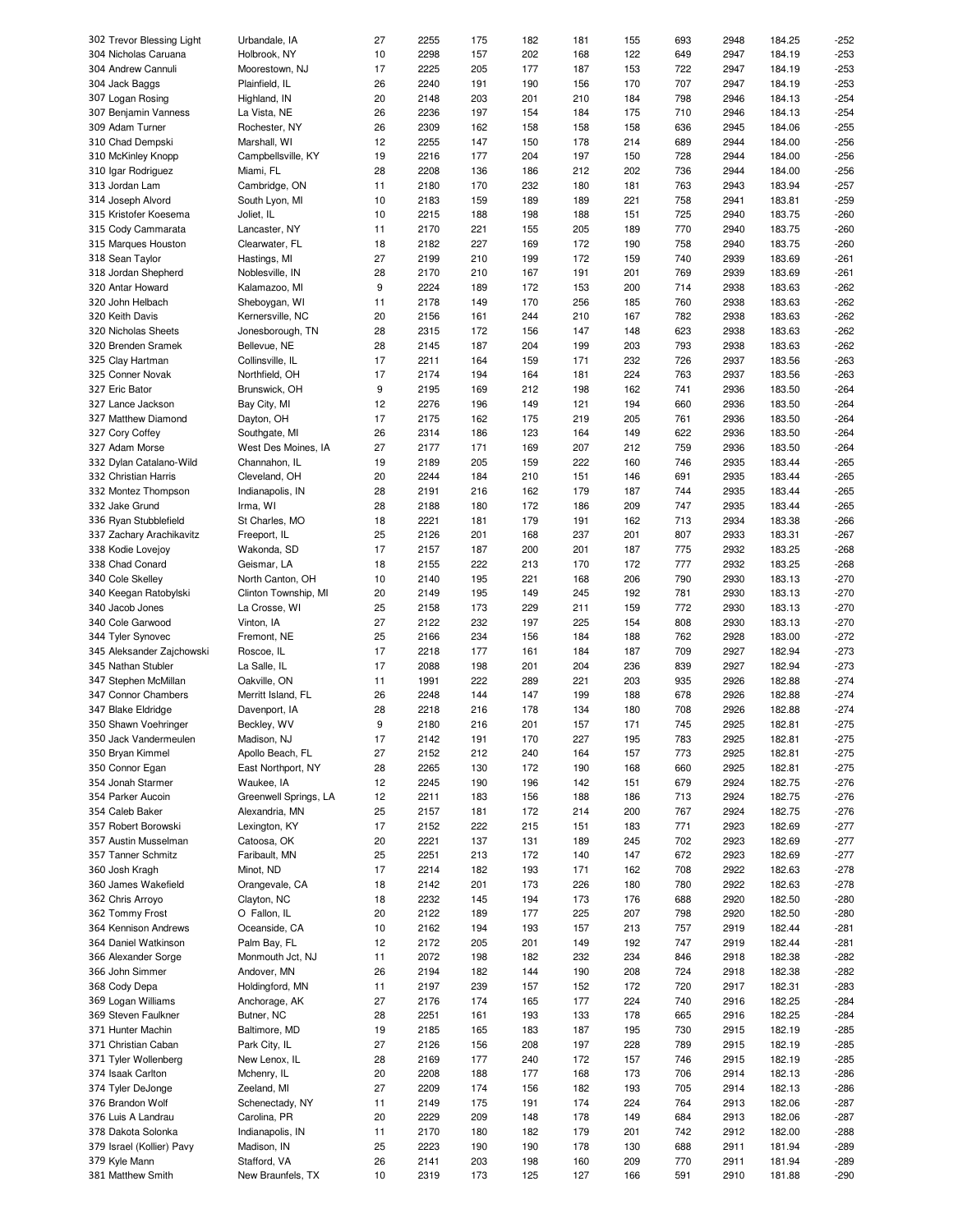| 381 Noah Baird                          | Franklin, NC              | 17       | 2185         | 196        | 165        | 205        | 159        | 725        | 2910         | 181.88           | -290             |
|-----------------------------------------|---------------------------|----------|--------------|------------|------------|------------|------------|------------|--------------|------------------|------------------|
| 381 Anthony Recsnik                     | Troy, MO                  | 18       | 2179         | 200        | 177        | 196        | 158        | 731        | 2910         | 181.88           | $-290$           |
| 384 Dustin Mahmot                       | Gaithersburg, MD          | 9        | 2068         | 211        | 246        | 157        | 227        | 841        | 2909         | 181.81           | $-291$           |
| 384 Trevor Morgan                       | Henrico, VA               | 11       | 2162         | 168        | 182        | 155        | 242        | 747        | 2909         | 181.81           | $-291$           |
|                                         |                           |          |              |            |            |            |            |            |              |                  |                  |
| 386 Matthew Butler                      | Spring Hill, TN           | 19       | 2176         | 164        | 183        | 176        | 209        | 732        | 2908         | 181.75           | $-292$           |
| 387 Seth Wideman                        | Amherst, WI               | 9        | 2151         | 177        | 137        | 218        | 224        | 756        | 2907         | 181.69           | -293             |
| 387 Tyler Moore                         | Lebanon, TN               | 10       | 2275         | 132        | 165        | 144        | 191        | 632        | 2907         | 181.69           | $-293$           |
| 389 Brandon Mooney                      | Roscoe, IL                | 27       | 2163         | 189        | 210        | 164        | 180        | 743        | 2906         | 181.63           | $-294$           |
| 390 James Frankina                      | Cuyahoga Falls, OH        | 10       | 2212         | 177        | 171        | 178        | 167        | 693        | 2905         | 181.56           | $-295$           |
|                                         |                           |          |              |            |            |            |            |            |              |                  |                  |
| 390 Lowell Lynde                        | Elgin, IL                 | 12       | 2202         | 145        | 211        | 188        | 159        | 703        | 2905         | 181.56           | $-295$           |
| 390 Marcel Mullen                       | Hastings, NE              | 12       | 2192         | 162        | 193        | 195        | 163        | 713        | 2905         | 181.56           | $-295$           |
| 393 Justin Larson                       | Fairport, NY              | 26       | 2193         | 137        | 126        | 237        | 211        | 711        | 2904         | 181.50           | $-296$           |
| 394 William Coffey                      | Danville, KY              | 20       | 2202         | 204        | 168        | 171        | 158        | 701        | 2903         | 181.44           | $-297$           |
| 395 Jacob Balser                        | Parkersburg, WV           | 12       | 2171         | 161        | 169        | 122        | 279        | 731        | 2902         | 181.38           | $-298$           |
|                                         |                           |          |              |            |            |            |            |            |              |                  |                  |
| 395 Isaiah Days                         | Syracuse, NY              | 18       | 2238         | 160        | 178        | 149        | 177        | 664        | 2902         | 181.38           | $-298$           |
| 397 Richard Hochecker                   | Ballwin, MO               | 10       | 2207         | 179        | 183        | 180        | 152        | 694        | 2901         | 181.31           | $-299$           |
| 398 Matt Morgan                         | Raleigh, NC               | 18       | 2180         | 143        | 199        | 187        | 191        | 720        | 2900         | 181.25           | $-300$           |
| 398 Trenton Johnston                    | Fremont, NE               | 26       | 2154         | 179        | 150        | 192        | 225        | 746        | 2900         | 181.25           | $-300$           |
| 400 Alec Howser                         | Herndon, VA               | 9        | 2128         | 202        | 214        | 140        | 215        | 771        | 2899         | 181.19           | $-301$           |
|                                         |                           |          |              |            |            |            |            |            |              |                  |                  |
| 401 Justin Hess                         | O'Fallon, IL              | 9        | 2123         | 213        | 199        | 177        | 186        | 775        | 2898         | 181.13           | $-302$           |
| 401 Sam Brandt                          | Fremont, MI               | 10       | 2167         | 194        | 187        | 182        | 168        | 731        | 2898         | 181.13           | $-302$           |
| 401 Daniel Petriello                    | Commack, NY               | 11       | 2103         | 171        | 149        | 266        | 209        | 795        | 2898         | 181.13           | $-302$           |
| 401 Matthew Rodriguez                   | North Arlington, NJ       | 19       | 2268         | 169        | 172        | 133        | 156        | 630        | 2898         | 181.13           | $-302$           |
| 405 Nick Haugen                         | Menomonee Falls, WI       | 12       | 2156         | 199        | 161        | 204        | 177        | 741        | 2897         | 181.06           | $-303$           |
|                                         |                           |          |              |            |            |            |            |            |              |                  |                  |
| 405 Shane Johnson                       | Fort Bragg, NC            | 20       | 2186         | 161        | 185        | 198        | 167        | 711        | 2897         | 181.06           | $-303$           |
| 407 Jared Schmit                        | Green Bay, WI             | 12       | 2150         | 203        | 170        | 180        | 193        | 746        | 2896         | 181.00           | $-304$           |
| 407 Jacob Bennett                       | Imperial, MO              | 27       | 2188         | 190        | 172        | 152        | 194        | 708        | 2896         | 181.00           | $-304$           |
| 409 Jackson Davis                       | Tornado, WV               | 12       | 2173         | 163        | 217        | 172        | 170        | 722        | 2895         | 180.94           | $-305$           |
| 409 Justin Meyers                       | Ark, VA                   | 12       | 2107         | 168        | 221        | 235        | 164        | 788        | 2895         | 180.94           | $-305$           |
|                                         |                           |          |              |            |            |            |            |            |              |                  |                  |
| 409 Andrew Thorne                       | Washington, DC            | 17       | 2169         | 162        | 161        | 216        | 187        | 726        | 2895         | 180.94           | $-305$           |
| 409 Casey Cohagan                       | Fairport Harbor, OH       | 17       | 2020         | 209        | 234        | 218        | 214        | 875        | 2895         | 180.94           | $-305$           |
| 409 Jacob Gosse                         | Vinton, IA                | 27       | 2175         | 199        | 161        | 199        | 161        | 720        | 2895         | 180.94           | $-305$           |
| 409 Andrew Heritage                     | Evansville, WI            | 28       | 2148         | 191        | 180        | 194        | 182        | 747        | 2895         | 180.94           | $-305$           |
| 409 John Haynes                         | Taylors, SC               | 28       | 2135         | 188        | 212        | 193        | 167        | 760        | 2895         | 180.94           | $-305$           |
|                                         |                           |          |              |            |            |            |            |            |              |                  |                  |
| 416 Alex Jimenez                        | Lawrence, KS              | 9        | 2252         | 142        | 176        | 170        | 154        | 642        | 2894         | 180.88           | $-306$           |
| 416 Austin Gilbert                      | Clovis, CA                | 27       | 2200         | 178        | 181        | 145        | 190        | 694        | 2894         | 180.88           | $-306$           |
| 418 Joshua Sours                        | Berryville, VA            | 20       | 2104         | 211        | 154        | 210        | 214        | 789        | 2893         | 180.81           | $-307$           |
| 418 Trustin Givens                      | Rockford, IL              | 27       | 2158         | 169        | 186        | 191        | 189        | 735        | 2893         | 180.81           | $-307$           |
| 418 Jason Hilowitz                      | Virginia Beach, VA        | 28       | 2180         | 187        | 201        | 144        | 181        | 713        | 2893         | 180.81           | $-307$           |
|                                         |                           |          |              |            |            |            |            |            |              |                  |                  |
| 421 Bradley Solomon                     | O Fallon, IL              | 10       | 2120         | 180        | 187        | 232        | 173        | 772        | 2892         | 180.75           | $-308$           |
| 422 Zachary Chernouski                  | Burlington, WI            | 9        | 2199         | 150        | 138        | 170        | 234        | 692        | 2891         | 180.69           | $-309$           |
| 422 Cory Shorter                        | Easton, MD                | 25       | 2114         | 193        | 211        | 176        | 197        | 777        | 2891         | 180.69           | $-309$           |
| 424 Javier Lemmons                      | Tonganoxie, KS            | 9        | 2241         | 128        | 161        | 179        | 181        | 649        | 2890         | 180.63           | $-310$           |
| 424 Austin Long                         | Sunbury, PA               | 12       | 2127         | 188        | 198        | 177        | 200        | 763        | 2890         | 180.63           | $-310$           |
|                                         |                           |          |              |            |            |            |            |            |              |                  |                  |
| 424 Austin Montgomery                   | Elizabethtown, KY         | 19       | 2181         | 152        | 181        | 163        | 213        | 709        | 2890         | 180.63           | $-310$           |
| 424 William Clukay                      | Winchendon, MA            | 19       | 2082         | 187        | 250        | 179        | 192        | 808        | 2890         | 180.63           | $-310$           |
| 428 Kyler Gerl                          | Loves Park, IL            | 9        | 2126         | 209        | 183        | 137        | 234        | 763        | 2889         | 180.56           | $-311$           |
| 428 Marcus Zinn                         | Portland, MI              | 12       | 2206         | 176        | 144        | 170        | 193        | 683        | 2889         | 180.56           | $-311$           |
| 430 Jonathan Chapman                    | Cornelius, NC             | 9        | 2181         | 189        | 150        | 189        | 179        | 707        | 2888         | 180.50           | $-312$           |
|                                         |                           |          |              |            |            |            |            |            |              |                  |                  |
| 430 Roman Dacasin                       | Daly City, CA             | 20       | 2190         | 174        | 164        | 189        | 171        | 698        | 2888         | 180.50           | $-312$           |
| 430 Diego Santiago                      | Toa Alta, PR              | 20       | 2145         | 186        | 207        | 173        | 177        | 743        | 2888         | 180.50           | $-312$           |
| 433 Dawson Jones                        | Machesney Park, IL        | 9        | 2093         | 185        | 163        | 222        | 224        | 794        | 2887         | 180.44           | $-313$           |
| 433 Ryan Dewey                          | Mount Juliet, TN          | 28       | 2088         | 165        | 207        | 189        | 238        | 799        | 2887         | 180.44           | $-313$           |
| 435 Jimmy Mitchell                      | Grand Haven, MI           | 26       | 2307         | 161        | 125        | 130        | 163        | 579        | 2886         | 180.38           | $-314$           |
|                                         |                           |          |              |            |            |            |            |            |              |                  |                  |
| 436 Jake Farley                         | Fort Thomas, KY           | 25       | 2081         | 172        | 199        | 201        | 232        | 804        | 2885         | 180.31           | $-315$           |
| 436 Dean Mudlong                        | West Chicago, IL          | 27       | 2125         | 198        | 179        | 181        | 202        | 760        | 2885         | 180.31           | $-315$           |
| 438 Arturo Cadena                       | Chicago, IL               | 17       | 2120         | 233        | 161        | 149        | 221        | 764        | 2884         | 180.25           | $-316$           |
| 439 Taylor Major                        | Loganville, GA            | 12       | 2309         | 155        | 156        | 146        | 117        | 574        | 2883         | 180.19           | $-317$           |
| 440 Kellen Lavery                       | Neenah, WI                | 12       | 2201         | 172        | 162        | 153        | 194        | 681        | 2882         | 180.13           | $-318$           |
| 440 Kai Devine                          |                           |          |              | 160        | 196        | 135        | 188        | 679        | 2882         | 180.13           | $-318$           |
|                                         |                           |          |              |            |            |            |            |            |              |                  |                  |
|                                         | Minooka, IL               | 28       | 2203         |            |            |            |            |            |              |                  |                  |
| 442 Cody McDaniel                       | Wake Forest, NC           | 18       | 2176         | 167        | 180        | 169        | 189        | 705        | 2881         | 180.06           | $-319$           |
| 443 Brandon Guerin                      | Bayshore, NY              | 19       | 2228         | 166        | 168        | 136        | 181        | 651        | 2879         | 179.94           | $-321$           |
| 443 Matthew Hedgespeth                  | Campbellsville, KY        | 19       | 2130         | 200        | 191        | 167        | 191        | 749        | 2879         | 179.94           | $-321$           |
| 443 Jerry Jennings                      | Yakima, WA                | 27       | 2150         | 180        | 168        | 182        | 199        | 729        | 2879         | 179.94           | $-321$           |
|                                         |                           |          |              |            |            |            |            |            |              |                  |                  |
| 446 Matthew Dumont                      | Derby, VT                 | 12       | 2148         | 209        | 184        | 137        | 200        | 730        | 2878         | 179.88           | $-322$           |
| 446 Junnell Calatrava                   | Columbia, SC              | 28       | 2132         | 202        | 160        | 204        | 180        | 746        | 2878         | 179.88           | $-322$           |
| 448 Joshua Ramos                        | Oviedo, FL                | 10       | 2203         | 152        | 169        | 200        | 153        | 674        | 2877         | 179.81           | $-323$           |
| 448 John Zilk                           | Virginia Beach, VA        | 20       | 2091         | 150        | 247        | 204        | 185        | 786        | 2877         | 179.81           | $-323$           |
| 448 Tyler Davis                         | Zephyrhills, FL           | 28       | 2181         | 187        | 180        | 177        | 152        | 696        | 2877         | 179.81           | $-323$           |
|                                         |                           |          |              |            |            |            |            |            |              |                  |                  |
| 451 Cody Partain                        | Fairland, IN              | 18       | 2232         | 177        | 149        | 169        | 149        | 644        | 2876         | 179.75           | $-324$           |
| 451 Zachary Sasser                      | Trevor, WI                | 28       | 2173         | 198        | 162        | 167        | 176        | 703        | 2876         | 179.75           | $-324$           |
| 453 Nathan Eder                         | Lithia, FL                | 12       | 2154         | 199        | 150        | 214        | 158        | 721        | 2875         | 179.69           | $-325$           |
| 453 Spencer Waryas                      | Tulsa, OK                 | 20       | 2275         | 137        | 148        | 159        | 156        | 600        | 2875         | 179.69           | $-325$           |
| 455 Joshua Bautista                     | Brampton, ON              | 11       | 2125         | 170        | 163        | 200        | 216        | 749        | 2874         | 179.63           | $-326$           |
|                                         |                           |          |              |            |            |            |            |            |              |                  |                  |
| 455 Ranzy Collins                       | Dekalb, IL                | 12       | 2272         | 166        | 129        | 142        | 165        | 602        | 2874         | 179.63           | $-326$           |
| 455 Josh Driver                         | Waterloo, WI              | 12       | 2137         | 192        | 177        | 168        | 200        | 737        | 2874         | 179.63           | $-326$           |
| 458 James Fitzgerald                    | Helotes, TX               | 27       | 2189         | 135        | 197        | 179        | 173        | 684        | 2873         | 179.56           | $-327$           |
| 459 Matthew Hickey<br>459 Mathieu Morin | Marietta, GA<br>Cocoa, FL | 12<br>12 | 2251<br>2133 | 146<br>168 | 142<br>190 | 168<br>235 | 165<br>146 | 621<br>739 | 2872<br>2872 | 179.50<br>179.50 | $-328$<br>$-328$ |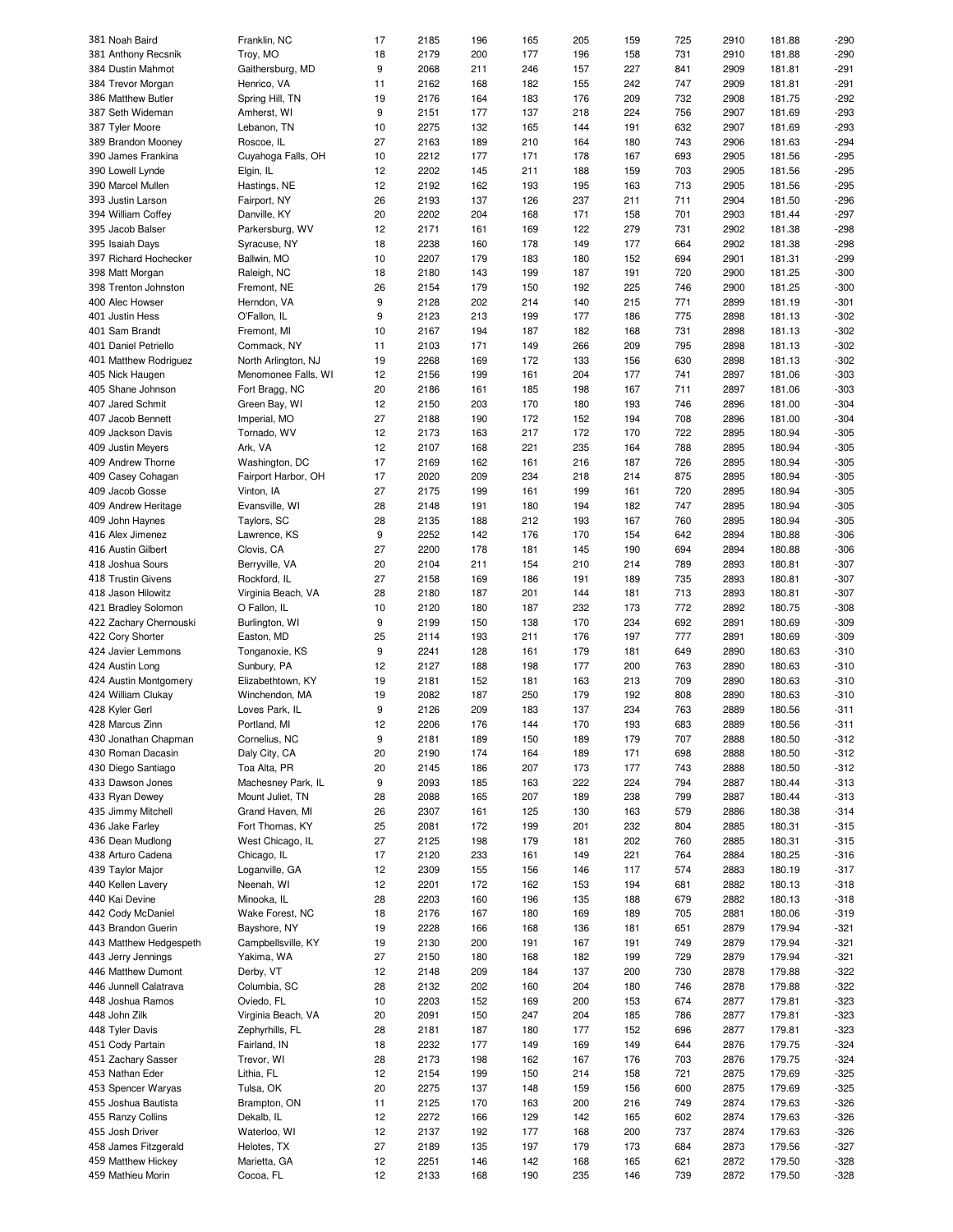| 459 Donovan Thomas        | Longmont, CO          | 17 | 2175 | 154 | 146 | 170 | 227 | 697 | 2872 | 179.50 | -328   |
|---------------------------|-----------------------|----|------|-----|-----|-----|-----|-----|------|--------|--------|
| 462 Andrew McCann         | Lawton, OK            | 9  | 2096 | 210 | 243 | 164 | 158 | 775 | 2871 | 179.44 | $-329$ |
| 462 Carson Opela          | Rio Rancho, NM        | 9  | 2159 | 154 | 181 | 188 | 189 | 712 | 2871 | 179.44 | $-329$ |
| 464 Evan Kaag             | Saint Louis, MO       | 25 | 2070 | 160 | 214 | 263 | 163 | 800 | 2870 | 179.38 | $-330$ |
| 464 Riley Johnson         | Lincoln, NE           | 26 | 2231 | 134 | 156 | 137 | 212 | 639 | 2870 | 179.38 | $-330$ |
| 466 Jonathan Bratton      |                       | 9  | 2109 | 155 | 213 | 158 | 234 | 760 | 2869 | 179.31 | $-331$ |
|                           | West Bloomfield, MI   |    |      |     |     |     |     |     |      |        |        |
| 466 Ross Jenner           | Collierville, TN      | 20 | 2186 | 178 | 201 | 146 | 158 | 683 | 2869 | 179.31 | $-331$ |
| 468 Bryan Dirksen         | Clarksville, TN       | 19 | 2145 | 188 | 169 | 187 | 179 | 723 | 2868 | 179.25 | $-332$ |
| 468 Caleb Limes           | Wichita, KS           | 27 | 2099 | 189 | 198 | 200 | 182 | 769 | 2868 | 179.25 | $-332$ |
| 470 Samuel Mitchell       | Herndon, VA           | 10 | 2215 | 140 | 175 | 188 | 149 | 652 | 2867 | 179.19 | $-333$ |
| 470 Jordan West           | Cohoes, NY            | 10 | 2207 | 156 | 167 | 201 | 136 | 660 | 2867 | 179.19 | $-333$ |
| 470 Brandon Matchen       | Wheeling, IL          | 18 | 2132 | 182 | 182 | 205 | 166 | 735 | 2867 | 179.19 | $-333$ |
| 473 Cortney Rhodes        | San Antonio, TX       | 9  | 2061 | 200 | 198 | 206 | 201 | 805 | 2866 | 179.13 | $-334$ |
|                           |                       |    |      |     |     |     |     |     |      |        |        |
| 474 Brad Kokan            | Baden, PA             | 9  | 2206 | 154 | 188 | 158 | 159 | 659 | 2865 | 179.06 | $-335$ |
| 474 Ty Peterson           | Amherst, WI           | 9  | 2040 | 195 | 189 | 227 | 214 | 825 | 2865 | 179.06 | $-335$ |
| 474 Logan Dalbol          | West Fargo, ND        | 11 | 2108 | 203 | 190 | 183 | 181 | 757 | 2865 | 179.06 | $-335$ |
| 474 Justin Wisler         | Davenport, FL         | 19 | 2146 | 203 | 152 | 204 | 160 | 719 | 2865 | 179.06 | $-335$ |
| 474 Robbie Guzman         | Bricktown, NJ         | 20 | 2177 | 201 | 200 | 138 | 149 | 688 | 2865 | 179.06 | $-335$ |
| 474 Philip Weyl           | Ewa Beach, HI         | 25 | 2136 | 186 | 173 | 183 | 187 | 729 | 2865 | 179.06 | $-335$ |
| 474 Andrew Brabant        | Struthers, OH         | 28 | 2212 | 153 | 161 | 161 | 178 | 653 | 2865 | 179.06 | $-335$ |
|                           |                       |    |      |     |     |     |     |     |      |        |        |
| 481 Pierce Field          | Shirley, NY           | 9  | 2194 | 187 | 169 | 172 | 141 | 669 | 2863 | 178.94 | $-337$ |
| 481 Isaac Irwin           | Indianapolis, IN      | 12 | 2142 | 185 | 233 | 164 | 139 | 721 | 2863 | 178.94 | $-337$ |
| 481 Bradley Behrends      | Oswego, IL            | 19 | 2092 | 179 | 200 | 199 | 193 | 771 | 2863 | 178.94 | $-337$ |
| 484 Nicholas Pope         | Heath, OH             | 9  | 2125 | 167 | 211 | 157 | 201 | 736 | 2861 | 178.81 | $-339$ |
| 484 Austin Schultz        | Valparaiso, IN        | 20 | 2092 | 141 | 244 | 150 | 234 | 769 | 2861 | 178.81 | $-339$ |
| 484 David Santay          | Mokena, IL            | 28 | 2198 | 158 | 166 | 147 | 192 | 663 | 2861 | 178.81 | $-339$ |
| 487 Zach Price            | Athens, TN            | 9  | 2031 | 203 | 231 | 213 | 181 | 828 | 2859 | 178.69 | $-341$ |
|                           |                       |    |      |     |     |     |     |     |      |        |        |
| 487 Sean Martin II        | Huber Heights, OH     | 19 | 2209 | 161 | 146 | 179 | 164 | 650 | 2859 | 178.69 | $-341$ |
| 487 Trevor Cross          | Mooresville, NC       | 26 | 2204 | 140 | 125 | 189 | 201 | 655 | 2859 | 178.69 | $-341$ |
| 487 Carson Clark          | Lowell, MI            | 28 | 2126 | 200 | 157 | 180 | 196 | 733 | 2859 | 178.69 | $-341$ |
| 491 Dawson Miller         | Huntingtown, MD       | 9  | 2117 | 179 | 148 | 218 | 196 | 741 | 2858 | 178.63 | $-342$ |
| 491 David Farmer          | Tullahoma, TN         | 12 | 2136 | 174 | 169 | 195 | 184 | 722 | 2858 | 178.63 | $-342$ |
| 493 Jonah Anderson        | White House, TN       | 9  | 2091 | 222 | 173 | 212 | 158 | 765 | 2856 | 178.50 | $-344$ |
|                           |                       |    | 2084 | 163 | 192 | 245 |     | 771 | 2855 | 178.44 | $-345$ |
| 494 Andrew Benslay        | Indianapolis, IN      | 11 |      |     |     |     | 171 |     |      |        |        |
| 494 Nick Kazanow          | Arlington Heights, IL | 28 | 2090 | 168 | 181 | 188 | 228 | 765 | 2855 | 178.44 | $-345$ |
| 496 Joey Hansen           | Bristow, VA           | 19 | 2175 | 137 | 161 | 201 | 180 | 679 | 2854 | 178.38 | $-346$ |
| 496 Justin Brauch         | Lincoln, NE           | 19 | 2074 | 232 | 159 | 196 | 193 | 780 | 2854 | 178.38 | $-346$ |
| 498 Adam Beasley          | Fort Worth, TX        | 10 | 2227 | 145 | 177 | 177 | 127 | 626 | 2853 | 178.31 | $-347$ |
| 498 Garrett Bartlett      | Troy, NY              | 12 | 2129 | 183 | 179 | 180 | 182 | 724 | 2853 | 178.31 | $-347$ |
| 498 Dustin Brakefield     | Lebanon, TN           | 17 | 2140 | 155 | 175 | 212 | 171 | 713 | 2853 | 178.31 | $-347$ |
| 501 Nathan Porter         | Pleasant View, UT     | 18 | 2201 | 166 | 146 | 147 | 192 | 651 | 2852 | 178.25 | $-348$ |
|                           |                       |    |      |     |     |     |     |     |      |        |        |
| 501 Elijah Simmons        | White Plains, NY      | 19 | 2118 | 192 | 163 | 181 | 198 | 734 | 2852 | 178.25 | $-348$ |
| 501 Carlos Gonzales       | St Louis, MO          | 25 | 2112 | 181 | 162 | 206 | 191 | 740 | 2852 | 178.25 | $-348$ |
| 504 Luke Parish           | Longwood, FL          | 11 | 2051 | 199 | 185 | 222 | 194 | 800 | 2851 | 178.19 | $-349$ |
| 504 Dalton Green          | Clayton, NC           | 18 | 2162 | 208 | 166 | 173 | 142 | 689 | 2851 | 178.19 | $-349$ |
| 506 Tucker Riffle         | Charlotte, MI         | 17 | 2038 | 257 | 196 | 152 | 207 | 812 | 2850 | 178.13 | $-350$ |
| 507 Nicholas Cenzoprano   | Cary, NC              | 18 | 2130 | 181 | 181 | 190 | 167 | 719 | 2849 | 178.06 | $-351$ |
|                           | Columbus, OH          | 10 | 2108 | 210 | 179 | 171 | 180 | 740 | 2848 |        | $-352$ |
| 508 Chris McCarty         |                       |    |      |     |     |     |     |     |      | 178.00 |        |
| 508 Alejandro Maldonado   | Trujillo Alto, PR     | 20 | 2202 | 150 | 161 | 168 | 167 | 646 | 2848 | 178.00 | -352   |
| 508 Hunter Sanders        | Andover, MN           | 25 | 2153 | 179 | 181 | 157 | 178 | 695 | 2848 | 178.00 | $-352$ |
| 508 Eric Mathews          | Kokomo, IN            | 27 | 2108 | 151 | 172 | 214 | 203 | 740 | 2848 | 178.00 | -352   |
| 512 Garrett Gaster        | Woodward, OK          | 11 | 2114 | 194 | 212 | 152 | 175 | 733 | 2847 | 177.94 | $-353$ |
| 512 Bryan Mancini         | Seekonk, MA           | 12 | 2188 | 152 | 172 | 181 | 154 | 659 | 2847 | 177.94 | $-353$ |
| 512 Dawson Loether        | Waunakee, WI          | 17 | 2180 | 155 | 180 | 169 | 163 | 667 | 2847 | 177.94 | -353   |
|                           | East Amherst, NY      | 26 | 2113 | 147 | 198 | 230 | 159 | 734 | 2847 | 177.94 | $-353$ |
| 512 Justin Sokolowski     |                       |    |      |     |     |     |     |     |      |        |        |
| 516 Adam Clauss           | Saginaw, MI           | 12 | 2153 | 223 | 172 | 134 | 164 | 693 | 2846 | 177.88 | $-354$ |
| 516 Braijon Carter        | Chicago, IL           | 19 | 2136 | 200 | 161 | 205 | 144 | 710 | 2846 | 177.88 | $-354$ |
| 516 Jesse Brown           | New Castle, DE        | 19 | 2126 | 174 | 182 | 149 | 215 | 720 | 2846 | 177.88 | $-354$ |
| 519 Charlie Forero        | Miami, FL             | 9  | 2146 | 159 | 206 | 134 | 199 | 698 | 2844 | 177.75 | $-356$ |
| 519 Jordan Kirby          | Westport, MA          | 9  | 2185 | 164 | 146 | 126 | 223 | 659 | 2844 | 177.75 | -356   |
| 519 Ryan Burton           | Los Altos, CA         | 11 | 2163 | 180 | 172 | 150 | 179 | 681 | 2844 | 177.75 | -356   |
|                           |                       |    |      |     |     |     |     |     |      |        |        |
| 519 Ricardo Leal          | Preston, MO           | 17 | 2087 | 161 | 202 | 215 | 179 | 757 | 2844 | 177.75 | -356   |
| 519 Cade Hartsfield       | San Antonio, TX       | 27 | 2084 | 196 | 179 | 162 | 223 | 760 | 2844 | 177.75 | -356   |
| 519 John Leshikar         | O Fallon, IL          | 28 | 2188 | 154 | 126 | 198 | 178 | 656 | 2844 | 177.75 | -356   |
| 525 Michael Smith         | Englewood, CO         | 10 | 2103 | 163 | 177 | 212 | 188 | 740 | 2843 | 177.69 | $-357$ |
| 525 Zachary Carter        | Portage, IN           | 20 | 2132 | 179 | 193 | 191 | 148 | 711 | 2843 | 177.69 | $-357$ |
| 527 Chad Severt           | Wilmington, NC        | 18 | 2217 | 176 | 140 | 176 | 133 | 625 | 2842 | 177.63 | -358   |
|                           |                       |    |      |     |     |     |     |     |      |        |        |
| 527 CJ Bakoylis           | Davenport, IA         | 19 | 2148 | 171 | 159 | 212 | 152 | 694 | 2842 | 177.63 | $-358$ |
| 527 Antony (AJ) Sherinian | New Braunfels, TX     | 25 | 2144 | 137 | 155 | 218 | 188 | 698 | 2842 | 177.63 | -358   |
| 527 Gage Schatz           | West Fargo, ND        | 26 | 2121 | 206 | 182 | 153 | 180 | 721 | 2842 | 177.63 | -358   |
| 527 Trevor Frauenkron     | Winona, MN            | 27 | 2110 | 148 | 186 | 222 | 176 | 732 | 2842 | 177.63 | -358   |
| 532 Daniel Cole           | Durand, MI            | 10 | 2069 | 204 | 169 | 211 | 188 | 772 | 2841 | 177.56 | -359   |
|                           |                       | 11 |      |     |     |     |     | 712 |      | 177.56 | $-359$ |
| 532 Alexander Mramor      | Delaware, OH          |    | 2129 | 154 | 167 | 190 | 201 |     | 2841 |        |        |
| 532 Daniel Powell         | Des Plaines, IL       | 12 | 2178 | 157 | 163 | 161 | 182 | 663 | 2841 | 177.56 | $-359$ |
| 532 Terrance Stayce       | Springfield, MO       | 17 | 2103 | 191 | 174 | 180 | 193 | 738 | 2841 | 177.56 | $-359$ |
| 532 Phillip Reckner       | Largo, FL             | 18 | 2203 | 180 | 136 | 153 | 169 | 638 | 2841 | 177.56 | -359   |
| 532 Branden Russell       | Olathe, KS            | 18 | 2184 | 171 | 149 | 154 | 183 | 657 | 2841 | 177.56 | -359   |
| 532 Michael Alfers        | Huntersville, NC      | 18 | 2129 | 161 | 206 | 158 | 187 | 712 | 2841 | 177.56 | -359   |
| 539 Jacob Mickelson       | Sheboygan, WI         | 11 | 2023 | 204 | 196 | 191 | 226 | 817 | 2840 | 177.50 | -360   |
|                           |                       |    |      |     |     |     |     |     |      |        |        |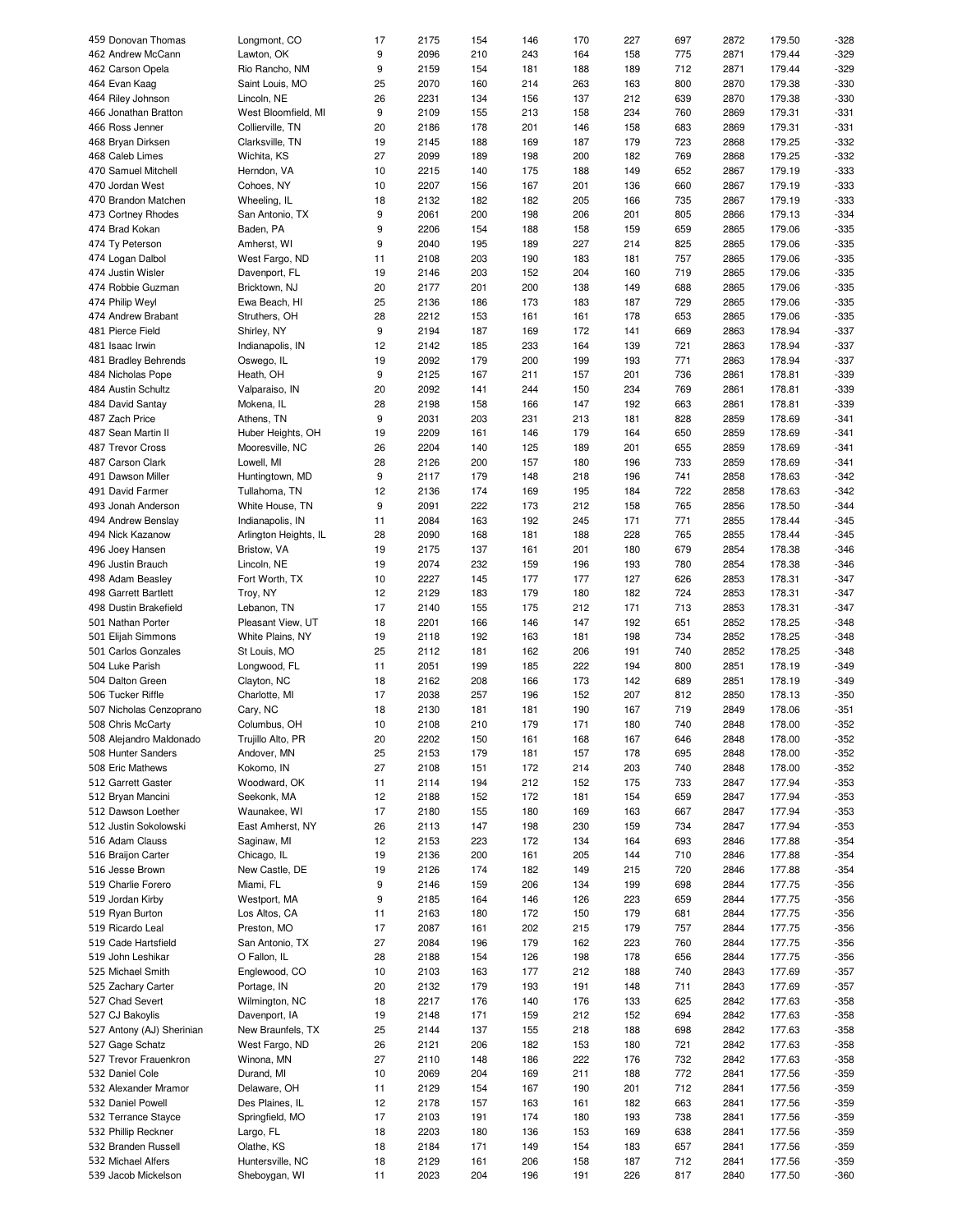| 540 Ty Sexton                        | Greenville, IL               | 20       | 2171         | 144        | 166        | 143        | 215        | 668        | 2839         | 177.44           | $-361$           |
|--------------------------------------|------------------------------|----------|--------------|------------|------------|------------|------------|------------|--------------|------------------|------------------|
| 541 Steven Kushner                   | Skokie, IL                   | 12       | 2040         | 211        | 217        | 180        | 190        | 798        | 2838         | 177.38           | $-362$           |
| 541 Christopher Smith                | Palm Harbor, FL              | 28       | 2168         | 164        | 206        | 169        | 131        | 670        | 2838         | 177.38           | $-362$           |
| 543 Nicholas Munson                  | Cottage Grove, MN            | 9        | 2085         | 151        | 177        | 212        | 212        | 752        | 2837         | 177.31           | $-363$           |
|                                      |                              |          |              |            |            |            |            |            |              |                  |                  |
| 543 Bryce DeNoon                     | Fairview, WV                 | 26       | 2208         | 170        | 148        | 143        | 168        | 629        | 2837         | 177.31           | $-363$           |
| 543 Jakob Harzewski                  | Dixmont, ME                  | 27       | 2104         | 201        | 178        | 186        | 168        | 733        | 2837         | 177.31           | $-363$           |
| 543 Jonathan Pascal                  | Pembroke Pines, FL           | 28       | 2127         | 201        | 180        | 172        | 157        | 710        | 2837         | 177.31           | $-363$           |
| 547 Josh Vaughn                      | Dunkirk, IN                  | 17       | 2119         | 167        | 183        | 207        | 159        | 716        | 2835         | 177.19           | $-365$           |
| 548 Jace Meyer                       | Langworthy, IA               | 10       | 2189         | 104        | 227        | 136        | 178        | 645        | 2834         | 177.13           | $-366$           |
|                                      |                              |          |              |            |            |            |            |            |              |                  |                  |
| 548 Zachary Schroeder                | Westminster, CO              | 10       | 2143         | 210        | 133        | 127        | 221        | 691        | 2834         | 177.13           | $-366$           |
| 548 Kyle Brewer                      | Cahokia, IL                  | 10       | 2141         | 180        | 170        | 178        | 165        | 693        | 2834         | 177.13           | $-366$           |
| 548 Jonathan Kanno                   | Honolulu, HI                 | 19       | 2059         | 146        | 217        | 209        | 203        | 775        | 2834         | 177.13           | $-366$           |
| 548 Jim Barnett                      | Pierre, SD                   | 27       | 2183         | 201        | 135        | 177        | 138        | 651        | 2834         | 177.13           | $-366$           |
| 553 RJ McMurren                      | New Braunfels, TX            | 9        | 2120         | 184        | 193        | 190        | 146        | 713        | 2833         | 177.06           | $-367$           |
|                                      |                              |          |              |            |            |            |            |            |              |                  |                  |
| 553 Tyler Goodman                    | Sonora, KY                   | 19       | 2100         | 158        | 182        | 189        | 204        | 733        | 2833         | 177.06           | $-367$           |
| 553 Justin Nelson                    | Grosse Ile, MI               | 19       | 2042         | 210        | 182        | 172        | 227        | 791        | 2833         | 177.06           | $-367$           |
| 553 Chad Stephen                     | Flint, MI                    | 26       | 2199         | 131        | 177        | 199        | 127        | 634        | 2833         | 177.06           | $-367$           |
| 553 Drake Slates                     | Wichita, KS                  | 26       | 2183         | 224        | 151        | 109        | 166        | 650        | 2833         | 177.06           | $-367$           |
| 558 Alexander Jensen                 | Chicago, IL                  | 27       | 2122         | 158        | 203        | 189        | 160        | 710        | 2832         | 177.00           | $-368$           |
|                                      |                              |          |              |            |            |            |            |            |              |                  |                  |
| 559 D'Ontae Rhone                    | Dallas, TX                   | 10       | 2106         | 173        | 195        | 200        | 157        | 725        | 2831         | 176.94           | $-369$           |
| 559 Larry Tripamer                   | Belvidere, IL                | 12       | 2182         | 164        | 144        | 187        | 154        | 649        | 2831         | 176.94           | $-369$           |
| 559 William Hrivnak                  | Pickerington, OH             | 25       | 2177         | 149        | 140        | 183        | 182        | 654        | 2831         | 176.94           | $-369$           |
| 559 Robert Poole                     | Sanford, FL                  | 27       | 2086         | 152        | 158        | 223        | 212        | 745        | 2831         | 176.94           | $-369$           |
| 563 Brandon Thorpe                   | Sarasota, FL                 | 26       | 2146         | 143        | 178        | 166        | 197        | 684        | 2830         | 176.88           | $-370$           |
|                                      |                              |          |              |            |            |            |            |            |              |                  |                  |
| 564 Justin Coose                     | Houma, LA                    | 20       | 2133         | 148        | 176        | 184        | 188        | 696        | 2829         | 176.81           | $-371$           |
| 565 Darin Bloomquist                 | Rhinelander, WI              | 10       | 2123         | 193        | 204        | 175        | 133        | 705        | 2828         | 176.75           | $-372$           |
| 566 Jacob Koles                      | Oregon, OH                   | 11       | 2101         | 190        | 175        | 188        | 173        | 726        | 2827         | 176.69           | $-373$           |
| 566 Tyler Hogstrom                   | Seattle, WA                  | 12       | 2156         | 171        | 157        | 165        | 178        | 671        | 2827         | 176.69           | $-373$           |
|                                      |                              | 18       | 2212         | 185        | 129        | 135        | 166        | 615        | 2827         | 176.69           | $-373$           |
| 566 Dakota Deutsch                   | Laurel, MD                   |          |              |            |            |            |            |            |              |                  |                  |
| 566 Garret Endres                    | New Baltimore, MI            | 28       | 2158         | 185        | 193        | 152        | 139        | 669        | 2827         | 176.69           | $-373$           |
| 570 Noah Hayes                       | Irwin, PA                    | 18       | 2187         | 165        | 162        | 145        | 167        | 639        | 2826         | 176.63           | $-374$           |
| 570 Jason Waltman                    | Phoenixville, PA             | 19       | 2077         | 173        | 206        | 176        | 194        | 749        | 2826         | 176.63           | $-374$           |
| 570 Kyle Eister                      | Charles Town, WV             | 20       | 2119         | 166        | 209        | 189        | 143        | 707        | 2826         | 176.63           | $-374$           |
|                                      |                              | 26       | 2115         | 200        | 202        | 165        | 144        | 711        | 2826         | 176.63           | $-374$           |
| 570 Joey Kavanagh                    | Huntsville, AL               |          |              |            |            |            |            |            |              |                  |                  |
| 574 Brandon Kennard                  | Wapakoneta, OH               | 9        | 2045         | 276        | 139        | 161        | 204        | 780        | 2825         | 176.56           | $-375$           |
| 574 Freddy Petersen                  | Muskego, WI                  | 12       | 2110         | 133        | 224        | 144        | 214        | 715        | 2825         | 176.56           | $-375$           |
| 574 Max Oertling                     | Slidell, LA                  | 18       | 2197         | 150        | 173        | 156        | 149        | 628        | 2825         | 176.56           | $-375$           |
| 577 Devin Chalifour                  | Dearborn Heights, MI         | 9        | 2169         | 146        | 149        | 203        | 157        | 655        | 2824         | 176.50           | $-376$           |
| 577 Leon Laroya                      | Honolulu, HI                 | 25       | 2036         | 229        | 172        | 178        | 209        | 788        | 2824         | 176.50           | $-376$           |
|                                      |                              |          |              |            |            |            |            |            |              |                  |                  |
| 579 Justus Lewis                     | Hanover, MD                  | 9        | 2076         | 192        | 239        | 155        | 161        | 747        | 2823         | 176.44           | $-377$           |
|                                      | Cherry Valley, IL            | 11       | 2145         | 169        | 156        | 181        | 172        | 678        | 2823         | 176.44           | $-377$           |
| 579 Ethan Brander                    |                              |          |              |            |            |            |            |            |              |                  |                  |
| 579 Thomas Rush                      | Centreville, VA              | 11       | 2034         | 211        | 195        | 191        | 192        | 789        | 2823         | 176.44           | $-377$           |
|                                      |                              |          |              |            |            |            |            |            |              |                  |                  |
| 579 Kevin Plyley                     | Richmond, IN                 | 18       | 2161         | 191        | 142        | 169        | 160        | 662        | 2823         | 176.44           | $-377$           |
| 579 Daniel Marriott                  | East Syracuse, NY            | 26       | 2235         | 136        | 168        | 136        | 148        | 588        | 2823         | 176.44           | $-377$           |
| 579 Kristian Sieradzki               | Seminole, FL                 | 28       | 2153         | 169        | 153        | 165        | 183        | 670        | 2823         | 176.44           | $-377$           |
| 579 Tyler Lillo                      | Bushnell, FL                 | 28       | 2105         | 175        | 197        | 172        | 174        | 718        | 2823         | 176.44           | $-377$           |
| 586 Taylor Butgereit                 | Salisbury, NC                | 9        | 2019         | 225        | 190        | 199        | 189        | 803        | 2822         | 176.38           | $-378$           |
|                                      |                              | 10       |              |            |            |            |            |            |              |                  |                  |
| 586 Jason Pesce                      | Egg Harbor Township, NJ      |          | 2178         | 175        | 178        | 139        | 152        | 644        | 2822         | 176.38           | $-378$           |
| 586 Mitchell Hehn                    | Cincinnati, OH               | 11       | 2110         | 174        | 184        | 195        | 159        | 712        | 2822         | 176.38           | $-378$           |
| 586 Kyle Bean                        | Mount Vernon, IL             | 19       | 2170         | 154        | 156        | 166        | 176        | 652        | 2822         | 176.38           | $-378$           |
| 586 Justin Kime                      | Stewartville, MN             | 20       | 2139         | 171        | 177        | 221        | 114        | 683        | 2822         | 176.38           | $-378$           |
| 591 Josh Hendricks                   | Greer, SC                    | 11       | 2101         | 210        | 182        | 181        | 147        | 720        | 2821         | 176.31           | $-379$           |
| 591 Sean Getchell                    | Lees Summit, MO              | 17       | 2127         | 168        | 165        | 201        | 160        | 694        | 2821         | 176.31           | $-379$           |
|                                      |                              |          |              |            |            |            |            |            |              |                  |                  |
| 591 Jacob Myers                      | St Petersburg, FL            | 20       | 2173         | 166        | 154        | 154        | 174        | 648        | 2821         | 176.31           | $-379$           |
| 594 Tedd Dickson                     | Garrett, IN                  | 9        | 2044         | 175        | 135        | 225        | 241        | 776        | 2820         | 176.25           | $-380$           |
| 594 Christian Baitinger              | Greenfield Center, NY        | 11       | 2065         | 184        | 201        | 204        | 166        | 755        | 2820         | 176.25           | $-380$           |
| 594 Adrian Willoughby                | Austintown, OH               | 17       | 2152         | 186        | 150        | 195        | 137        | 668        | 2820         | 176.25           | $-380$           |
| 594 Nicholas Chow                    | Somerset, NJ                 | 18       | 2124         | 176        | 153        | 180        | 187        | 696        | 2820         | 176.25           | $-380$           |
| 594 Landon Yazell                    |                              |          |              |            |            |            |            |            |              |                  |                  |
|                                      | Lexington, KY                | 20       | 2086         | 189        | 179        | 162        | 204        | 734        | 2820         | 176.25           | $-380$           |
| 594 Kenneth Livengood                | Ravena, NY                   | 26       | 2199         | 211        | 147        | 161        | 102        | 621        | 2820         | 176.25           | $-380$           |
| 594 Clayton Coogan                   | Durand, IL                   | 27       | 2134         | 202        | 158        | 180        | 146        | 686        | 2820         | 176.25           | $-380$           |
| 601 Stephen Sabo                     | Imperial, MO                 | 25       | 2086         | 200        | 166        | 157        | 210        | 733        | 2819         | 176.19           | $-381$           |
| 601 Christian Chiarito               | Schenectady, NY              | 28       | 2034         | 214        | 197        | 204        | 170        | 785        | 2819         | 176.19           | $-381$           |
| 603 Jonathan Niemiec                 | Bay City, MI                 | 12       | 2120         | 176        | 170        | 180        | 172        | 698        | 2818         | 176.13           | $-382$           |
|                                      |                              |          |              |            |            |            |            |            |              |                  |                  |
| 603 Zachery Porter                   | Schenectady, NY              | 26       | 2178         | 200        | 147        | 148        | 145        | 640        | 2818         | 176.13           | $-382$           |
| 603 Corey Ridley                     | Jay, ME                      | 27       | 2017         | 183        | 159        | 245        | 214        | 801        | 2818         | 176.13           | $-382$           |
| 606 Austin Foate                     | Macomb, MI                   | 9        | 2120         | 168        | 143        | 184        | 202        | 697        | 2817         | 176.06           | $-383$           |
| 606 Nico Mead                        | Algonquin, IL                | 25       | 2132         | 212        | 144        | 182        | 147        | 685        | 2817         | 176.06           | $-383$           |
| 608 Layton Yarus                     | Du Bois, PA                  | 18       | 2174         | 155        | 175        | 189        | 123        | 642        | 2816         | 176.00           | $-384$           |
|                                      |                              |          |              |            |            |            |            |            |              |                  |                  |
| 608 Brendan Welsh                    | Freeland, MI                 | 20       | 2158         | 157        | 166        | 191        | 144        | 658        | 2816         | 176.00           | $-384$           |
| 608 Quentin Nietz                    | Pickerington, OH             | 25       | 2076         | 139        | 255        | 181        | 165        | 740        | 2816         | 176.00           | $-384$           |
| 608 Nolan Ortbahn                    | Pierre, SD                   | 27       | 2034         | 190        | 210        | 215        | 167        | 782        | 2816         | 176.00           | $-384$           |
| 608 Mathew Woodall                   | Norfolk, VA                  | 28       | 2134         | 128        | 223        | 149        | 182        | 682        | 2816         | 176.00           | $-384$           |
| 613 Nick DeCesaro                    | Kenosha, WI                  | 12       | 2138         | 150        | 196        | 178        | 153        | 677        | 2815         | 175.94           | $-385$           |
| 613 Keenan Kihara                    | Pearl City, HI               | 25       | 2023         | 217        | 216        | 184        | 175        | 792        | 2815         | 175.94           | $-385$           |
|                                      |                              |          |              |            |            |            |            |            |              |                  |                  |
| 613 Domenic Volo                     | Fairport, NY                 | 26       | 2150         | 145        | 212        | 165        | 143        | 665        | 2815         | 175.94           | $-385$           |
| 616 Alex Henry                       | Sayville, NY                 | 10       | 2155         | 134        | 170        | 182        | 173        | 659        | 2814         | 175.88           | $-386$           |
| 616 Marc Gonzalez<br>618 Eric Ullian | Chicago, IL<br>New Lenox, IL | 17<br>10 | 2086<br>2163 | 212<br>169 | 171<br>155 | 156<br>166 | 189<br>158 | 728<br>648 | 2814<br>2811 | 175.88<br>175.69 | $-386$<br>$-389$ |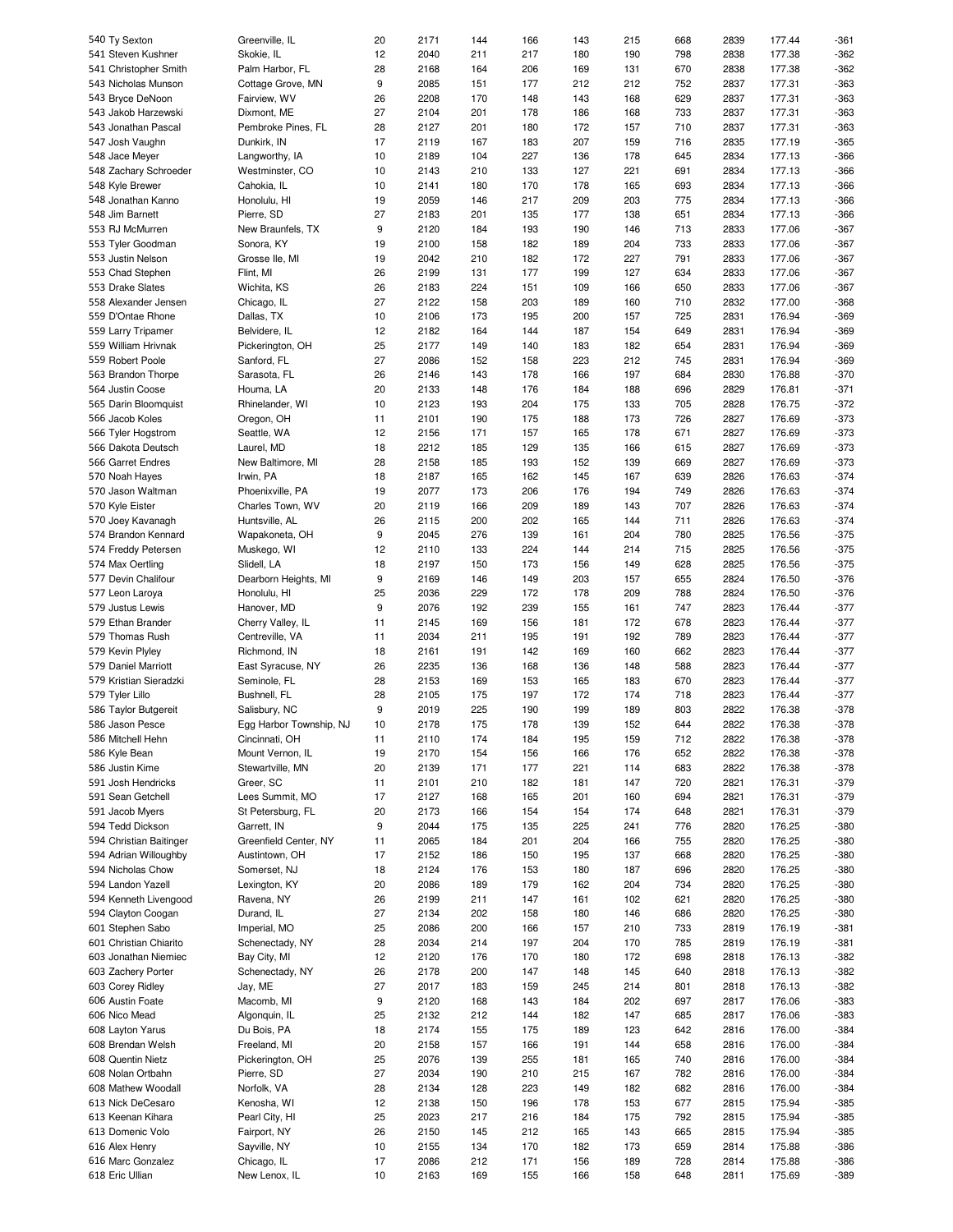| 618 Sam Bortnick                 | East Brunswick, NJ             | 11       | 2181         | 132        | 161        | 148        | 189        | 630        | 2811         | 175.69           | -389             |
|----------------------------------|--------------------------------|----------|--------------|------------|------------|------------|------------|------------|--------------|------------------|------------------|
| 618 Ian Ridgway                  | Naperville, IL                 | 28       | 1961         | 208        | 229        | 204        | 209        | 850        | 2811         | 175.69           | -389             |
| 621 Sam Manausa                  | North Myrtle Beach, SC         | 12       | 2173         | 148        | 131        | 211        | 146        | 636        | 2809         | 175.56           | $-391$           |
|                                  | Columbia, MO                   |          | 2117         |            |            |            |            |            |              |                  |                  |
| 621 Devin Klotz                  |                                | 18       |              | 145        | 204        | 159        | 184        | 692        | 2809         | 175.56           | $-391$           |
| 623 Eli Denmead                  | Fremont, CA                    | 11       | 2090         | 179        | 196        | 174        | 168        | 717        | 2807         | 175.44           | $-393$           |
| 623 Adam Cifra                   | Struthers, OH                  | 12       | 2128         | 173        | 156        | 176        | 174        | 679        | 2807         | 175.44           | -393             |
| 623 Jacob Merki                  | Tucson, AZ                     | 17       | 2064         | 195        | 173        | 178        | 197        | 743        | 2807         | 175.44           | $-393$           |
|                                  |                                |          |              |            |            |            |            |            |              |                  |                  |
| 623 James Tagliaferro            | Selden, NY                     | 19       | 2031         | 224        | 171        | 210        | 171        | 776        | 2807         | 175.44           | -393             |
| 627 Collin Lovejoy               | Wakonda, SD                    | 17       | 2104         | 171        | 179        | 174        | 178        | 702        | 2806         | 175.38           | $-394$           |
| 627 Alec Hehir                   | Brick, NJ                      | 20       | 2104         | 208        | 141        | 177        | 176        | 702        | 2806         | 175.38           | $-394$           |
|                                  |                                |          |              |            |            |            |            |            |              |                  |                  |
| 627 Richard Allison              | Ypsilanti, MI                  | 26       | 2112         | 183        | 203        | 161        | 147        | 694        | 2806         | 175.38           | $-394$           |
| 627 Alex Badger                  | Pierre, SD                     | 27       | 2126         | 180        | 174        | 178        | 148        | 680        | 2806         | 175.38           | $-394$           |
| 627 Chandler Carr                | Lutz, FL                       | 28       | 2105         | 188        | 146        | 196        | 171        | 701        | 2806         | 175.38           | $-394$           |
|                                  |                                |          |              |            |            |            |            |            |              |                  |                  |
| 632 Corey Hommel                 | Clifton Park, NY               | 10       | 2171         | 138        | 171        | 179        | 146        | 634        | 2805         | 175.31           | $-395$           |
| 632 Nolan Hughes                 | Raleigh, NC                    | 18       | 2077         | 163        | 158        | 212        | 195        | 728        | 2805         | 175.31           | $-395$           |
| 632 Alex Acosta                  | Bolingbrook, IL                | 26       | 2120         | 154        | 233        | 176        | 122        | 685        | 2805         | 175.31           | $-395$           |
|                                  |                                |          |              |            |            |            |            |            |              |                  |                  |
| 635 Brandon Kraus                | Wichita, KS                    | 11       | 2069         | 164        | 197        | 180        | 193        | 734        | 2803         | 175.19           | $-397$           |
| 635 John Drost                   | Woodbridge, NJ                 | 11       | 2042         | 156        | 213        | 199        | 193        | 761        | 2803         | 175.19           | $-397$           |
| 637 Donovan Grubaugh             | Salem, OR                      | 17       | 2176         | 158        | 160        | 147        | 161        | 626        | 2802         | 175.13           | -398             |
|                                  |                                |          |              |            |            |            |            |            |              |                  |                  |
| 637 Zac Sharpe                   | Willow Spring, NC              | 18       | 2157         | 173        | 142        | 146        | 184        | 645        | 2802         | 175.13           | -398             |
| 639 Tanner Pettit                | Rochester, NY                  | 26       | 2230         | 154        | 141        | 137        | 139        | 571        | 2801         | 175.06           | -399             |
| 639 Jarrod Jourdan               | Papillion, NE                  | 28       | 2118         | 159        | 156        | 170        | 198        | 683        | 2801         | 175.06           | -399             |
|                                  |                                |          |              |            |            |            |            |            |              |                  |                  |
| 641 Nick Caner                   | Torrance, CA                   | 11       | 1996         | 226        | 170        | 221        | 187        | 804        | 2800         | 175.00           | $-400$           |
| 641 Richy Zenner                 | Hawthorn Woods, IL             | 11       | 1994         | 205        | 202        | 222        | 177        | 806        | 2800         | 175.00           | $-400$           |
| 641 Williams Skinner             | Plainfield, IN                 | 18       | 2118         | 187        | 164        | 175        | 156        | 682        | 2800         | 175.00           | $-400$           |
|                                  |                                |          |              |            |            |            |            |            |              |                  |                  |
| 641 David Dedman                 | Atlantic Beach, FL             | 19       | 2125         | 149        | 180        | 167        | 179        | 675        | 2800         | 175.00           | $-400$           |
| 641 Taran Heersma                | Shelby Township, MI            | 25       | 2133         | 160        | 177        | 161        | 169        | 667        | 2800         | 175.00           | $-400$           |
| 646 Brandon Traynum              | Cincinnati, OH                 | 12       | 2152         | 131        | 179        | 170        | 167        | 647        | 2799         | 174.94           | $-401$           |
|                                  |                                |          |              |            |            |            |            |            |              |                  |                  |
| 647 Cameron Bennett              | Alexandria, LA                 | 10       | 2119         | 154        | 180        | 187        | 158        | 679        | 2798         | 174.88           | $-402$           |
| 647 Mitchell Hanson              | Bloomington, MN                | 25       | 2096         | 185        | 180        | 170        | 167        | 702        | 2798         | 174.88           | $-402$           |
| 647 Connor Jacobson              | Faribault, MN                  | 25       | 2077         | 163        | 180        | 154        | 224        | 721        | 2798         | 174.88           | $-402$           |
|                                  |                                |          |              |            |            |            |            |            |              |                  |                  |
| 647 Ian Johnson                  | Lincoln, NE                    | 26       | 2090         | 194        | 158        | 173        | 183        | 708        | 2798         | 174.88           | $-402$           |
| 651 Mason Moore                  | Aurora, CO                     | 9        | 2100         | 188        | 199        | 129        | 181        | 697        | 2797         | 174.81           | $-403$           |
| 652 Caleb James                  | Indian Trail, NC               | 9        | 2109         | 168        | 160        | 182        | 177        | 687        | 2796         | 174.75           | $-404$           |
|                                  |                                |          |              |            |            |            |            |            |              |                  |                  |
| 652 Quinn Sheehy                 | Sun Prairie, WI                | 12       | 2186         | 139        | 167        | 168        | 136        | 610        | 2796         | 174.75           | $-404$           |
| 652 Zachary Marlow               | Hopkinsville, KY               | 19       | 2050         | 194        | 179        | 190        | 183        | 746        | 2796         | 174.75           | $-404$           |
| 655 Matthew Long                 | Soddy Daisy, TN                | 19       | 2074         | 200        | 165        | 190        | 164        | 719        | 2793         | 174.56           | $-407$           |
|                                  |                                |          |              |            |            |            |            |            |              |                  |                  |
| 656 Marcus Cole                  | Golden, CO                     | 9        | 2105         | 160        | 205        | 131        | 191        | 687        | 2792         | 174.50           | $-408$           |
| 656 Brandon Freese               | Marshalltown, IA               | 11       | 2052         | 140        | 190        | 208        | 202        | 740        | 2792         | 174.50           | $-408$           |
| 656 Alexander Brodsky            | Seminole, FL                   | 20       | 2093         | 167        | 165        | 192        | 175        | 699        | 2792         | 174.50           | $-408$           |
|                                  |                                |          |              |            |            |            |            |            |              |                  |                  |
| 659 Jace Miyagi                  | Chicago, IL                    | 12       | 2180         | 164        | 148        | 175        | 124        | 611        | 2791         | 174.44           | $-409$           |
| 660 Kyle Bilawsky                | Fords, NJ                      | 11       | 2085         | 152        | 191        | 198        | 164        | 705        | 2790         | 174.38           | $-410$           |
| 660 Keaton Green                 | Princeton, IN                  | 11       | 2080         | 181        | 160        | 151        | 218        | 710        | 2790         | 174.38           | $-410$           |
|                                  |                                |          |              |            |            |            |            |            |              |                  |                  |
| 660 Seth Gass                    | Dix, IL                        | 20       | 2090         | 154        | 218        | 155        | 173        | 700        | 2790         | 174.38           | $-410$           |
| 660 Zayne LaForty                | Clermont, FL                   | 27       | 1994         | 212        | 202        | 182        | 200        | 796        | 2790         | 174.38           | $-410$           |
| 660 Kyle Miller                  | Salina, KS                     | 28       | 2119         | 136        | 159        | 217        | 159        | 671        | 2790         | 174.38           | $-410$           |
|                                  |                                |          |              |            |            |            |            |            |              |                  |                  |
| 665 Kyle Molto                   | London, ON                     | 11       | 2060         | 189        | 137        | 193        | 210        | 729        | 2789         | 174.31           | $-411$           |
| 665 Jarryd Cornelious            | Baton Rouge, LA                | 17       | 2090         | 167        | 213        | 148        | 171        | 699        | 2789         | 174.31           | $-411$           |
|                                  |                                |          | 2232         |            |            |            |            |            |              |                  |                  |
| 667 Brandon Brown                | Indianapolis, IN               | 10       |              | 124        | 124        | 166        | 142        | 556        | 2788         | 174.25           | $-412$           |
| 667 Blake Schmidt                | Fond Du Lac, WI                | 12       | 2130         | 161        | 176        | 177        | 144        | 658        | 2788         | 174.25           | $-412$           |
| 667 Ty Falcon                    | Rapid City, SD                 | 20       | 2141         | 145        | 151        | 181        | 170        | 647        | 2788         | 174.25           | $-412$           |
|                                  |                                |          |              |            |            |            |            |            |              |                  |                  |
| 670 James Bomboy                 | Lawton, OK                     | 9        | 2080         | 172        | 184        | 159        | 191        | 706        | 2786         | 174.13           | $-414$           |
| 670 Khyle Bentley                | Macon, GA                      | 10       | 2116         | 162        | 142        | 180        | 186        | 670        | 2786         | 174.13           | $-414$           |
| 670 Daniel Coleman               | Winston Salem, NC              | 20       | 2085         | 169        | 186        | 170        | 176        | 701        | 2786         | 174.13           | $-414$           |
|                                  |                                |          |              |            |            |            |            |            |              |                  |                  |
| 670 Roscoe Pretlow               | Chesapeake, VA                 | 28       | 2112         | 174        | 157        | 196        | 147        | 674        | 2786         | 174.13           | $-414$           |
| 674 Daniel Hartman               | Commack, NY                    | 11       | 2072         | 144        | 186        | 180        | 203        | 713        | 2785         | 174.06           | $-415$           |
| 674 Lucas Leandro                | Sayreville, NJ                 | 11       | 2071         | 209        | 152        | 170        | 183        | 714        | 2785         | 174.06           | $-415$           |
| 674 Kasey Horwath                | Madison, WI                    | 17       | 2069         | 160        | 195        | 165        | 196        | 716        | 2785         | 174.06           | $-415$           |
|                                  |                                |          |              |            |            |            |            |            |              |                  |                  |
| 674 Michael Carney               | Alexandria, IN                 | 28       | 2152         | 177        | 172        | 140        | 144        | 633        | 2785         | 174.06           | $-415$           |
| 678 Derek Vonarx                 | Saint Louis, MO                | 25       | 2029         | 185        | 190        | 179        | 201        | 755        | 2784         | 174.00           | $-416$           |
| 678 Kyle Gilbert                 | Phelan, CA                     | 26       | 2107         | 152        | 193        | 139        | 193        | 677        | 2784         | 174.00           | $-416$           |
|                                  |                                |          |              |            |            |            |            |            |              |                  |                  |
| 680 Kevin Hasemann               | O'Fallon, IL                   | 10       | 2143         | 200        | 157        | 142        | 141        | 640        | 2783         | 173.94           | $-417$           |
| 680 Zachary Lantz                | Liberty, IL                    | 11       | 2130         | 191        | 140        | 169        | 153        | 653        | 2783         | 173.94           | $-417$           |
| 680 Bladyn Hogan                 | Hastings, NE                   | 20       | 2095         | 209        | 160        | 169        | 150        | 688        | 2783         | 173.94           | $-417$           |
|                                  |                                |          |              |            |            |            |            |            |              |                  |                  |
| 683 Lucas Pinkus                 | Buffalo Grove, IL              | 9        | 2030         | 167        | 237        | 200        | 147        | 751        | 2781         | 173.81           | $-419$           |
| 683 Bryan Bilanin                | Gilbertsville, PA              | 11       | 2135         | 143        | 142        | 158        | 203        | 646        | 2781         | 173.81           | $-419$           |
| 683 Aaron Pierson                | Greenfield, IN                 | 11       | 2075         | 186        | 190        | 165        | 165        | 706        | 2781         | 173.81           | $-419$           |
|                                  |                                |          |              |            |            |            |            |            |              |                  |                  |
| 683 Jomar J Alvarado             | Saint Cloud, FL                | 28       | 2189         | 138        | 139        | 125        | 190        | 592        | 2781         | 173.81           | $-419$           |
| 683 Marcus Samuels               | Panama City, FL                | 28       | 2119         | 156        | 171        | 131        | 204        | 662        | 2781         | 173.81           | $-419$           |
|                                  | Portage, IN                    | 20       | 2151         | 103        | 193        | 189        | 144        | 629        | 2780         | 173.75           | $-420$           |
| 688 Jeffrey Severson             |                                |          |              |            |            |            |            |            |              |                  |                  |
| 689 Cody Schmitt                 | Elkhart Lake, WI               | 12       | 2057         | 172        | 163        | 235        | 152        | 722        | 2779         | 173.69           | $-421$           |
| 689 Gunther Grinde               | Prior Lake, MN                 | 25       | 2048         | 197        | 140        | 203        | 191        | 731        | 2779         | 173.69           | $-421$           |
|                                  |                                |          | 2148         |            |            |            |            |            |              |                  |                  |
|                                  |                                |          |              | 172        | 149        | 130        | 180        | 631        | 2779         | 173.69           | $-421$           |
| 689 Joshua Truong                | Rochester, NY                  | 26       |              |            |            |            |            |            |              |                  |                  |
| 692 Matthew Spause               | Hanover, MD                    | 11       | 2019         | 180        | 142        | 221        | 216        | 759        | 2778         | 173.63           | $-422$           |
|                                  |                                |          |              |            |            |            |            |            |              |                  |                  |
| 692 Levi Schoenbaechler          | Evansville, IN                 | 11       | 1994         | 244        | 172        | 154        | 214        | 784        | 2778         | 173.63           | $-422$           |
| 692 Kyle Jonson                  | Seattle, WA                    | 20       | 2153         | 162        | 174        | 140        | 149        | 625        | 2778         | 173.63           | $-422$           |
| 695 Anthony Butler               | South Holland, IL              | 12       | 2066         | 218        | 138        | 164        | 191        | 711        | 2777         | 173.56           | $-423$           |
|                                  |                                |          |              |            |            |            |            |            |              |                  |                  |
| 695 Ryan Sage<br>695 Daniel Doss | Roebling, NJ<br>Clearwater, FL | 18<br>18 | 2136<br>2129 | 162<br>166 | 137<br>133 | 172<br>166 | 170<br>183 | 641<br>648 | 2777<br>2777 | 173.56<br>173.56 | $-423$<br>$-423$ |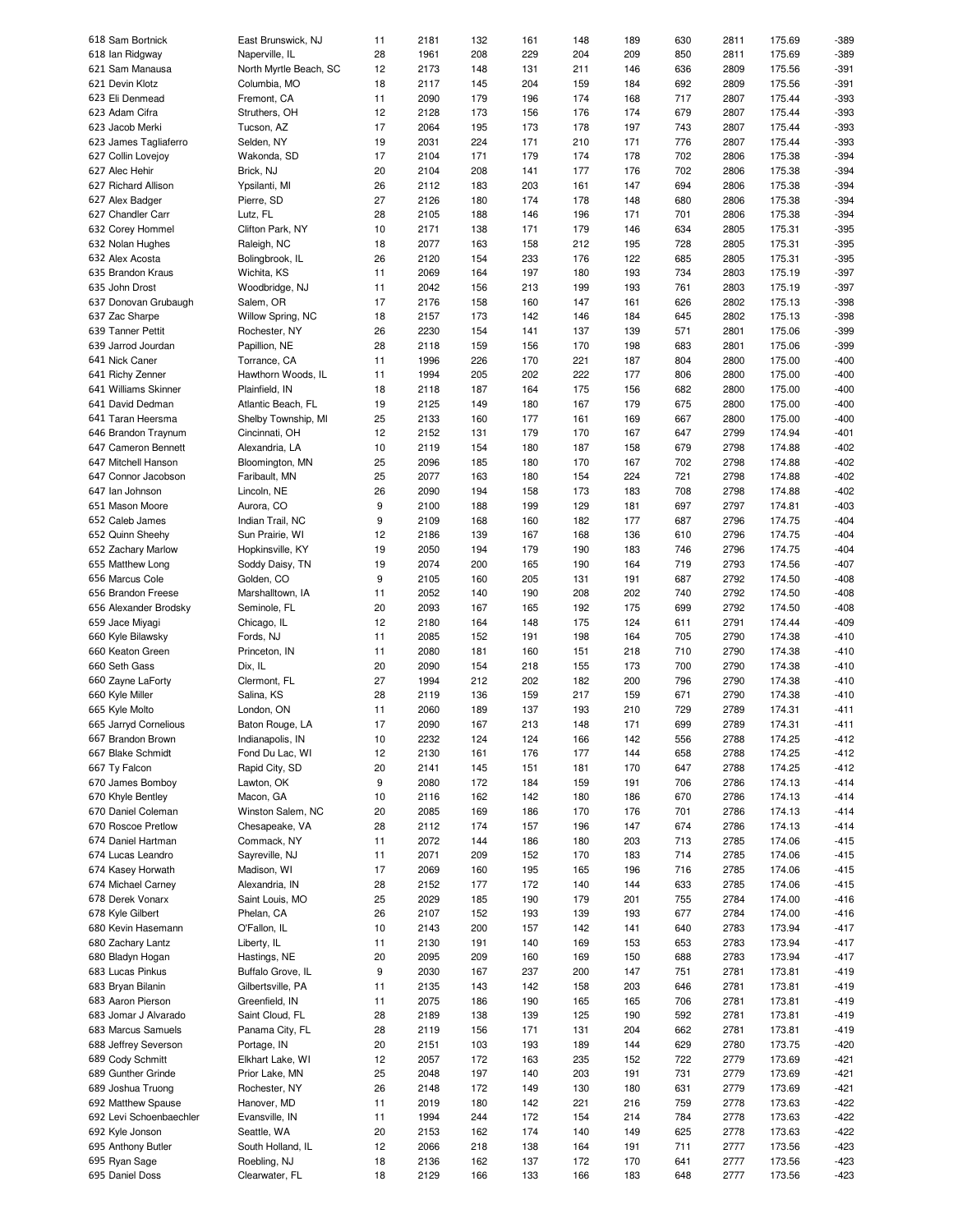| 695 Robert Kekahbah       | North Platte, NE     | 26 | 2043 | 188 | 177 | 203 | 166 | 734 | 2777 | 173.56 | -423   |
|---------------------------|----------------------|----|------|-----|-----|-----|-----|-----|------|--------|--------|
| 695 Tyler Hunter          | Smithton, IL         | 27 | 2031 | 189 | 204 | 203 | 150 | 746 | 2777 | 173.56 | $-423$ |
| 700 Chris McNeeley        | Semmes, AL           | 9  | 2028 | 213 | 152 | 201 | 182 | 748 | 2776 | 173.50 | $-424$ |
| 700 Matthew David         | Butler, IN           | 17 | 2112 | 150 | 132 | 190 | 192 | 664 | 2776 | 173.50 | $-424$ |
| 702 Tyler Guerin          | Bayshore, NY         | 19 | 2037 | 222 | 155 | 180 | 180 | 737 | 2774 | 173.38 | $-426$ |
|                           |                      |    |      |     |     |     |     |     |      |        |        |
| 702 Jordan Chavez         | Crest Hill, IL       | 20 | 2118 | 144 | 173 | 176 | 163 | 656 | 2774 | 173.38 | $-426$ |
| 702 Rodante Moorehead     | Duluth, GA           | 25 | 2073 | 163 | 145 | 202 | 191 | 701 | 2774 | 173.38 | $-426$ |
| 705 Dylan Moore           | Evansville, IN       | 11 | 2062 | 199 | 187 | 185 | 140 | 711 | 2773 | 173.31 | $-427$ |
| 706 Joshua Imhoff         | Cabot, AR            | 18 | 2111 | 143 | 185 | 181 | 152 | 661 | 2772 | 173.25 | $-428$ |
| 706 Dalton Gatlin         | Cottage Grove, MN    | 20 | 2156 | 170 | 151 | 162 | 133 | 616 | 2772 | 173.25 | $-428$ |
|                           |                      |    |      |     |     |     |     |     |      |        |        |
| 708 Alex Alesio           | Schenectady, NY      | 10 | 2156 | 121 | 145 | 188 | 161 | 615 | 2771 | 173.19 | $-429$ |
| 708 Patrick Huebschman    | Jasper, IN           | 18 | 2150 | 180 | 152 | 140 | 149 | 621 | 2771 | 173.19 | $-429$ |
| 710 Josh Turberville      | Tupelo, MS           | 10 | 2111 | 156 | 158 | 167 | 178 | 659 | 2770 | 173.13 | $-430$ |
| 710 Ryan Wright           | Woodhaven, MI        | 18 | 2089 | 185 | 153 | 163 | 180 | 681 | 2770 | 173.13 | $-430$ |
| 710 Joey Ciufo            | Bel Air, MD          | 19 | 2062 | 181 | 198 | 172 | 157 | 708 | 2770 | 173.13 | $-430$ |
| 713 Brandon Magennis      | Fort Mill, SC        | 9  | 2036 | 207 | 168 | 191 | 167 | 733 | 2769 | 173.06 | $-431$ |
|                           |                      |    |      |     |     |     |     |     |      |        |        |
| 713 Daniel Miller         | New Castle, IN       | 19 | 1899 | 178 | 255 | 201 | 236 | 870 | 2769 | 173.06 | $-431$ |
| 715 Erik Trigger          | Swartz Creek, MI     | 10 | 2084 | 135 | 207 | 177 | 165 | 684 | 2768 | 173.00 | $-432$ |
| 715 Anthony Favaloro      | Manteca, CA          | 12 | 2162 | 160 | 178 | 150 | 118 | 606 | 2768 | 173.00 | $-432$ |
| 715 Nick Agnew            | Arlington, TN        | 20 | 2091 | 127 | 220 | 154 | 176 | 677 | 2768 | 173.00 | $-432$ |
| 715 Gage Echevarria       | Panama City, FL      | 28 | 2155 | 155 | 154 | 104 | 200 | 613 | 2768 | 173.00 | $-432$ |
|                           | Forest Hill, MD      | 17 | 2009 | 181 | 186 | 223 | 168 | 758 | 2767 | 172.94 | $-433$ |
| 719 Ben Rynes             |                      |    |      |     |     |     |     |     |      |        |        |
| 719 Isaiah Smith          | Florissant, MO       | 20 | 2152 | 159 | 158 | 144 | 154 | 615 | 2767 | 172.94 | $-433$ |
| 719 Nicholas Pondillo     | Troy, NY             | 25 | 2007 | 195 | 179 | 197 | 189 | 760 | 2767 | 172.94 | $-433$ |
| 719 Cody Rogers           | Milledgeville, GA    | 26 | 2099 | 144 | 175 | 168 | 181 | 668 | 2767 | 172.94 | $-433$ |
| 719 Brenden Kuhns         | Montgomery, IL       | 28 | 2083 | 147 | 180 | 205 | 152 | 684 | 2767 | 172.94 | $-433$ |
| 724 Denver Wilson         | Louisville, KY       | 26 | 2194 | 124 | 179 | 147 | 122 | 572 | 2766 | 172.88 | $-434$ |
|                           |                      |    |      |     |     |     |     |     |      |        |        |
| 725 Jordan Rodriguez      | Cottage Grove, MN    | 25 | 1987 | 190 | 157 | 207 | 224 | 778 | 2765 | 172.81 | $-435$ |
| 725 Kyle Pijarowski       | Tinley Park, IL      | 26 | 2083 | 195 | 167 | 143 | 177 | 682 | 2765 | 172.81 | $-435$ |
| 727 Evan Howell           | Homer, MI            | 9  | 2075 | 146 | 204 | 157 | 182 | 689 | 2764 | 172.75 | $-436$ |
| 727 Ryan Jones            | Mundelein, IL        | 19 | 2044 | 191 | 157 | 172 | 200 | 720 | 2764 | 172.75 | $-436$ |
| 727 Reginald Petty        | Chicago, IL          | 26 | 2072 | 192 | 151 | 183 | 166 | 692 | 2764 | 172.75 | $-436$ |
| 730 Morgan Moore          | Aurora, CO           | 9  | 2021 | 161 | 178 | 191 | 212 | 742 | 2763 | 172.69 | $-437$ |
|                           |                      |    |      |     |     |     |     |     |      |        |        |
| 730 David Robinson        | Gordon, GA           | 26 | 2035 | 128 | 169 | 201 | 230 | 728 | 2763 | 172.69 | $-437$ |
| 730 R. Alexander Diercks  | Marion, IA           | 27 | 2047 | 175 | 189 | 183 | 169 | 716 | 2763 | 172.69 | $-437$ |
| 730 Shawn Stacy           | Hampton, VA          | 28 | 2109 | 147 | 126 | 170 | 211 | 654 | 2763 | 172.69 | $-437$ |
| 734 Connor Fox            | Charlotte, MI        | 11 | 2012 | 149 | 202 | 207 | 192 | 750 | 2762 | 172.63 | $-438$ |
| 735 Matthew Owens         | Oak Ridge, TN        | 10 | 2066 | 134 | 128 | 232 | 201 | 695 | 2761 | 172.56 | $-439$ |
| 735 Norman Baldwin        | Alto, MI             | 28 | 2074 | 154 | 166 | 184 | 183 | 687 | 2761 | 172.56 | $-439$ |
|                           |                      |    |      |     |     |     |     |     |      |        |        |
| 735 Ross Dewey            | Mount Juliet, TN     | 28 | 2058 | 168 | 198 | 178 | 159 | 703 | 2761 | 172.56 | $-439$ |
| 738 Robert Bennett        | Dunnigan, CA         | 17 | 1999 | 185 | 184 | 181 | 211 | 761 | 2760 | 172.50 | $-440$ |
| 738 Andy Hayes            | Chicago, IL          | 19 | 2144 | 124 | 168 | 188 | 136 | 616 | 2760 | 172.50 | $-440$ |
| 738 Corey Hegberg         | Rosemount, MN        | 25 | 2050 | 211 | 170 | 170 | 159 | 710 | 2760 | 172.50 | $-440$ |
| 741 Bryson Rose           | Greensboro, NC       | 10 | 2076 | 186 | 190 | 145 | 162 | 683 | 2759 | 172.44 | $-441$ |
|                           | Tucson, AZ           |    | 2082 |     |     |     |     | 677 |      | 172.44 | $-441$ |
| 741 Rashaad Jordan        |                      | 25 |      | 131 | 191 | 212 | 143 |     | 2759 |        |        |
| 741 Dean Fassero          | Howell, MI           | 27 | 2030 | 184 | 175 | 191 | 179 | 729 | 2759 | 172.44 | $-441$ |
| 741 Jason Britain         | Rogerville, MO       | 27 | 1989 | 200 | 210 | 166 | 194 | 770 | 2759 | 172.44 | $-441$ |
| 745 Drew Turberville      | Tupelo, MS           | 10 | 2123 | 121 | 170 | 153 | 191 | 635 | 2758 | 172.38 | $-442$ |
| 745 Brandon Smith         | New City, NY         | 10 | 2071 | 172 | 161 | 174 | 180 | 687 | 2758 | 172.38 | -442   |
| 747 Allen Wilkerson       | Ocean Springs, MS    | 10 | 2132 | 112 | 190 | 187 | 136 | 625 | 2757 | 172.31 | $-443$ |
|                           |                      |    |      |     |     |     |     |     |      |        |        |
| 747 Justin DeMartin       | Flemington, NJ       | 12 | 2104 | 145 | 195 | 190 | 123 | 653 | 2757 | 172.31 | $-443$ |
| 747 Ryan Goddard          | West Chester, PA     | 17 | 2071 | 202 | 209 | 163 | 112 | 686 | 2757 | 172.31 | $-443$ |
| 747 Isaac Melvin          | Uniontown, PA        | 27 | 2047 | 153 | 161 | 204 | 192 | 710 | 2757 | 172.31 | -443   |
| 751 Josh Abbott           | Sidney, OH           | 9  | 2027 | 157 | 181 | 174 | 217 | 729 | 2756 | 172.25 | $-444$ |
| 751 Christian Carcioppolo | Winter Springs, FL   | 12 | 2212 | 148 | 132 | 140 | 124 | 544 | 2756 | 172.25 | $-444$ |
| 751 Jared Durant          | Rice, MN             | 25 | 2066 | 150 | 190 | 178 | 172 | 690 | 2756 | 172.25 | $-444$ |
|                           |                      |    |      |     |     |     |     |     |      |        |        |
| 754 Logan Glover          | Enterprise, AL       | 9  | 2086 | 121 | 204 | 163 | 181 | 669 | 2755 | 172.19 | $-445$ |
| 754 Dalton Kemp           | Brandon, FL          | 27 | 2034 | 168 | 179 | 159 | 215 | 721 | 2755 | 172.19 | -445   |
| 756 Jacob Moorefield      | Chattanooga, TN      | 9  | 2039 | 133 | 219 | 136 | 227 | 715 | 2754 | 172.13 | $-446$ |
| 756 Brandon Donohue       | Webster, NY          | 26 | 2074 | 173 | 162 | 165 | 180 | 680 | 2754 | 172.13 | -446   |
| 758 Michael Breheny       | Keansburg, NJ        | 10 | 2110 | 131 | 191 | 142 | 179 | 643 | 2753 | 172.06 | $-447$ |
|                           |                      |    |      |     |     |     |     |     |      |        |        |
| 758 Kurtis Tewell         | New Castle, IN       | 11 | 2035 | 145 | 183 | 217 | 173 | 718 | 2753 | 172.06 | $-447$ |
| 760 Kole Matzke           | Laporte, IN          | 20 | 2138 | 134 | 161 | 156 | 163 | 614 | 2752 | 172.00 | $-448$ |
| 761 Zacary Preston        | Grambrills, MD       | 11 | 2085 | 141 | 125 | 168 | 232 | 666 | 2751 | 171.94 | $-449$ |
| 762 Patrick Dalton        | New Castle, IN       | 20 | 2010 | 147 | 200 | 225 | 168 | 740 | 2750 | 171.88 | $-450$ |
| 762 Zackry Corter         | Titusville, FL       | 25 | 2026 | 187 | 188 | 182 | 167 | 724 | 2750 | 171.88 | $-450$ |
| 762 Mikoel Blondino       | Virginia Beach, VA   | 28 | 2083 | 167 | 146 | 157 | 197 | 667 | 2750 | 171.88 | -450   |
|                           |                      |    |      |     |     |     |     |     |      |        |        |
| 765 Cody Johnston         | Sandusky, MI         | 10 | 2093 | 137 | 161 | 172 | 184 | 654 | 2747 | 171.69 | $-453$ |
| 765 Nathan Starke         | Colorado Springs, CO | 27 | 2064 | 207 | 126 | 193 | 157 | 683 | 2747 | 171.69 | -453   |
| 767 Tyler Lerman          | Scarborough, ME      | 27 | 2041 | 157 | 188 | 182 | 178 | 705 | 2746 | 171.63 | $-454$ |
| 768 Eduard Meighan        | Cocoa, FL            | 11 | 2055 | 170 | 169 | 182 | 169 | 690 | 2745 | 171.56 | -455   |
| 768 Nick Erwin            | Tulsa, OK            | 11 | 2021 | 205 | 201 | 169 | 149 | 724 | 2745 | 171.56 | -455   |
|                           |                      |    |      |     |     |     |     |     |      |        |        |
| 768 Jeffrey Geise         | Lima, OH             | 17 | 2057 | 167 | 153 | 189 | 179 | 688 | 2745 | 171.56 | -455   |
| 771 Colin Fairman         | Springfield, MA      | 9  | 2070 | 133 | 181 | 157 | 203 | 674 | 2744 | 171.50 | -456   |
| 771 Izak Atherton         | Owensboro, KY        | 26 | 2039 | 165 | 159 | 177 | 204 | 705 | 2744 | 171.50 | -456   |
| 773 Christian Prechtl     | Dunkirk, NY          | 17 | 2038 | 174 | 154 | 210 | 167 | 705 | 2743 | 171.44 | -457   |
| 774 Dylan Johnson         | Duncan, OK           | 19 | 1988 | 216 | 152 | 181 | 204 | 753 | 2741 | 171.31 | $-459$ |
|                           |                      |    |      |     |     |     |     |     |      |        |        |
| 775 Samuel Anderson       | Woodbridge, VA       | 17 | 2013 | 208 | 176 | 179 | 164 | 727 | 2740 | 171.25 | -460   |
| 775 Nicholas Riley        | Mt Zion, IL          | 25 | 2066 | 177 | 167 | 168 | 162 | 674 | 2740 | 171.25 | -460   |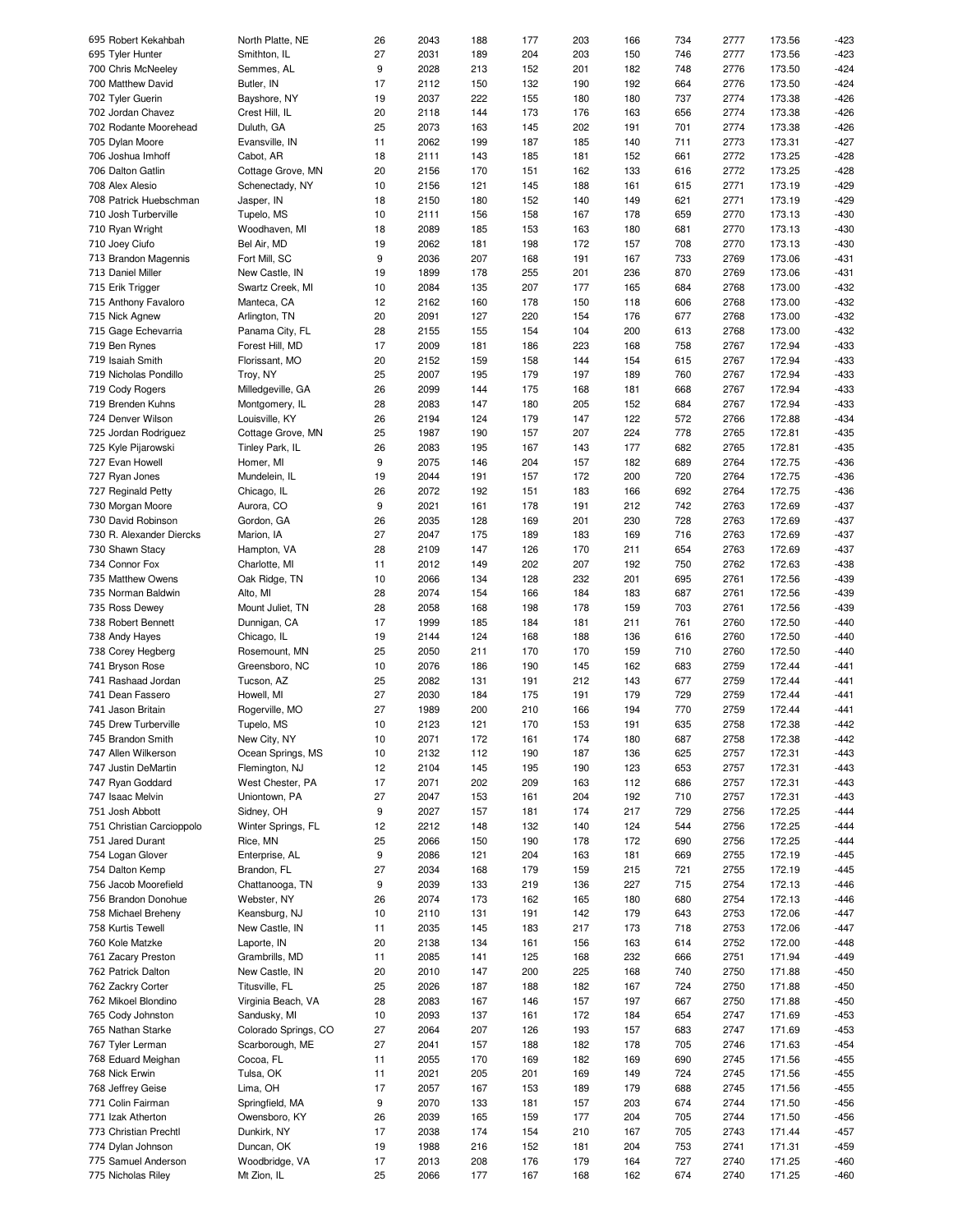| 777 Kyle Dauphin             | Shiloh, IL         | 10 | 2155 | 134 | 143 | 192 | 115 | 584 | 2739 | 171.19 | -461   |
|------------------------------|--------------------|----|------|-----|-----|-----|-----|-----|------|--------|--------|
| 777 Easton Andreas           | Montevideo, MN     | 26 | 2083 | 131 | 171 | 191 | 163 | 656 | 2739 | 171.19 | $-461$ |
| 777 Kaleb Hansen             | La Crosse, WI      | 26 | 1995 | 181 | 130 | 223 | 210 | 744 | 2739 | 171.19 | -461   |
| 780 Brandon Campana          | Elmwood Park, IL   | 25 | 2057 | 201 | 163 | 159 | 158 | 681 | 2738 | 171.13 | $-462$ |
| 780 Kyler Adams              | Hutchinson, MN     | 26 | 2116 | 175 | 171 | 162 | 114 | 622 | 2738 | 171.13 | $-462$ |
|                              |                    |    |      |     |     |     |     |     |      |        |        |
| 780 Connor Kottke            | Lake Zurich, IL    | 28 | 2083 | 188 | 136 | 154 | 177 | 655 | 2738 | 171.13 | $-462$ |
| 783 Francis Vitelli          | Annandale, NJ      | 12 | 2029 | 176 | 170 | 206 | 156 | 708 | 2737 | 171.06 | $-463$ |
| 783 Ryan Lee                 | Los Angeles, CA    | 20 | 2058 | 142 | 148 | 211 | 178 | 679 | 2737 | 171.06 | $-463$ |
| 785 Allen Halacy             | Douglas, MA        | 9  | 1960 | 191 | 188 | 233 | 164 | 776 | 2736 | 171.00 | $-464$ |
| 785 Elijah Buck              | Gray, TN           | 10 | 2058 | 177 | 145 | 167 | 189 | 678 | 2736 | 171.00 | $-464$ |
|                              | Titusville, FL     |    | 2059 | 195 |     |     |     | 677 |      |        | $-464$ |
| 785 Phillip Blake            |                    | 12 |      |     | 149 | 165 | 168 |     | 2736 | 171.00 |        |
| 788 Jay Hadcock              | Johnstown, NY      | 9  | 2055 | 198 | 125 | 185 | 172 | 680 | 2735 | 170.94 | $-465$ |
| 789 Hayden Capper            | Carlisle, PA       | 18 | 2076 | 154 | 157 | 160 | 187 | 658 | 2734 | 170.88 | -466   |
| 789 Zack Nelson              | Kingsport, TN      | 19 | 2013 | 152 | 143 | 242 | 184 | 721 | 2734 | 170.88 | $-466$ |
| 789 Kody Westerfield         | Owensboro, KY      | 25 | 1948 | 184 | 184 | 195 | 223 | 786 | 2734 | 170.88 | -466   |
| 789 Deandrew Clark           | Upper Marlboro, MD | 26 | 2085 | 154 | 165 | 168 | 162 | 649 | 2734 | 170.88 | $-466$ |
|                              |                    |    |      |     |     |     |     |     |      |        |        |
| 789 Tyler Harris             | Commerce City, CO  | 28 | 2025 | 200 | 151 | 169 | 189 | 709 | 2734 | 170.88 | $-466$ |
| 794 Mac Leightner            | Springfield, VA    | 9  | 2001 | 206 | 186 | 152 | 188 | 732 | 2733 | 170.81 | $-467$ |
| 794 Connor Bixby             | Evansville, IN     | 11 | 2026 | 151 | 219 | 182 | 155 | 707 | 2733 | 170.81 | $-467$ |
| 794 Justin Peacock           | O'Fallon, IL       | 12 | 2007 | 180 | 210 | 182 | 154 | 726 | 2733 | 170.81 | $-467$ |
| 794 Corey McDaniel           | Lexington, KY      | 17 | 2044 | 143 | 222 | 134 | 190 | 689 | 2733 | 170.81 | $-467$ |
| 794 Ryan Holzworth           | Bismarck, ND       | 17 | 1973 | 190 | 172 | 242 | 156 | 760 | 2733 | 170.81 | $-467$ |
|                              |                    |    |      |     |     |     |     |     |      |        |        |
| 799 Michael Heath            | St Peters, MO      | 9  | 2022 | 174 | 182 | 184 | 170 | 710 | 2732 | 170.75 | $-468$ |
| 799 Timothy Cagle            | Pinole, CA         | 20 | 2089 | 206 | 149 | 132 | 156 | 643 | 2732 | 170.75 | $-468$ |
| 799 Ryan Lopano              | Little River, SC   | 26 | 2005 | 139 | 225 | 196 | 167 | 727 | 2732 | 170.75 | $-468$ |
| 799 Joseph Malyack           | Wayne, NJ          | 28 | 2083 | 166 | 203 | 154 | 126 | 649 | 2732 | 170.75 | $-468$ |
| 803 Terry Creech             | Fairfield, OH      | 17 | 2025 | 165 | 171 | 206 | 164 | 706 | 2731 | 170.69 | $-469$ |
|                              |                    |    |      |     |     |     |     |     |      |        |        |
| 804 Aaron Tibbett            | Rockford, IL       | 11 | 2007 | 169 | 171 | 171 | 212 | 723 | 2730 | 170.63 | $-470$ |
| 804 Keegan Baatz             | Sioux Falls, SD    | 18 | 2106 | 142 | 148 | 182 | 152 | 624 | 2730 | 170.63 | $-470$ |
| 804 Edward Zurawski          | Woodstock, IL      | 18 | 2029 | 163 | 195 | 196 | 147 | 701 | 2730 | 170.63 | $-470$ |
| 807 Eduardo Santos           | Carolina, PR       | 25 | 2045 | 139 | 190 | 188 | 167 | 684 | 2729 | 170.56 | $-471$ |
| 807 Marco Garcia             | Brookfield, IL     | 27 | 1980 | 223 | 173 | 164 | 189 | 749 | 2729 | 170.56 | $-471$ |
| 807 Jonathan Lovett          | Columbia, SC       | 28 | 2112 | 171 | 135 | 163 | 148 | 617 | 2729 | 170.56 | $-471$ |
|                              |                    |    |      |     |     |     |     |     |      |        |        |
| 810 Joshua Large             | Tonawanda, NY      | 18 | 2008 | 228 | 168 | 179 | 145 | 720 | 2728 | 170.50 | $-472$ |
| 810 Zachary Johnson          | St. Charles, MO    | 25 | 2017 | 227 | 161 | 169 | 154 | 711 | 2728 | 170.50 | $-472$ |
| 810 Zachary Cook             | Peyton, CO         | 25 | 2003 | 169 | 205 | 168 | 183 | 725 | 2728 | 170.50 | $-472$ |
| 813 Brandon Richard          | Burton, MI         | 28 | 2031 | 181 | 163 | 193 | 159 | 696 | 2727 | 170.44 | $-473$ |
| 814 Sean Mantzel             | Seffner, FL        | 17 | 2065 | 191 | 155 | 156 | 159 | 661 | 2726 | 170.38 | $-474$ |
| 814 Nathan Jacques           | Sylvester, GA      | 25 | 2103 | 151 | 177 | 168 | 127 | 623 | 2726 | 170.38 | $-474$ |
|                              |                    |    |      |     |     |     |     |     |      |        |        |
| 816 Christopher Kokes        | Mooers, NY         | 27 | 1996 | 212 | 167 | 188 | 162 | 729 | 2725 | 170.31 | $-475$ |
| 817 Justin Ortiz             | Brentwood, NY      | 19 | 2007 | 194 | 177 | 174 | 172 | 717 | 2724 | 170.25 | $-476$ |
| 817 Garrett Wilson           | Keene, NH          | 20 | 1978 | 170 | 166 | 229 | 181 | 746 | 2724 | 170.25 | $-476$ |
| 817 Matteo Cittadino         | Webster, NY        | 26 | 2135 | 168 | 142 | 135 | 144 | 589 | 2724 | 170.25 | $-476$ |
| 820 Austin Englehart         | Mifflinburg, PA    | 19 | 2000 | 208 | 167 | 201 | 147 | 723 | 2723 | 170.19 | $-477$ |
| 821 Nick Gibson              |                    |    |      |     |     |     |     |     |      |        |        |
|                              | Stillwater, MN     | 25 | 1997 | 183 | 196 | 170 | 176 | 725 | 2722 | 170.13 | $-478$ |
| 821 Dominick Casale          | North Babylon, NY  | 26 | 2105 | 157 | 174 | 144 | 142 | 617 | 2722 | 170.13 | $-478$ |
| 823 Alex Stigliano           | Clark, NJ          | 10 | 1994 | 150 | 227 | 166 | 184 | 727 | 2721 | 170.06 | $-479$ |
| 823 Troy White               | Carolina Beach, NC | 25 | 2028 | 222 | 155 | 152 | 164 | 693 | 2721 | 170.06 | $-479$ |
| 823 Jonathan Dean            | Casco, MI          | 28 | 2096 | 139 | 143 | 160 | 183 | 625 | 2721 | 170.06 | $-479$ |
| 826 James Stockton           | Clarksville, TN    | 25 | 2006 | 176 | 203 | 172 | 163 | 714 | 2720 | 170.00 | $-480$ |
|                              |                    |    |      |     |     |     |     |     |      |        |        |
| 826 David Jerrido            | Durham, NC         | 27 | 1937 | 186 | 193 | 193 | 211 | 783 | 2720 | 170.00 | $-480$ |
| 828 Nicholas Flake           | Pomfret Center, CT | 11 | 2061 | 165 | 144 | 170 | 179 | 658 | 2719 | 169.94 | -481   |
| 828 Kelvin Oats              | New York, NY       | 11 | 1961 | 167 | 172 | 229 | 190 | 758 | 2719 | 169.94 | -481   |
| 828 Frank Terpo              | Brooklyn, NY       | 26 | 1978 | 180 | 248 | 166 | 147 | 741 | 2719 | 169.94 | -481   |
| 831 Zack Denton              | Waverly, IA        | 10 | 2023 | 144 | 135 | 211 | 205 | 695 | 2718 | 169.88 | $-482$ |
| 831 Ben Kratky               | Carmel, IN         | 11 | 1972 | 202 | 168 | 207 | 169 | 746 | 2718 | 169.88 | $-482$ |
|                              |                    |    |      |     |     |     |     |     |      |        |        |
| 831 Dawson Walters           | St. Charles, IL    | 12 | 2017 | 222 | 141 | 148 | 190 | 701 | 2718 | 169.88 | $-482$ |
| 831 Aaron Goad               | Bloomington, IN    | 20 | 2077 | 144 | 179 | 155 | 163 | 641 | 2718 | 169.88 | $-482$ |
| 831 Bryce Lawson             | Freeport, IL       | 25 | 1997 | 193 | 203 | 177 | 148 | 721 | 2718 | 169.88 | $-482$ |
| 836 Parker Hearne            | Roscoe, IL         | 20 | 2120 | 159 | 130 | 138 | 170 | 597 | 2717 | 169.81 | -483   |
| 836 Zachary Tackett          | Virginia Beach, VA | 20 | 1997 | 152 | 173 | 213 | 182 | 720 | 2717 | 169.81 | -483   |
|                              |                    |    |      |     |     |     |     |     | 2716 |        |        |
| 838 Robbie Parr              | Windsor, CA        | 18 | 2067 | 133 | 199 | 167 | 150 | 649 |      | 169.75 | -484   |
| 839 John Medvec              | Struthers, OH      | 28 | 2000 | 143 | 207 | 195 | 170 | 715 | 2715 | 169.69 | -485   |
| 840 Steve Plaszky            | Fairlawn, NJ       | 9  | 1942 | 221 | 232 | 158 | 161 | 772 | 2714 | 169.63 | -486   |
| 840 Darius Moye              | Macon, GA          | 10 | 2031 | 150 | 232 | 166 | 135 | 683 | 2714 | 169.63 | -486   |
| 840 Keith Schooler           | Dayton, OH         | 17 | 2108 | 157 | 136 | 147 | 166 | 606 | 2714 | 169.63 | -486   |
| 843 Dylan Scott              | London, ON         | 12 | 2092 | 145 | 202 | 140 | 134 | 621 | 2713 | 169.56 | -487   |
|                              |                    |    |      |     |     |     |     |     |      |        |        |
| 843 Joshua Fearing           | Tucson, AZ         | 17 | 2041 | 157 | 206 | 147 | 162 | 672 | 2713 | 169.56 | -487   |
| 843 Nicholas Sparta          | Garnerville, NY    | 19 | 1964 | 196 | 188 | 193 | 172 | 749 | 2713 | 169.56 | -487   |
| 843 Christian (Blake) Louton | San Antonio, TX    | 27 | 2082 | 128 | 156 | 192 | 155 | 631 | 2713 | 169.56 | -487   |
| 847 Brenden Kosanke          | Portage, MI        | 12 | 2093 | 149 | 164 | 152 | 154 | 619 | 2712 | 169.50 | -488   |
| 847 Noah Zwit                | Homer Glen, IL     | 19 | 2107 | 132 | 191 | 136 | 146 | 605 | 2712 | 169.50 | -488   |
|                              |                    |    |      |     |     |     |     |     |      |        |        |
| 849 Austin Snider            | Granville, IL      | 9  | 1968 | 183 | 193 | 218 | 149 | 743 | 2711 | 169.44 | -489   |
| 849 Ryan Bare                | Sanford, FL        | 10 | 2053 | 192 | 170 | 184 | 112 | 658 | 2711 | 169.44 | -489   |
| 849 Travis Knox              | Augusta, GA        | 10 | 2012 | 200 | 193 | 157 | 149 | 699 | 2711 | 169.44 | -489   |
| 849 Patrick Hoey             | Latham, NY         | 10 | 2008 | 174 | 154 | 182 | 193 | 703 | 2711 | 169.44 | -489   |
| 849 Brett Hansen             | Vermillion, SD     | 17 | 2003 | 172 | 129 | 197 | 210 | 708 | 2711 | 169.44 | -489   |
| 854 Thomas White             | Commack, NY        |    | 2001 |     |     | 199 | 167 | 709 | 2710 | 169.38 | -490   |
|                              |                    | 11 |      | 161 | 182 |     |     |     |      |        |        |
| 854 Brian Edwards            | Avon, IN           | 12 | 2042 | 165 | 165 | 187 | 151 | 668 | 2710 | 169.38 | -490   |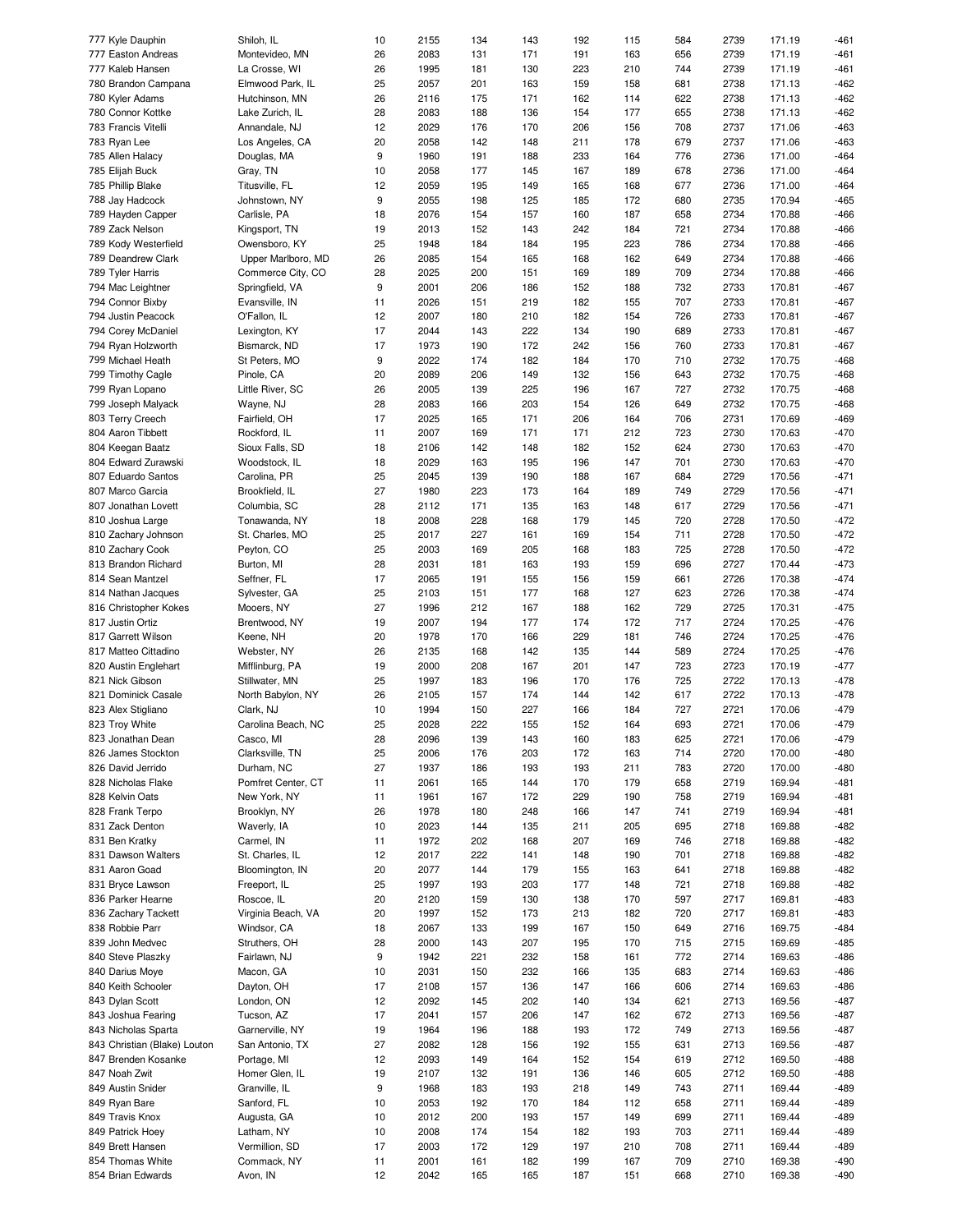| 854 Gianni Coste                                                                                                                                                                                                                                                                                                                             | Sierra Vista, AZ          | 17       | 2031         | 157        | 131        | 214        | 177        | 679        | 2710         | 169.38           | -490             |
|----------------------------------------------------------------------------------------------------------------------------------------------------------------------------------------------------------------------------------------------------------------------------------------------------------------------------------------------|---------------------------|----------|--------------|------------|------------|------------|------------|------------|--------------|------------------|------------------|
| 854 Alec Erny                                                                                                                                                                                                                                                                                                                                | Jasper, IN                | 18       | 2166         | 141        | 149        | 143        | 111        | 544        | 2710         | 169.38           | $-490$           |
| 854 Zach Bremer                                                                                                                                                                                                                                                                                                                              | Lake City, MN             | 18       | 2049         | 166        | 137        | 116        | 242        | 661        | 2710         | 169.38           | $-490$           |
| 859 Jacob Horrell                                                                                                                                                                                                                                                                                                                            | Lexington, KY             | 17       | 2057         | 193        | 138        | 162        | 158        | 651        | 2708         | 169.25           | $-492$           |
| 859 Ted Tapas                                                                                                                                                                                                                                                                                                                                | Long Grove, IL            | 19       | 2063         | 141        | 171        | 176        | 157        | 645        | 2708         | 169.25           | $-492$           |
| 861 Johnny Baggett                                                                                                                                                                                                                                                                                                                           | White House, TN           | 9        | 2039         | 182        | 176        | 172        | 138        | 668        | 2707         | 169.19           | -493             |
|                                                                                                                                                                                                                                                                                                                                              |                           |          |              |            |            |            |            |            |              |                  |                  |
| 861 Daniel Althouse                                                                                                                                                                                                                                                                                                                          | Womelsdorf, PA            | 9        | 2020         | 141        | 180        | 184        | 182        | 687        | 2707         | 169.19           | -493             |
| 861 Jeffery (Jay) Oliver                                                                                                                                                                                                                                                                                                                     | Mayfield, KY              | 10       | 2105         | 125        | 131        | 146        | 200        | 602        | 2707         | 169.19           | -493             |
| 861 Cameron Hanson                                                                                                                                                                                                                                                                                                                           | St. Louis, MO             | 19       | 1996         | 151        | 176        | 161        | 223        | 711        | 2707         | 169.19           | -493             |
| 861 Fabian Ponce                                                                                                                                                                                                                                                                                                                             | Carolina, PR              | 20       | 2056         | 134        | 146        | 187        | 184        | 651        | 2707         | 169.19           | -493             |
| 866 David Halperin                                                                                                                                                                                                                                                                                                                           | Yorktown Heights, NY      | 19       | 1981         | 181        | 178        | 176        | 190        | 725        | 2706         | 169.13           | $-494$           |
| 866 Dylan Lamon                                                                                                                                                                                                                                                                                                                              | Sevierville, TN           | 26       | 2042         | 138        | 188        | 183        | 155        | 664        | 2706         | 169.13           | $-494$           |
| 866 David Thomas                                                                                                                                                                                                                                                                                                                             | Greensburg, PA            | 27       | 2053         | 152        | 175        | 157        | 169        | 653        | 2706         | 169.13           | $-494$           |
| 866 Ian Nieuwendaal                                                                                                                                                                                                                                                                                                                          | Riverview, FL             | 27       | 1973         |            |            |            |            |            | 2706         | 169.13           | $-494$           |
|                                                                                                                                                                                                                                                                                                                                              |                           |          |              | 164        | 203        | 182        | 184        | 733        |              |                  |                  |
| 870 Matthew Carpenter                                                                                                                                                                                                                                                                                                                        | San Diego, CA             | 10       | 2131         | 131        | 162        | 114        | 167        | 574        | 2705         | 169.06           | $-495$           |
| 870 Brad Delmarle                                                                                                                                                                                                                                                                                                                            | Warren, MI                | 18       | 2062         | 183        | 192        | 153        | 115        | 643        | 2705         | 169.06           | $-495$           |
| 870 Jarred Bradshaw                                                                                                                                                                                                                                                                                                                          | Lebanon, TN               | 26       | 2061         | 129        | 186        | 143        | 186        | 644        | 2705         | 169.06           | $-495$           |
| 870 Liam Reloba                                                                                                                                                                                                                                                                                                                              | Miami, FL                 | 28       | 1958         | 207        | 170        | 185        | 185        | 747        | 2705         | 169.06           | $-495$           |
| 874 Nathan Woods                                                                                                                                                                                                                                                                                                                             | Sault Ste Marie, ON       | 10       | 2051         | 188        | 136        | 156        | 173        | 653        | 2704         | 169.00           | $-496$           |
| 874 Joey Stevens                                                                                                                                                                                                                                                                                                                             | Cincinnati, OH            | 11       | 1947         | 201        | 177        | 202        | 177        | 757        | 2704         | 169.00           | $-496$           |
|                                                                                                                                                                                                                                                                                                                                              |                           |          | 2112         |            |            |            | 128        |            | 2704         |                  | $-496$           |
| 874 Tre' Manning                                                                                                                                                                                                                                                                                                                             | Ft Sam Houston, TX        | 12       |              | 148        | 150        | 166        |            | 592        |              | 169.00           |                  |
| 874 Trenton Farmer                                                                                                                                                                                                                                                                                                                           | Utica, KY                 | 17       | 2015         | 198        | 148        | 182        | 161        | 689        | 2704         | 169.00           | $-496$           |
| 874 Tyler Winters                                                                                                                                                                                                                                                                                                                            | Kingston, NY              | 19       | 2019         | 164        | 152        | 193        | 176        | 685        | 2704         | 169.00           | $-496$           |
| 874 Jonathan Studer                                                                                                                                                                                                                                                                                                                          | Channahon, IL             | 19       | 1951         | 204        | 188        | 175        | 186        | 753        | 2704         | 169.00           | $-496$           |
| 874 James Berckhemer                                                                                                                                                                                                                                                                                                                         | Melbourne, FL             | 20       | 2065         | 174        | 148        | 171        | 146        | 639        | 2704         | 169.00           | $-496$           |
| 881 Corey Gill                                                                                                                                                                                                                                                                                                                               | Calumet City, IL          | 19       | 2020         | 163        | 182        | 205        | 133        | 683        | 2703         | 168.94           | $-497$           |
| 881 Donovan Koff                                                                                                                                                                                                                                                                                                                             | Las Vegas, NV             | 28       | 1984         | 134        | 179        | 183        | 223        | 719        | 2703         | 168.94           | $-497$           |
|                                                                                                                                                                                                                                                                                                                                              |                           |          |              |            |            |            |            |            |              |                  |                  |
| 883 Arek Jumper                                                                                                                                                                                                                                                                                                                              | Hollywood, FL             | 25       | 2043         | 142        | 211        | 170        | 136        | 659        | 2702         | 168.88           | $-498$           |
| 883 Matthew Douglas                                                                                                                                                                                                                                                                                                                          | Bangor, ME                | 27       | 2029         | 198        | 192        | 145        | 138        | 673        | 2702         | 168.88           | $-498$           |
| 885 Joseph Valeri                                                                                                                                                                                                                                                                                                                            | Bristol, PA               | 17       | 2029         | 160        | 147        | 187        | 178        | 672        | 2701         | 168.81           | -499             |
| 886 Zachary (Zac) Ludwig                                                                                                                                                                                                                                                                                                                     | Archdale, NC              | 12       | 2057         | 158        | 146        | 181        | 158        | 643        | 2700         | 168.75           | $-500$           |
| 886 Cory Matthews                                                                                                                                                                                                                                                                                                                            | Alpharetta, GA            | 17       | 2011         | 191        | 163        | 195        | 140        | 689        | 2700         | 168.75           | $-500$           |
| 886 Paul Loomis                                                                                                                                                                                                                                                                                                                              | Warren, MI                | 18       | 2081         | 175        | 159        | 133        | 152        | 619        | 2700         | 168.75           | $-500$           |
|                                                                                                                                                                                                                                                                                                                                              |                           |          |              |            |            |            |            |            |              |                  |                  |
| 886 Matthew Meyers                                                                                                                                                                                                                                                                                                                           | Yorktown Heights, NY      | 19       | 2074         | 150        | 173        | 152        | 151        | 626        | 2700         | 168.75           | $-500$           |
| 886 Timothy Woods                                                                                                                                                                                                                                                                                                                            | Virginia Beach, VA        | 20       | 1956         | 196        | 168        | 189        | 191        | 744        | 2700         | 168.75           | $-500$           |
| 891 Seth Cushman                                                                                                                                                                                                                                                                                                                             | Rockford, IL              | 25       | 2077         | 148        | 163        | 175        | 136        | 622        | 2699         | 168.69           | $-501$           |
| 892 Douglas Gray                                                                                                                                                                                                                                                                                                                             | Belleville, IL            | 17       | 2025         | 146        | 171        | 156        | 200        | 673        | 2698         | 168.63           | $-502$           |
| 892 Dylan Shaffer                                                                                                                                                                                                                                                                                                                            | Racine, WI                | 26       | 2095         | 135        | 124        | 162        | 182        | 603        | 2698         | 168.63           | $-502$           |
| 894 Ricardo Mesa                                                                                                                                                                                                                                                                                                                             | Miami, FL                 | 19       | 1957         | 214        | 202        | 140        | 184        | 740        | 2697         | 168.56           | $-503$           |
| 895 Brandon Allen                                                                                                                                                                                                                                                                                                                            | Saint Louis, MO           | 20       | 2079         | 167        | 156        | 158        | 136        | 617        | 2696         | 168.50           | $-504$           |
|                                                                                                                                                                                                                                                                                                                                              |                           |          |              |            |            |            |            |            |              |                  |                  |
| 896 Brady Adler                                                                                                                                                                                                                                                                                                                              | Madison, IN               | 25       | 1998         | 143        | 195        | 205        | 154        | 697        | 2695         | 168.44           | $-505$           |
| 896 Donald Cooper                                                                                                                                                                                                                                                                                                                            | Seguin, TX                | 28       | 2039         | 151        | 175        | 155        | 175        | 656        | 2695         | 168.44           | $-505$           |
| 898 Johnthan Stevens                                                                                                                                                                                                                                                                                                                         | Junction City, KY         | 17       | 1981         | 199        | 168        | 167        | 179        | 713        | 2694         | 168.38           | $-506$           |
| 898 Evan Halperin                                                                                                                                                                                                                                                                                                                            | Yorktown Heights, NY      | 19       | 2027         | 130        | 199        | 172        | 166        | 667        | 2694         | 168.38           | $-506$           |
| 900 Aaron Burns                                                                                                                                                                                                                                                                                                                              | New Haven, IN             | 11       | 1982         | 194        | 190        | 190        | 137        | 711        | 2693         | 168.31           | $-507$           |
| 900 Jake Taylor                                                                                                                                                                                                                                                                                                                              | Blaine, MN                | 25       | 2061         | 156        | 152        | 190        | 134        | 632        | 2693         | 168.31           | $-507$           |
| 902 James Bolish                                                                                                                                                                                                                                                                                                                             | Toms River, NJ            | 10       | 2013         | 160        | 161        | 187        | 171        | 679        | 2692         | 168.25           | $-508$           |
|                                                                                                                                                                                                                                                                                                                                              |                           |          |              |            |            |            |            |            |              |                  |                  |
| 902 Alec Johnson                                                                                                                                                                                                                                                                                                                             | Largo, FL                 | 18       | 2083         | 147        | 121        | 161        | 180        | 609        | 2692         | 168.25           | $-508$           |
| 904 Scott Vedros                                                                                                                                                                                                                                                                                                                             | Gretna, LA                | 18       | 2040         | 153        | 152        | 179        | 167        | 651        | 2691         | 168.19           | -509             |
| 904 Robert Ashworth                                                                                                                                                                                                                                                                                                                          | Van Buren, AR             | 27       | 1868         | 214        | 190        | 187        | 232        | 823        | 2691         | 168.19           | $-509$           |
| 906 Quentin Fox                                                                                                                                                                                                                                                                                                                              | Carmel, IN                | 9        | 2027         | 191        | 144        | 173        | 154        | 662        | 2689         | 168.06           | $-511$           |
| 906 Eddie Langdon                                                                                                                                                                                                                                                                                                                            | Bonaire, GA               | 12       | 1981         | 207        | 137        | 179        | 185        | 708        | 2689         | 168.06           | $-511$           |
| 906 Nicholas Jewell                                                                                                                                                                                                                                                                                                                          | Grand Island, NE          | 26       | 2143         | 149        | 155        | 134        | 108        | 546        | 2689         | 168.06           | $-511$           |
|                                                                                                                                                                                                                                                                                                                                              |                           |          |              |            |            |            |            |            |              |                  |                  |
| 909 Christopher Wilson                                                                                                                                                                                                                                                                                                                       | Centreville, VA           | 9        | 1995         | 189        | 181        | 180        | 143        | 693        | 2688         | 168.00           | $-512$           |
| 910 Kyle Ward                                                                                                                                                                                                                                                                                                                                | Byron, IL                 | 17       | 1994         | 174        | 134        | 181        | 203        | 692        | 2686         | 167.88           | $-514$           |
| 910 Myles Mitchell                                                                                                                                                                                                                                                                                                                           | Marshalltown, IA          | 18       | 2091         | 128        | 163        | 140        | 164        | 595        | 2686         | 167.88           | $-514$           |
| 912 Garrett Humphryes                                                                                                                                                                                                                                                                                                                        | Vance, AL                 | 17       | 2001         | 212        | 158        | 169        | 145        | 684        | 2685         | 167.81           | $-515$           |
| 913 Jacob Boris                                                                                                                                                                                                                                                                                                                              | Tabernacle, NJ            | 11       | 1990         | 165        | 208        | 162        | 159        | 694        | 2684         | 167.75           | $-516$           |
|                                                                                                                                                                                                                                                                                                                                              |                           |          |              |            |            |            |            |            |              |                  |                  |
|                                                                                                                                                                                                                                                                                                                                              |                           |          |              |            |            |            |            |            |              |                  |                  |
|                                                                                                                                                                                                                                                                                                                                              | Topeka, KS                | 27       | 2048         | 149        | 124        | 204        | 159        | 636        | 2684         | 167.75           | $-516$           |
|                                                                                                                                                                                                                                                                                                                                              | Muncie, IN                | 12       | 2014         | 177        | 161        | 146        | 185        | 669        | 2683         | 167.69           | $-517$           |
|                                                                                                                                                                                                                                                                                                                                              | Prairieville, LA          | 17       | 1982         | 172        | 176        | 155        | 198        | 701        | 2683         | 167.69           | $-517$           |
|                                                                                                                                                                                                                                                                                                                                              | Columbia, MO              | 18       | 2061         | 188        | 152        | 142        | 140        | 622        | 2683         | 167.69           | $-517$           |
|                                                                                                                                                                                                                                                                                                                                              | Bethesda, MD              | 18       | 1989         | 195        | 178        | 147        | 173        | 693        | 2682         | 167.63           | $-518$           |
|                                                                                                                                                                                                                                                                                                                                              |                           |          |              |            |            |            |            |            |              |                  |                  |
|                                                                                                                                                                                                                                                                                                                                              | Evergreen Park, IL        | 27       | 1946         | 192        | 185        | 190        | 169        | 736        | 2682         | 167.63           | $-518$           |
|                                                                                                                                                                                                                                                                                                                                              | Lynnwood, WA              | 28       | 1989         | 176        | 143        | 188        | 186        | 693        | 2682         | 167.63           | $-518$           |
|                                                                                                                                                                                                                                                                                                                                              | Hyattsville, MD           | 12       | 2071         | 149        | 156        | 158        | 147        | 610        | 2681         | 167.56           | $-519$           |
|                                                                                                                                                                                                                                                                                                                                              | Naples, FL                | 20       | 1976         | 193        | 159        | 168        | 185        | 705        | 2681         | 167.56           | $-519$           |
|                                                                                                                                                                                                                                                                                                                                              | Bloomington, IL           | 11       | 2023         | 139        | 161        | 181        | 176        | 657        | 2680         | 167.50           | $-520$           |
|                                                                                                                                                                                                                                                                                                                                              | Greeneville, TN           | 19       | 2045         | 153        | 174        | 184        | 124        | 635        | 2680         | 167.50           | $-520$           |
|                                                                                                                                                                                                                                                                                                                                              |                           |          |              |            |            |            |            |            |              |                  |                  |
|                                                                                                                                                                                                                                                                                                                                              | Naples, FL                | 20       | 2039         | 147        | 157        | 161        | 176        | 641        | 2680         | 167.50           | $-520$           |
|                                                                                                                                                                                                                                                                                                                                              | Mableton, GA              | 9        | 1948         | 165        | 198        | 173        | 195        | 731        | 2679         | 167.44           | $-521$           |
|                                                                                                                                                                                                                                                                                                                                              | Montross, VA              | 27       | 1917         | 181        | 223        | 192        | 166        | 762        | 2679         | 167.44           | $-521$           |
|                                                                                                                                                                                                                                                                                                                                              | Woodbridge, ON            | 12       | 2062         | 157        | 162        | 162        | 135        | 616        | 2678         | 167.38           | $-522$           |
| 913 John Baeten<br>915 Jonathan Murdock<br>915 Trey Kauffman<br>915 Adam Ziervogel<br>918 Mark Liffiton<br>918 Shaun Quinn<br>918 Hayden Childs<br>921 Michael Waltz<br>921 Austin Horton<br>923 Dustin Mailloux<br>923 Spenser Moore<br>923 Justin Hall<br>926 Cody Stisher<br>926 Nicholas Brown<br>928 Daniel Quan<br>928 Henry Borgstrom | Yankton, SD               | 17       | 2060         | 122        | 192        | 134        | 170        | 618        | 2678         | 167.38           | $-522$           |
|                                                                                                                                                                                                                                                                                                                                              | Owatonna, MN              | 25       | 1963         | 178        | 180        | 191        | 166        | 715        | 2678         | 167.38           | $-522$           |
|                                                                                                                                                                                                                                                                                                                                              |                           |          |              |            |            |            |            |            |              |                  |                  |
| 928 Logan Langer<br>928 Collin Vervinck                                                                                                                                                                                                                                                                                                      | Rochester Hills, MI       | 28       | 1944         | 170        | 192        | 172        | 200        | 734        | 2678         | 167.38           | $-522$           |
| 932 Damian Banghart                                                                                                                                                                                                                                                                                                                          | Warsaw, IN                | 9        | 2054         | 144        | 194        | 121        | 164        | 623        | 2677         | 167.31           | $-523$           |
| 932 Austin Jordan<br>932 Kyle Dotson                                                                                                                                                                                                                                                                                                         | Knox, IN<br>Tullahoma, TN | 18<br>18 | 2077<br>2009 | 158<br>158 | 108<br>165 | 180<br>180 | 154<br>165 | 600<br>668 | 2677<br>2677 | 167.31<br>167.31 | $-523$<br>$-523$ |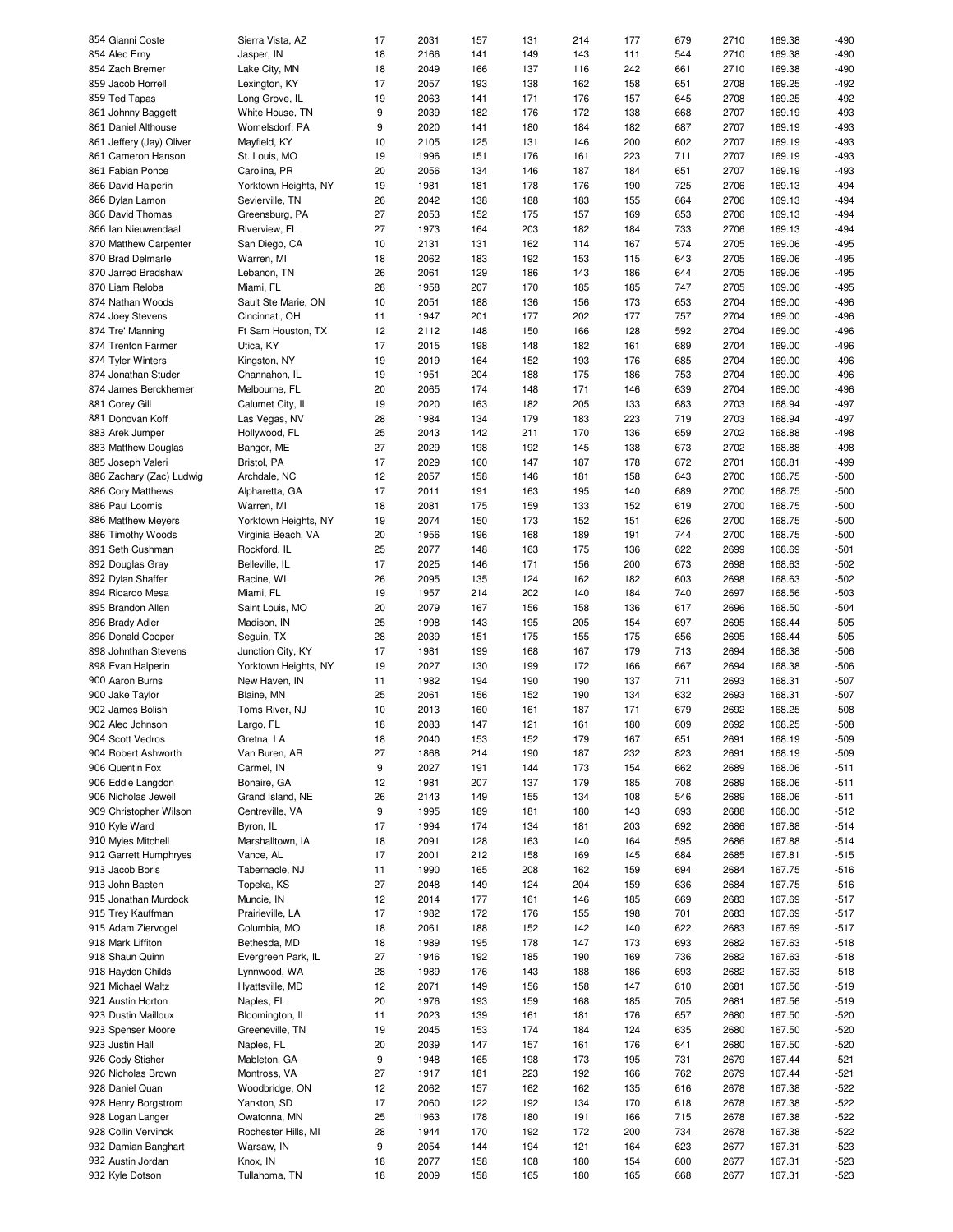|                          |                      | 27 | 1984 | 190 |     |     |     |     |      | 167.31 |        |
|--------------------------|----------------------|----|------|-----|-----|-----|-----|-----|------|--------|--------|
| 932 Marty Freeborn       | Dyer, IN             |    |      |     | 146 | 192 | 165 | 693 | 2677 |        | -523   |
| 936 Pete Oliver          | Colonial Beach, VA   | 27 | 1998 | 160 | 151 | 189 | 177 | 677 | 2675 | 167.19 | $-525$ |
| 937 Alexander Seymour    | Hurdle Mills, NC     | 18 | 2110 | 149 | 132 | 151 | 132 | 564 | 2674 | 167.13 | $-526$ |
| 937 Brandon Smith        |                      | 18 | 2009 | 178 | 130 | 231 | 126 | 665 | 2674 | 167.13 | $-526$ |
|                          | Plymouth, IN         |    |      |     |     |     |     |     |      |        |        |
| 939 Brendan Holl         | Sauk City, WI        | 17 | 1998 | 156 | 185 | 179 | 155 | 675 | 2673 | 167.06 | $-527$ |
| 940 Evan Haas            | Mason, OH            | 9  | 2012 | 202 | 136 | 172 | 150 | 660 | 2672 | 167.00 | $-528$ |
|                          |                      |    |      |     |     |     |     |     |      |        |        |
| 940 Christian Denoon     | Fairview, WV         | 17 | 2071 | 134 | 143 | 137 | 187 | 601 | 2672 | 167.00 | $-528$ |
| 940 Jacob Kostoff        | Trinity, FL          | 28 | 2001 | 180 | 135 | 157 | 199 | 671 | 2672 | 167.00 | $-528$ |
| 943 Devyn Humphress      | Wentzille, MO        | 10 | 1957 | 170 | 190 | 213 | 141 | 714 | 2671 | 166.94 | $-529$ |
|                          |                      |    |      |     |     |     |     |     |      |        |        |
| 943 Zach Johnson         | Branford, CT         | 19 | 2042 | 140 | 139 | 150 | 200 | 629 | 2671 | 166.94 | $-529$ |
| 943 Michael Creel        | Woodinville, WA      | 28 | 1993 | 176 | 143 | 189 | 170 | 678 | 2671 | 166.94 | $-529$ |
| 946 Thomas Nicholls      | Melbourne, FL        | 26 | 2037 | 183 | 156 | 164 | 129 | 632 | 2669 | 166.81 | $-531$ |
|                          |                      |    |      |     |     |     |     |     |      |        |        |
| 947 Michael Pennington   | Nixa, MO             | 9  | 1942 | 160 | 223 | 151 | 191 | 725 | 2667 | 166.69 | $-533$ |
| 947 James Schirripa      | Killeen, TX          | 18 | 1972 | 136 | 179 | 177 | 203 | 695 | 2667 | 166.69 | $-533$ |
|                          |                      |    |      |     |     |     |     |     |      |        |        |
| 947 Mark Kramer          | Mckinney, TX         | 28 | 2078 | 147 | 183 | 132 | 127 | 589 | 2667 | 166.69 | $-533$ |
| 950 Casey Friese         | Rockport, WV         | 26 | 2091 | 157 | 142 | 148 | 128 | 575 | 2666 | 166.63 | $-534$ |
| 951 Robbie Loehner       | Jefferson City, MO   | 9  | 1994 | 136 | 158 | 213 | 164 | 671 | 2665 | 166.56 | $-535$ |
|                          |                      |    |      |     |     |     |     |     |      |        |        |
| 951 Lochlaen Neurohr     | Round Rock, TX       | 26 | 2104 | 139 | 168 | 135 | 119 | 561 | 2665 | 166.56 | $-535$ |
| 953 Kenston Fuller       | Roxboro, NC          | 9  | 1980 | 161 | 188 | 180 | 155 | 684 | 2664 | 166.50 | $-536$ |
| 953 Joseph Cavaness      | Cedar Hill, MO       | 18 | 2034 | 139 | 186 | 180 | 125 | 630 | 2664 | 166.50 | -536   |
|                          |                      |    |      |     |     |     |     |     |      |        |        |
| 953 Zachary Sullivan     | Racine, WI           | 26 | 1972 | 189 | 219 | 159 | 125 | 692 | 2664 | 166.50 | -536   |
| 956 Tommy Brewer         | Rogersville, MO      | 17 | 1987 | 198 | 157 | 158 | 163 | 676 | 2663 | 166.44 | $-537$ |
| 956 Jordan Schoettmer    | Vinton, IA           | 27 | 1982 | 186 | 155 | 162 | 178 | 681 | 2663 | 166.44 | $-537$ |
|                          |                      |    |      |     |     |     |     |     |      |        |        |
| 958 Trevor Smith         | Sycamore, IL         | 27 | 1993 | 177 | 155 | 148 | 189 | 669 | 2662 | 166.38 | $-538$ |
| 959 Zac Miller           | Powell, OH           | 19 | 1991 | 203 | 155 | 169 | 143 | 670 | 2661 | 166.31 | $-539$ |
| 959 Matthew Eggert       | Tinley Park, IL      | 26 | 2060 | 154 | 139 | 136 | 172 | 601 | 2661 | 166.31 | $-539$ |
|                          |                      |    |      |     |     |     |     |     |      |        |        |
| 959 Seth Myers           | Winona, MN           | 27 | 1905 | 215 | 196 | 178 | 167 | 756 | 2661 | 166.31 | $-539$ |
| 962 Chris O'Connell      | Yorktown Heights, NY | 19 | 1921 | 197 | 234 | 131 | 176 | 738 | 2659 | 166.19 | $-541$ |
|                          |                      |    |      |     |     |     |     |     |      |        |        |
| 962 Joseph Fritz         | Virginia Beach, VA   | 20 | 2019 | 176 | 192 | 152 | 120 | 640 | 2659 | 166.19 | $-541$ |
| 964 Robert Wayne         | Oelwein, IA          | 12 | 1979 | 129 | 181 | 176 | 193 | 679 | 2658 | 166.13 | $-542$ |
| 964 Jeremy Labombard     | Tampa, FL            | 28 | 2060 | 156 | 136 | 156 | 150 | 598 | 2658 | 166.13 | $-542$ |
|                          |                      |    |      |     |     |     |     |     |      |        |        |
| 966 Austin Windham       | Wetumpka, AL         | 10 | 2087 | 153 | 137 | 132 | 148 | 570 | 2657 | 166.06 | $-543$ |
| 966 Raychon Brown        | Bronx, NY            | 26 | 2016 | 191 | 156 | 143 | 151 | 641 | 2657 | 166.06 | $-543$ |
| 968 Joshua Mabry         | Tucson, AZ           | 17 | 1969 | 158 | 192 | 143 | 194 | 687 | 2656 | 166.00 | $-544$ |
|                          |                      |    |      |     |     |     |     |     |      |        |        |
| 968 Christopher Deocampo | Sayreville, NJ       | 20 | 2019 | 136 | 140 | 176 | 185 | 637 | 2656 | 166.00 | $-544$ |
| 968 Logan Enerson        | Grayslake, IL        | 27 | 1933 | 168 | 154 | 211 | 190 | 723 | 2656 | 166.00 | $-544$ |
| 971 Spencer Pennington   | Nixa, MO             | 9  | 1882 | 213 | 192 | 195 | 173 | 773 | 2655 | 165.94 | $-545$ |
|                          |                      |    |      |     |     |     |     |     |      |        |        |
| 971 Dakota Costa         | Westport, MA         | 9  | 1926 | 168 | 177 | 191 | 193 | 729 | 2655 | 165.94 | $-545$ |
| 971 Dominick Decker      | Newburgh, NY         | 19 | 1999 | 167 | 203 | 148 | 138 | 656 | 2655 | 165.94 | $-545$ |
|                          |                      |    | 1952 |     |     |     |     |     |      |        |        |
| 971 Philipp Faul         | Saint Charles, MO    | 19 |      | 152 | 225 | 159 | 167 | 703 | 2655 | 165.94 | $-545$ |
| 971 Michael Gleason      | Orlando, FL          | 20 | 2026 | 171 | 167 | 147 | 144 | 629 | 2655 | 165.94 | $-545$ |
| 971 Luke Grams           | Michigan City, IN    | 20 | 1984 | 149 | 172 | 163 | 187 | 671 | 2655 | 165.94 | $-545$ |
|                          |                      |    |      |     |     |     |     |     |      |        |        |
| 977 Michael Vandeest     | Maize, KS            | 10 | 2044 | 147 | 178 | 127 | 158 | 610 | 2654 | 165.88 | $-546$ |
| 977 Austin Wiley         | San Antonio, TX      | 17 | 2030 | 131 | 156 | 190 | 147 | 624 | 2654 | 165.88 | $-546$ |
|                          |                      | 12 | 2020 | 161 | 145 | 168 | 159 |     | 2653 | 165.81 | $-547$ |
| 979 Sinjin Slater        | Fond Du Lac, WI      |    |      |     |     |     |     | 633 |      |        |        |
| 980 Frederic Taylor      | Baker, LA            | 18 | 1975 | 175 | 166 | 186 | 150 | 677 | 2652 | 165.75 | $-548$ |
| 981 Tyler Harcourt       | Pinole, CA           | 20 | 2030 | 163 | 158 | 159 | 141 | 621 | 2651 | 165.69 | $-549$ |
|                          |                      |    |      |     |     |     |     |     |      |        |        |
| 981 Luciano Otiniano     | Caguas, PR           | 20 | 1978 | 172 | 149 | 156 | 196 | 673 | 2651 | 165.69 | $-549$ |
| 981 Montana Hines        | Louisville, KY       | 26 | 1979 | 156 | 145 | 210 | 161 | 672 | 2651 | 165.69 | -549   |
| 981 Nick Behrens         | Lansing, MI          | 28 | 2108 | 136 | 171 | 92  | 144 | 543 | 2651 | 165.69 | $-549$ |
|                          |                      |    |      |     |     |     |     |     |      |        |        |
| 985 Joshua Hoffer        | Washington, PA       | 17 | 2007 | 134 | 174 | 153 | 182 | 643 | 2650 | 165.63 | $-550$ |
| 985 Aaron Debor          | Natrona Heights, PA  | 17 | 1917 | 205 | 158 | 172 | 198 | 733 | 2650 | 165.63 | $-550$ |
| 985 Christian Miller     | Homosassa, FL        | 19 | 1972 | 189 | 151 | 187 | 151 | 678 | 2650 | 165.63 | -550   |
|                          |                      |    |      |     |     |     |     |     |      |        |        |
| 985 Devon Gunderson      | Elmira, NY           | 26 | 2011 | 200 | 134 | 147 | 158 | 639 | 2650 | 165.63 | -550   |
| 985 Ben Downs            | Virginia Beach, VA   | 28 | 1965 | 150 | 199 | 150 | 186 | 685 | 2650 | 165.63 | $-550$ |
| 990 Zach Kreke           | Beckemeyer, IL       | 18 | 2047 | 159 | 152 | 134 | 157 | 602 | 2649 | 165.56 | -551   |
|                          |                      |    |      |     |     |     |     |     |      |        |        |
| 991 Scott Landeck        | Cumming, GA          | 25 | 2009 | 149 | 142 | 202 | 146 | 639 | 2648 | 165.50 | $-552$ |
| 991 Austin Hicks         | Gorham, ME           | 27 | 1933 | 194 | 185 | 158 | 178 | 715 | 2648 | 165.50 | $-552$ |
| 993 Brennan Howard       | Trappe, MD           | 25 | 2017 | 155 | 189 | 132 | 152 | 628 | 2645 | 165.31 | $-555$ |
|                          |                      |    |      |     |     |     |     |     |      |        |        |
| 994 Ethan Eister         | Charles Town, WV     | 20 | 2015 | 156 | 144 | 172 | 157 | 629 | 2644 | 165.25 | $-556$ |
| 994 Casey Mitchell       | Smyrna, TN           | 20 | 2007 | 188 | 173 | 155 | 121 | 637 | 2644 | 165.25 | $-556$ |
| 996 Noah Melfe           | Havertown, PA        | 26 | 2034 | 159 | 152 | 136 | 161 | 608 | 2642 | 165.13 | -558   |
|                          |                      |    |      |     |     |     |     |     |      |        |        |
| 997 Nicholas Hicks       | Shady Spring, WV     | 11 | 2030 | 136 | 177 | 158 | 140 | 611 | 2641 | 165.06 | -559   |
| 997 Kaleb Moses          | Memphis, TN          | 17 | 1916 | 193 | 162 | 202 | 168 | 725 | 2641 | 165.06 | $-559$ |
| 997 Nick Crase           | Dover, OH            | 18 | 1987 | 153 | 153 | 159 | 189 | 654 | 2641 | 165.06 | -559   |
|                          |                      |    |      |     |     |     |     |     |      |        |        |
| 997 Jacob Hatfield       | Spotsylvania, VA     | 19 | 1965 | 141 | 175 | 217 | 143 | 676 | 2641 | 165.06 | $-559$ |
| 1001 Adrian White        | New Castle, CO       | 17 | 1945 | 180 | 164 | 160 | 191 | 695 | 2640 | 165.00 | $-560$ |
| 1002 Bryce Campbell      | Boise, ID            | 25 | 2030 | 159 | 157 | 142 | 151 | 609 | 2639 | 164.94 | $-561$ |
|                          |                      |    |      |     |     |     |     |     |      |        |        |
| 1003 Alec Samples        | Evington, VA         | 10 | 1865 | 145 | 213 | 189 | 226 | 773 | 2638 | 164.88 | $-562$ |
| 1003 Andrew McGovern     | East Haven, CT       | 12 | 1985 | 155 | 173 | 132 | 193 | 653 | 2638 | 164.88 | $-562$ |
|                          |                      |    |      |     |     |     |     |     |      |        |        |
| 1003 Cory Hardcastle     | Indianapolis, IN     | 19 | 1925 | 155 | 173 | 145 | 240 | 713 | 2638 | 164.88 | $-562$ |
| 1003 Jonathan Zewiey     | North Reading, MA    | 19 | 1924 | 139 | 156 | 205 | 214 | 714 | 2638 | 164.88 | $-562$ |
| 1003 Brandon Rollins     | Port St Lucie, FL    | 27 | 1932 | 217 | 148 | 177 | 164 | 706 | 2638 | 164.88 | $-562$ |
|                          |                      |    |      |     |     |     |     |     |      |        |        |
| 1008 Michael Puzo        | Worcester, MA        | 11 | 2026 | 157 | 138 | 135 | 181 | 611 | 2637 | 164.81 | -563   |
| 1008 Ryan Ransom         | Cookeville, TN       | 19 | 1934 | 135 | 184 | 163 | 221 | 703 | 2637 | 164.81 | $-563$ |
| 1008 Robert Bloom        | Virginia Beach, VA   | 20 | 2109 | 129 | 156 | 125 | 118 | 528 | 2637 | 164.81 | $-563$ |
|                          |                      |    |      |     |     |     |     |     |      |        |        |
| 1008 Sam Goebel          | Colwich, KS          | 27 | 2021 | 136 | 144 | 158 | 178 | 616 | 2637 | 164.81 | $-563$ |
| 1012 Brendan Davis       | Ballwin, MO          | 12 | 1898 | 178 | 191 | 203 | 166 | 738 | 2636 | 164.75 | -564   |
| 1013 Jack McDonell       | Chicago, IL          | 18 | 2013 | 129 | 161 | 133 | 199 | 622 | 2635 | 164.69 | $-565$ |
|                          |                      |    |      |     |     |     |     |     |      |        |        |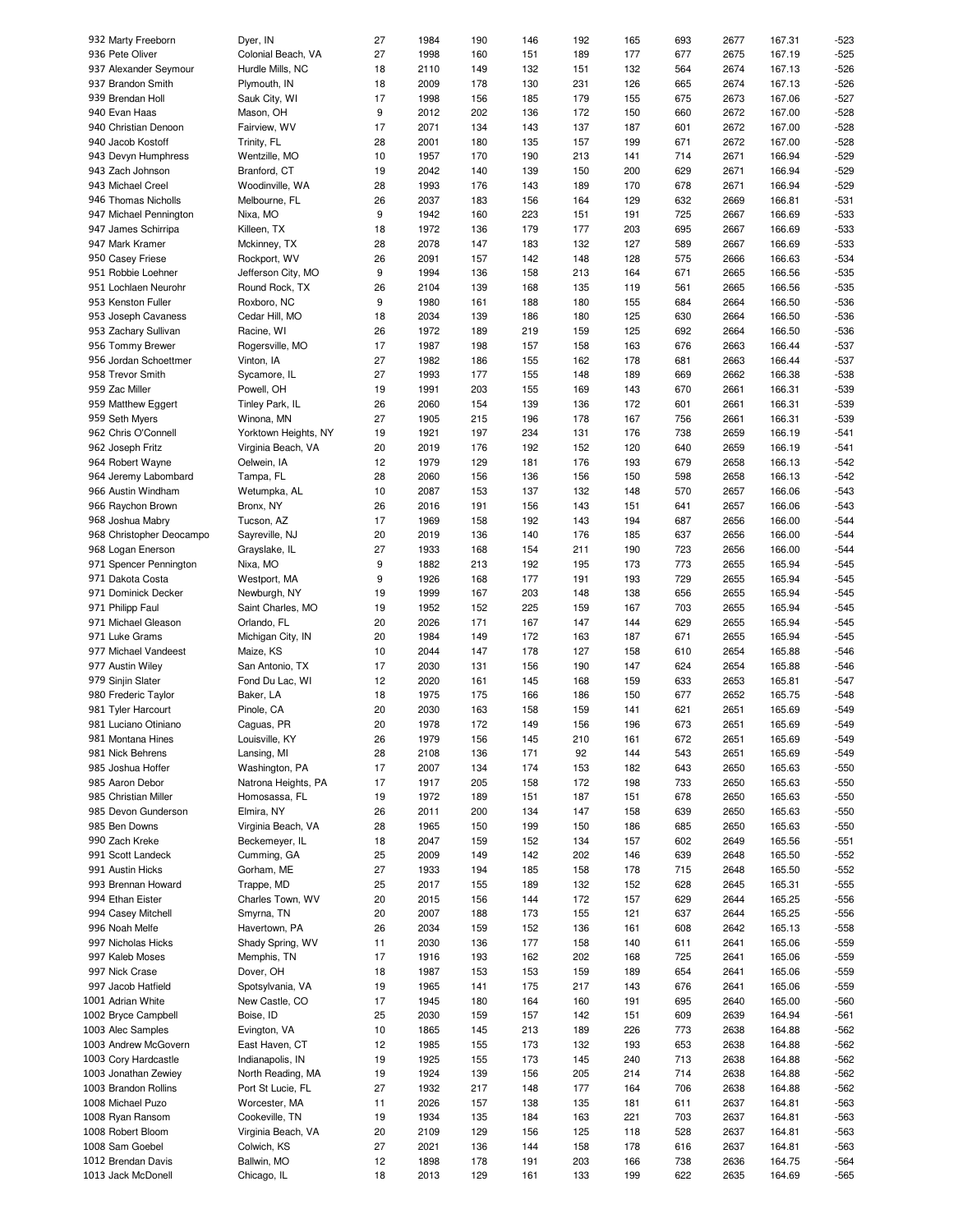| 1013 Tyler Pringer                         | Norman, OK                     | 25       | 2028         | 110        | 136        | 204        | 157        | 607        | 2635         | 164.69           | -565             |
|--------------------------------------------|--------------------------------|----------|--------------|------------|------------|------------|------------|------------|--------------|------------------|------------------|
| 1015 Nicholas Teaque                       | Apopka, FL                     | 12       | 2066         | 151        | 122        | 113        | 182        | 568        | 2634         | 164.63           | -566             |
| 1016 Drew Hicks                            | Grimes, IA                     | 12       | 1987         | 163        | 175        | 148        | 160        | 646        | 2633         | 164.56           | $-567$           |
| 1017 Ryan O'Harra                          | Galloway, OH                   | 17       | 1950         | 147        | 150        | 166        | 219        | 682        | 2632         | 164.50           | $-568$           |
|                                            |                                |          |              |            |            |            |            |            |              |                  |                  |
| 1017 Cody Ozias                            | Knoxville, TN                  | 18       | 1955         | 207        | 156        | 168        | 146        | 677        | 2632         | 164.50           | $-568$           |
| 1017 Aaron Lenzmeier                       | Belle Plaine, MN               | 25       | 1895         | 163        | 217        | 170        | 187        | 737        | 2632         | 164.50           | $-568$           |
| 1020 Austin Kercher                        | Gillette, WY                   | 12       | 2002         | 164        | 176        | 160        | 129        | 629        | 2631         | 164.44           | $-569$           |
| 1020 Jordan Fenner                         | Neenah, WI                     | 18       | 2032         | 159        | 136        | 144        | 160        | 599        | 2631         | 164.44           | $-569$           |
| 1020 Matthew Stephens                      | Egg Harbor Township, NJ        | 19       | 1979         | 159        | 145        | 188        | 160        | 652        | 2631         | 164.44           | -569             |
|                                            |                                |          |              |            |            |            |            |            |              |                  |                  |
| 1020 Garrett Anfinson                      | Le Sueur, MN                   | 25       | 1912         | 234        | 123        | 138        | 224        | 719        | 2631         | 164.44           | -569             |
| 1024 Michael Boyce                         | Schuylerville, NY              | 11       | 1836         | 186        | 204        | 193        | 211        | 794        | 2630         | 164.38           | $-570$           |
| 1024 Justin Everitt                        | Lowell, MI                     | 28       | 2021         | 147        | 141        | 149        | 172        | 609        | 2630         | 164.38           | $-570$           |
| 1026 Travis Bowman                         | Pinellas Park, FL              | 18       | 2009         | 135        | 152        | 165        | 168        | 620        | 2629         | 164.31           | $-571$           |
| 1027 Devin Crepp                           | Ellwood City, PA               | 10       | 1928         | 187        | 167        | 211        | 135        | 700        | 2628         | 164.25           | $-572$           |
|                                            |                                |          |              |            |            |            |            |            |              |                  |                  |
| 1027 Tyler Hoppe                           | Rockford, IL                   | 25       | 2033         | 137        | 166        | 149        | 143        | 595        | 2628         | 164.25           | $-572$           |
| 1029 Jacob Stewart                         | Bay City, MI                   | 10       | 2018         | 175        | 136        | 175        | 123        | 609        | 2627         | 164.19           | $-573$           |
| 1029 Shawn Kollmer                         | Forked River, NJ               | 10       | 1984         | 159        | 159        | 158        | 167        | 643        | 2627         | 164.19           | $-573$           |
| 1029 Alex Dupuy                            | Kenner, LA                     | 18       | 1975         | 181        | 164        | 165        | 142        | 652        | 2627         | 164.19           | $-573$           |
|                                            |                                |          | 2019         | 143        |            | 102        | 199        | 607        | 2626         | 164.13           | $-574$           |
| 1032 Cale Palmer                           | Indianapolis, IN               | 12       |              |            | 163        |            |            |            |              |                  |                  |
| 1032 Maxwell Sloan                         | Chicago, IL                    | 12       | 2011         | 159        | 125        | 163        | 168        | 615        | 2626         | 164.13           | $-574$           |
| 1032 Cooper Neavill                        | Sheridan, WY                   | 17       | 1947         | 170        | 162        | 203        | 144        | 679        | 2626         | 164.13           | $-574$           |
| 1035 Justin Simpson                        | Granite City, IL               | 9        | 1928         | 185        | 203        | 152        | 157        | 697        | 2625         | 164.06           | $-575$           |
| 1035 Dylan Lautanen                        | Minot, ND                      | 17       | 1933         | 183        | 150        | 169        | 190        | 692        | 2625         | 164.06           | $-575$           |
|                                            |                                |          |              |            |            |            |            |            |              |                  |                  |
| 1035 Trevor Redmond                        | West Valley City, UT           | 25       | 1979         | 143        | 154        | 170        | 179        | 646        | 2625         | 164.06           | $-575$           |
| 1038 Matthew Rice                          | Lagrangeville, NY              | 19       | 2056         | 157        | 119        | 192        | 100        | 568        | 2624         | 164.00           | $-576$           |
| 1038 Justin Albert                         | Baltimore, MD                  | 19       | 1894         | 165        | 180        | 172        | 213        | 730        | 2624         | 164.00           | $-576$           |
| 1040 Ryan O'Rourke                         | Bronson, MI                    | 26       | 1987         | 156        | 165        | 181        | 133        | 635        | 2622         | 163.88           | $-578$           |
| 1040 Brandon Jerome                        | Cedar Falls, IA                | 26       | 1969         | 132        | 192        | 177        | 152        | 653        | 2622         | 163.88           | $-578$           |
|                                            |                                |          |              |            |            |            |            |            |              |                  |                  |
| 1042 Cooper Tate                           | Hugo, MN                       | 25       | 1985         | 171        | 166        | 133        | 166        | 636        | 2621         | 163.81           | $-579$           |
| 1043 Alexander Melnychuk                   | South Salem, NY                | 19       | 1991         | 150        | 156        | 138        | 185        | 629        | 2620         | 163.75           | -580             |
| 1043 Zachary Bobbett                       | Port Byron, NY                 | 26       | 1960         | 180        | 191        | 178        | 111        | 660        | 2620         | 163.75           | -580             |
| 1045 Joshua Singer                         | Buffalo Grove, IL              | 12       | 1923         | 162        | 155        | 230        | 149        | 696        | 2619         | 163.69           | $-581$           |
|                                            |                                |          |              |            |            |            |            |            |              |                  |                  |
| 1046 Christopher Haley                     | Murfreesboro, TN               | 18       | 1993         | 175        | 138        | 146        | 166        | 625        | 2618         | 163.63           | $-582$           |
| 1046 Connor Bradley                        | Goodlettsville, TN             | 19       | 1931         | 181        | 194        | 159        | 153        | 687        | 2618         | 163.63           | $-582$           |
| 1048 Matt Hibbard                          | Mukwonago, WI                  | 11       | 1952         | 161        | 146        | 133        | 225        | 665        | 2617         | 163.56           | -583             |
| 1048 Bret Downs                            | Brick, NJ                      | 12       | 2042         | 133        | 159        | 136        | 147        | 575        | 2617         | 163.56           | $-583$           |
| 1048 Joseph Nielsen                        | Broken Bow, NE                 | 26       | 1994         | 164        | 131        | 146        | 182        | 623        | 2617         | 163.56           | -583             |
|                                            |                                |          |              |            |            |            |            |            |              |                  |                  |
| 1051 Heath Atkins                          | Columbia City, IN              | 10       | 2039         | 142        | 125        | 146        | 164        | 577        | 2616         | 163.50           | $-584$           |
| 1051 Tyson Schuyler                        | Southwold, ON                  | 11       | 1929         | 182        | 166        | 163        | 176        | 687        | 2616         | 163.50           | $-584$           |
| 1051 Stephen McLanahan                     | Apex, NC                       | 12       | 2078         | 147        | 127        | 123        | 141        | 538        | 2616         | 163.50           | $-584$           |
| 1054 Johnathan Maragos                     | Ripon, CA                      | 19       | 1917         | 171        | 153        | 180        | 194        | 698        | 2615         | 163.44           | $-585$           |
| 1055 Wesley Parker                         | Louisville, KY                 | 10       | 1949         | 150        | 200        | 190        | 125        | 665        | 2614         | 163.38           | $-586$           |
|                                            |                                |          |              |            |            |            |            |            |              |                  |                  |
| 1055 LaVon Hampton                         | Indianapolis, IN               | 18       | 1927         | 134        | 203        | 198        | 152        | 687        | 2614         | 163.38           | $-586$           |
| 1057 Nick Penny                            | Apex, NC                       | 18       | 1987         | 139        | 182        | 138        | 167        | 626        | 2613         | 163.31           | $-587$           |
| 1057 Joshua Barnett                        | Ford City, PA                  | 27       | 1898         | 153        | 203        | 167        | 192        | 715        | 2613         | 163.31           | $-587$           |
| 1059 Andrew Eyster                         | Rockford, IL                   | 20       | 2008         | 156        | 145        | 173        | 130        | 604        | 2612         | 163.25           | $-588$           |
| 1060 Tyler Kolassa                         | Center Line, MI                | 9        | 1892         | 132        | 194        | 202        | 191        | 719        | 2611         | 163.19           | $-589$           |
|                                            |                                |          |              |            |            |            |            |            |              |                  |                  |
| 1060 Daniel Hummel                         | Belleville, IL                 | 10       | 1893         | 151        | 223        | 194        | 150        | 718        | 2611         | 163.19           | -589             |
| 1060 Alan Koch                             | Slocomb, AL                    | 17       | 1967         | 184        | 123        | 138        | 199        | 644        | 2611         | 163.19           | -589             |
| 1060 Michael Rachal                        | Lafayette, LA                  | 28       | 1968         | 150        | 157        | 181        | 155        | 643        | 2611         | 163.19           | $-589$           |
| 1064 Jack Berkowitz                        | Waxhaw, NC                     | 9        | 2033         | 83         | 179        | 154        | 160        | 576        | 2609         | 163.06           | $-591$           |
| 1064 Sean Connelly                         | Depere, WI                     | 27       |              |            |            |            |            |            |              |                  | $-591$           |
|                                            |                                |          | 1890         | 176        | 158        | 180        | 205        | 719        | 2609         | 163.06           |                  |
| 1066 Brandon Gaines                        | Laurel, MD                     | 11       | 1861         | 202        | 214        | 164        | 167        | 747        | 2608         | 163.00           | $-592$           |
| 1066 Danny Reichwein                       | Cincinnati, OH                 | 12       | 1914         | 200        | 170        | 153        | 171        | 694        | 2608         | 163.00           | $-592$           |
| 1066 Jackson Short                         | Brooksville, FL                | 28       | 1976         | 176        | 178        | 139        | 139        | 632        | 2608         | 163.00           | $-592$           |
| 1069 Andrew Krueger                        | Green Bay, WI                  | 27       | 1917         | 169        | 163        | 148        | 209        | 689        | 2606         | 162.88           | $-594$           |
| 1069 Tommy Gigioli                         | Laurel, MD                     | 28       | 1965         | 157        | 146        | 178        | 160        | 641        | 2606         | 162.88           | $-594$           |
|                                            |                                |          |              |            |            |            |            |            |              |                  |                  |
| 1071 Jake Kramer                           |                                |          |              |            |            |            |            |            | 2605         | 162.81           | $-595$           |
| 1072 Randy Rosenblum                       | La Crosse, WI                  | 17       | 1965         | 137        | 183        | 137        | 183        | 640        |              |                  |                  |
|                                            | Longwood, FL                   | 11       | 1863         | 168        | 179        | 192        | 202        | 741        | 2604         | 162.75           | $-596$           |
| 1072 Dominic Germano                       | Tonawanda, NY                  | 18       | 1948         | 154        | 175        | 141        | 186        | 656        | 2604         | 162.75           | $-596$           |
|                                            |                                |          |              |            |            |            |            |            |              |                  |                  |
| 1072 Phillip Pryor                         | Spotsylvania, VA               | 25       | 1908         | 189        | 186        | 139        | 182        | 696        | 2604         | 162.75           | $-596$           |
| 1075 Connor McGrath                        | Davison, MI                    | 10       | 1971         | 148        | 162        | 148        | 171        | 629        | 2600         | 162.50           | -600             |
| 1075 Josiah Youngblood                     | Columbia, MO                   | 18       | 2006         | 160        | 117        | 157        | 160        | 594        | 2600         | 162.50           | -600             |
| 1075 Adam Gault                            | Raleigh, NC                    | 18       | 1933         | 149        | 198        | 149        | 171        | 667        | 2600         | 162.50           | $-600$           |
| 1075 Ryan Gentes                           | Manchester, NH                 | 20       | 2003         | 180        | 155        | 122        | 140        | 597        | 2600         | 162.50           | -600             |
|                                            |                                |          |              |            |            |            |            |            |              |                  |                  |
| 1075 Nicolas Bravo                         | Rogers, AR                     | 27       | 1965         | 155        | 164        | 160        | 156        | 635        | 2600         | 162.50           | $-600$           |
| 1080 Grant Schaefer                        | West Fargo, ND                 | 19       | 1902         | 187        | 187        | 154        | 169        | 697        | 2599         | 162.44           | -601             |
| 1081 Mark Fobes                            | New Castle, PA                 | 9        | 1951         | 147        | 142        | 177        | 178        | 644        | 2595         | 162.19           | $-605$           |
| 1081 Andrew Wagner                         | Barrington, IL                 | 28       | 1980         | 142        | 156        | 143        | 174        | 615        | 2595         | 162.19           | -605             |
| 1083 Matthew Forry                         | Dover, PA                      | 10       | 1916         | 163        | 136        | 149        | 230        | 678        | 2594         | 162.13           | -606             |
|                                            |                                |          |              |            |            |            |            |            |              |                  |                  |
| 1083 Caleb McNutt                          | Tomah, WI                      | 26       | 2000         | 149        | 156        | 165        | 124        | 594        | 2594         | 162.13           | -606             |
| 1085 Noah Anderson                         | White House, TN                | 9        | 1865         | 222        | 175        | 193        | 138        | 728        | 2593         | 162.06           | -607             |
| 1086 Gerald Houston                        | Clearwater, FL                 | 18       | 2041         | 151        | 140        | 140        | 119        | 550        | 2591         | 161.94           | $-609$           |
| 1086 Omar Landrau                          | Kissimmee, FL                  | 19       | 1925         | 172        | 162        | 176        | 156        | 666        | 2591         | 161.94           | $-609$           |
| 1086 Stephen-Lee Delong                    | Clearwater, FL                 | 28       | 1988         | 170        | 147        | 138        | 148        | 603        | 2591         | 161.94           | -609             |
|                                            |                                |          |              |            |            |            |            |            |              |                  |                  |
| 1089 Devon Covert                          | Nerstrand, MN                  | 25       | 1984         | 161        | 141        | 145        | 159        | 606        | 2590         | 161.88           | $-610$           |
| 1090 Christopher Goulette                  | Clinton, ME                    | 19       | 1967         | 135        | 163        | 151        | 173        | 622        | 2589         | 161.81           | $-611$           |
| 1091 Tyler Balandes<br>1091 Ryen Middleton | Oak Lawn, IL<br>Woodbridge, VA | 17<br>19 | 1960<br>1984 | 143<br>168 | 156<br>128 | 160<br>142 | 169<br>166 | 628<br>604 | 2588<br>2588 | 161.75<br>161.75 | $-612$<br>$-612$ |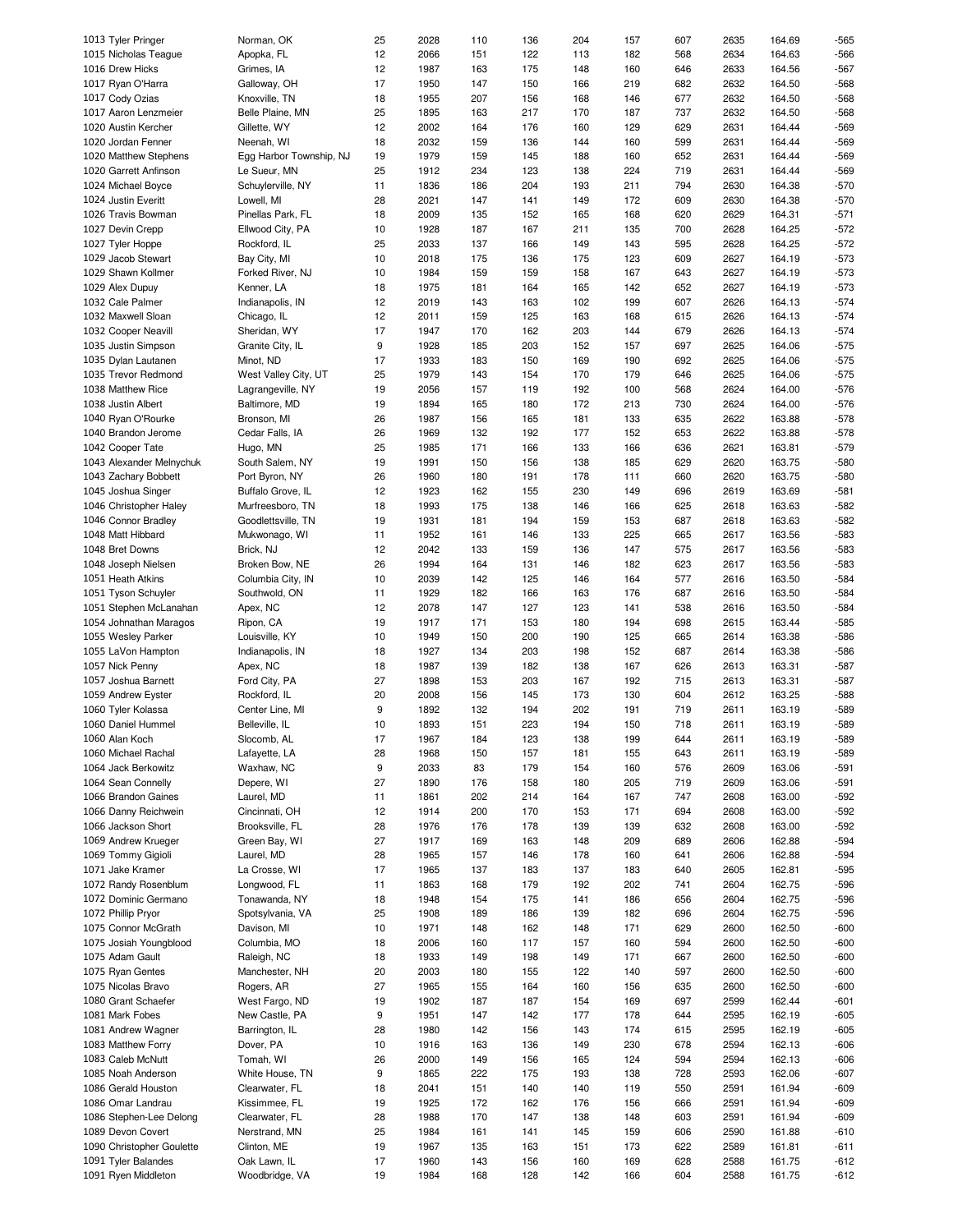| 1091 Aidghan Ziegler                            | Seattle, WA                  | 28      | 1893         | 190        | 150        | 167        | 188        | 695        | 2588         | 161.75           | -612         |
|-------------------------------------------------|------------------------------|---------|--------------|------------|------------|------------|------------|------------|--------------|------------------|--------------|
| 1094 Jacob Bloomfield                           | Hickory, NC                  | 28      | 1959         | 167        | 158        | 179        | 124        | 628        | 2587         | 161.69           | $-613$       |
| 1095 Kyle Klapan                                | Butte, MT                    | 11      | 1905         | 189        | 136        | 175        | 181        | 681        | 2586         | 161.63           | $-614$       |
|                                                 |                              |         |              |            |            |            |            |            |              |                  |              |
| 1095 Alexander England                          | Bloomington, IN              | 20      | 1958         | 128        | 205        | 125        | 170        | 628        | 2586         | 161.63           | $-614$       |
| 1095 Daniel Johnson                             | Oak Harbor, WA               | 28      | 1958         | 181        | 158        | 154        | 135        | 628        | 2586         | 161.63           | $-614$       |
| 1098 Ty Resendez                                | Alice, TX                    | 20      | 1980         | 164        | 153        | 135        | 153        | 605        | 2585         | 161.56           | $-615$       |
| 1098 Chris Syfrett                              | Orlando, FL                  | 20      | 1917         | 158        | 195        | 171        | 144        | 668        | 2585         | 161.56           | $-615$       |
|                                                 |                              |         |              |            |            |            |            |            |              |                  |              |
| 1098 Darren Forkey                              | Waterville, ME               | 27      | 1910         | 162        | 172        | 157        | 184        | 675        | 2585         | 161.56           | $-615$       |
| 1098 Josh Arms                                  | Hoffman Estates, IL          | 28      | 1916         | 175        | 146        | 181        | 167        | 669        | 2585         | 161.56           | $-615$       |
| 1102 Aaron Jones                                | Stallings, NC                | 9       | 1918         | 153        | 174        | 163        | 176        | 666        | 2584         | 161.50           | $-616$       |
| 1102 Thomas Croskrey                            | Great Falls, MT              | 25      | 1865         | 162        | 152        | 166        | 239        | 719        | 2584         | 161.50           | $-616$       |
|                                                 |                              |         |              |            |            |            |            |            |              |                  |              |
| 1104 Jeremy Davidson                            | Coraopolis, PA               | 9       | 1803         | 203        | 192        | 179        | 206        | 780        | 2583         | 161.44           | $-617$       |
| 1105 Nicholas Johnson                           | Colonial Heights, VA         | 17      | 1838         | 232        | 192        | 157        | 163        | 744        | 2582         | 161.38           | $-618$       |
| 1105 Jonah Drush                                | Arnold, MO                   | 25      | 1972         | 184        | 145        | 154        | 127        | 610        | 2582         | 161.38           | $-618$       |
| 1105 Josh Kennedy                               | Blaine, MN                   | 26      | 2003         | 150        | 142        | 126        | 161        | 579        | 2582         | 161.38           | $-618$       |
|                                                 |                              |         |              |            |            |            |            |            |              |                  |              |
| 1108 Tyler Halpern                              | Chesapeake, VA               | 20      | 1942         | 151        | 150        | 183        | 155        | 639        | 2581         | 161.31           | $-619$       |
| 1108 Donnie Baker                               | Ravena, NY                   | 20      | 1925         | 174        | 149        | 174        | 159        | 656        | 2581         | 161.31           | $-619$       |
| 1108 Richard Cruz                               | Tampa, FL                    | 27      | 1826         | 174        | 191        | 167        | 223        | 755        | 2581         | 161.31           | $-619$       |
| 1111 Ryan Koesema                               | Joliet, IL                   | 10      | 1922         | 174        | 165        | 202        | 117        | 658        | 2580         | 161.25           | $-620$       |
|                                                 |                              |         | 1898         | 140        |            | 184        | 174        |            | 2580         |                  | $-620$       |
| 1111 Michael Taber                              | New Baltimore, NY            | 17      |              |            | 184        |            |            | 682        |              | 161.25           |              |
| 1111 Harry Weigle                               | Anchorage, AK                | 25      | 1856         | 210        | 193        | 172        | 149        | 724        | 2580         | 161.25           | $-620$       |
| 1114 Tyler Harris                               | Cheyenne, WY                 | 17      | 1861         | 176        | 232        | 173        | 136        | 717        | 2578         | 161.13           | $-622$       |
| 1114 Christopher Johnson                        | Philadelphia, PA             | 17      | 1846         | 247        | 154        | 188        | 143        | 732        | 2578         | 161.13           | $-622$       |
| 1114 Joshua Johnson                             | Heath, TX                    | 20      | 1974         | 146        | 137        | 171        | 150        | 604        | 2578         | 161.13           | $-622$       |
|                                                 |                              |         |              |            |            |            |            |            |              |                  |              |
| 1117 Eric Capizzi                               | Staten Island, NY            | 10      | 2095         | 103        | 112        | 128        | 139        | 482        | 2577         | 161.06           | $-623$       |
| 1118 Christian Drescher                         | O Fallon, MO                 | 18      | 1991         | 177        | 144        | 142        | 120        | 583        | 2574         | 160.88           | $-626$       |
| 1119 Donald Denton                              | Willis, Tx                   | 18      | 1934         | 115        | 205        | 157        | 162        | 639        | 2573         | 160.81           | $-627$       |
|                                                 |                              |         |              |            |            |            |            |            |              |                  |              |
| 1120 Jacob Nadeau                               | Hutchinson, MN               | 10      | 1884         | 159        | 209        | 169        | 151        | 688        | 2572         | 160.75           | $-628$       |
| 1120 JC Gunther                                 | Raleigh, NC                  | 18      | 1917         | 131        | 150        | 209        | 165        | 655        | 2572         | 160.75           | $-628$       |
| 1122 Nathan Friedman                            | Arnold, MO                   | 9       | 1924         | 194        | 142        | 132        | 179        | 647        | 2571         | 160.69           | $-629$       |
| 1123 Jacob Lawson                               | Independence, KY             | 18      | 1926         | 187        | 150        | 149        | 158        | 644        | 2570         | 160.63           | $-630$       |
|                                                 |                              |         |              |            |            |            |            |            |              |                  |              |
| 1123 Kyle Bowman                                | Hoffman Estates, IL          | 25      | 1897         | 200        | 169        | 148        | 156        | 673        | 2570         | 160.63           | $-630$       |
| 1125 Kyle Darge                                 | Kasota, MN                   | 25      | 1919         | 117        | 171        | 217        | 145        | 650        | 2569         | 160.56           | $-631$       |
| 1126 Vincent Pontecorvo                         | Bedford, TX                  | 10      | 1881         | 133        | 186        | 179        | 189        | 687        | 2568         | 160.50           | $-632$       |
| 1127 Adam Schleicher                            | St Joseph, MN                | 25      | 1960         | 155        | 143        | 156        | 153        | 607        | 2567         | 160.44           | -633         |
|                                                 |                              |         | 1921         | 151        | 186        | 140        | 169        | 646        | 2567         | 160.44           | -633         |
| 1127 Anthony Evans                              | Beaver Dams, NY              | 26      |              |            |            |            |            |            |              |                  |              |
| 1129 Aaron Anderson                             | North Bend, NE               | 26      | 1999         | 143        | 157        | 152        | 114        | 566        | 2565         | 160.31           | $-635$       |
| 1130 Taylor Stroup                              | Northport, AL                | 9       | 1785         | 232        | 204        | 148        | 193        | 777        | 2562         | 160.13           | $-638$       |
| 1130 Jarod Fisher                               | Sachse, TX                   | 20      | 1932         | 126        | 171        | 170        | 163        | 630        | 2562         | 160.13           | $-638$       |
| 1130 Keaton Rossi                               | Roanoke, IN                  | 26      | 1904         | 164        | 160        | 193        | 141        | 658        | 2562         | 160.13           | $-638$       |
|                                                 |                              |         |              |            |            |            |            |            |              |                  |              |
| 1130 Nicholas Sanok                             | Green Bay, WI                | 27      | 1862         | 160        | 179        | 161        | 200        | 700        | 2562         | 160.13           | $-638$       |
| 1134 Doug Stump                                 | Carleton, MI                 | 26      | 1904         | 148        | 205        | 178        | 126        | 657        | 2561         | 160.06           | $-639$       |
| 1135 Matthew Hebert                             | Tecumseh, ON                 | 10      | 1913         | 188        | 153        | 171        | 135        | 647        | 2560         | 160.00           | $-640$       |
| 1135 Zachary Davidson                           |                              |         |              |            |            |            |            | 587        |              |                  |              |
|                                                 | Poynette, WI                 | 12      | 1973         | 153        | 145        | 131        | 158        |            | 2560         | 160.00           | $-640$       |
| 1135 James Watkinson                            | Palm Bay, FL                 | 12      | 1960         | 128        | 172        | 141        | 159        | 600        | 2560         | 160.00           | -640         |
| 1135 Kelsy Peck                                 | Enid, OK                     | 20      | 1913         | 183        | 151        | 139        | 174        | 647        | 2560         | 160.00           | $-640$       |
| 1135 Sam Espiritu                               | Henderson, NV                | 28      | 1971         | 167        | 134        | 156        | 132        | 589        | 2560         | 160.00           | $-640$       |
|                                                 |                              |         | 1949         |            | 164        |            |            | 610        | 2559         |                  |              |
| 1140 Jonathan Hart                              | Metairie, LA                 | 18      |              | 121        |            | 151        | 174        |            |              | 159.94           | $-641$       |
| 1140 Joshua Looman                              | Oakland, ME                  | 25      | 1847         | 172        | 171        | 190        | 179        | 712        | 2559         | 159.94           | -641         |
| 1142 Anthony Meola                              | Murphy, NC                   | 10      | 1881         | 157        | 166        | 180        | 174        | 677        | 2558         | 159.88           | $-642$       |
| 1142 Scott Spause                               | Hanover, MD                  | 11      | 1877         | 211        | 148        | 163        | 159        | 681        | 2558         | 159.88           | $-642$       |
| 1142 Joshua Morin                               | Kodiak, AK                   | 11      | 1771         | 202        | 209        | 190        | 186        | 787        | 2558         | 159.88           | $-642$       |
|                                                 |                              |         |              |            |            |            |            |            |              |                  |              |
| 1142 Michael Putzier                            | Sioux Falls, SD              | 17      | 1864         | 163        | 193        | 157        | 181        | 694        | 2558         | 159.88           | -642         |
| 1142 Schuyler Henderson                         | Cheswick, PA                 | 17      | 1805         | 181        | 203        | 154        | 215        | 753        | 2558         | 159.88           | $-642$       |
| 1142 Seamus Scanlon                             | Media, PA                    | 26      | 1941         | 114        | 166        | 147        | 190        | 617        | 2558         | 159.88           | $-642$       |
| 1148 Andrew Yenna                               | Brooklyn, NY                 | 26      | 1934         | 162        | 164        | 149        | 148        | 623        | 2557         | 159.81           | $-643$       |
|                                                 |                              |         |              |            |            |            |            |            |              |                  |              |
| 1149 Joseph Vann                                | Staten Island, NY            | 10      | 1883         | 175        | 171        | 144        | 182        | 672        | 2555         | 159.69           | $-645$       |
| 1149 Aaron Dodd                                 | Rome, GA                     | 11      | 1931         | 146        | 216        | 129        | 133        | 624        | 2555         | 159.69           | -645         |
| 1151 Mitchell Hook                              | Becker, MN                   | 25      | 1873         | 158        | 168        | 178        | 177        | 681        | 2554         | 159.63           | -646         |
| 1151 Gavin Pisetta                              | Troy, IL                     | 27      | 1959         | 137        | 144        | 176        | 138        | 595        | 2554         | 159.63           | -646         |
|                                                 |                              |         |              |            |            |            |            |            |              |                  |              |
| 1151 Collin Young                               |                              |         | 2036         | 122        | 114        | 151        | 131        | 518        | 2554         | 159.63           | -646         |
| 1154 William Uhls                               | Seattle, WA                  | 28      |              |            |            |            |            |            |              |                  | -648         |
|                                                 | Portland, TN                 | 20      | 1953         | 179        | 138        | 137        | 145        | 599        | 2552         | 159.50           |              |
|                                                 |                              |         |              |            |            |            |            |            |              |                  |              |
| 1154 Sean Espey                                 | Grayson, GA                  | 25      | 1897         | 235        | 116        | 154        | 150        | 655        | 2552         | 159.50           | -648         |
| 1154 Nash Doucette                              | Faribault, MN                | 27      | 1917         | 131        | 169        | 188        | 147        | 635        | 2552         | 159.50           | -648         |
| 1157 Ryan Franz                                 | Orange Park, FL              | 9       | 1897         | 139        | 168        | 158        | 189        | 654        | 2551         | 159.44           | $-649$       |
| 1157 Travis Anthony Losongco                    | Fremont, CA                  | 11      | 1941         | 132        | 164        | 183        | 131        | 610        | 2551         | 159.44           | $-649$       |
| 1159 Shane Matthews                             | Hamilton, NJ                 | 19      | 1761         | 200        | 194        | 185        | 210        | 789        | 2550         | 159.38           | -650         |
|                                                 |                              |         |              |            |            |            |            |            |              |                  |              |
| 1159 Blake Weavil                               | Clemmons, NC                 | 20      | 1945         | 127        | 150        | 125        | 203        | 605        | 2550         | 159.38           | -650         |
| 1159 Brady Omo                                  | Coldwater, MI                | 27      | 1931         | 127        | 164        | 157        | 171        | 619        | 2550         | 159.38           | -650         |
| 1162 Matt Goldberg                              | West Milford, NJ             | 10      | 2018         | 139        | 154        | 130        | 108        | 531        | 2549         | 159.31           | -651         |
| 1162 Derrick Sickler                            | Northfield, NJ               | 26      | 1963         | 147        | 138        | 169        | 132        | 586        | 2549         | 159.31           | -651         |
|                                                 |                              |         |              |            |            |            |            |            |              |                  |              |
| 1164 William (Clay) Adams                       | Plano, TX                    | 18      | 2006         | 109        | 151        | 129        | 153        | 542        | 2548         | 159.25           | -652         |
| 1164 Dustan Mahan                               | Washington, OK               | 19      | 1897         | 160        | 210        | 144        | 137        | 651        | 2548         | 159.25           | $-652$       |
| 1166 Zachary Garcia                             | Parker, CO                   | 11      | 1949         | 164        | 110        | 148        | 176        | 598        | 2547         | 159.19           | $-653$       |
| 1167 Zachary Buchholz                           | Tomah, WI                    | 25      | 1923         | 151        | 204        | 123        | 144        | 622        | 2545         | 159.06           | $-655$       |
|                                                 |                              |         |              |            |            |            |            |            |              |                  |              |
| 1168 Joshua Connors                             | Tampa, FL                    | 28      | 1923         | 152        | 124        | 169        | 176        | 621        | 2544         | 159.00           | -656         |
| 1169 Preston Moeller                            | Green Bay, WI                | 20      | 1926         | 163        | 150        | 175        | 129        | 617        | 2543         | 158.94           | $-657$       |
| 1170 Daniel Rutter<br>1171 Isaiah Mackley-Boone | Oak Harbor, WA<br>Fulton, MO | 27<br>9 | 1942<br>1886 | 133<br>167 | 154<br>153 | 169<br>160 | 144<br>174 | 600<br>654 | 2542<br>2540 | 158.88<br>158.75 | -658<br>-660 |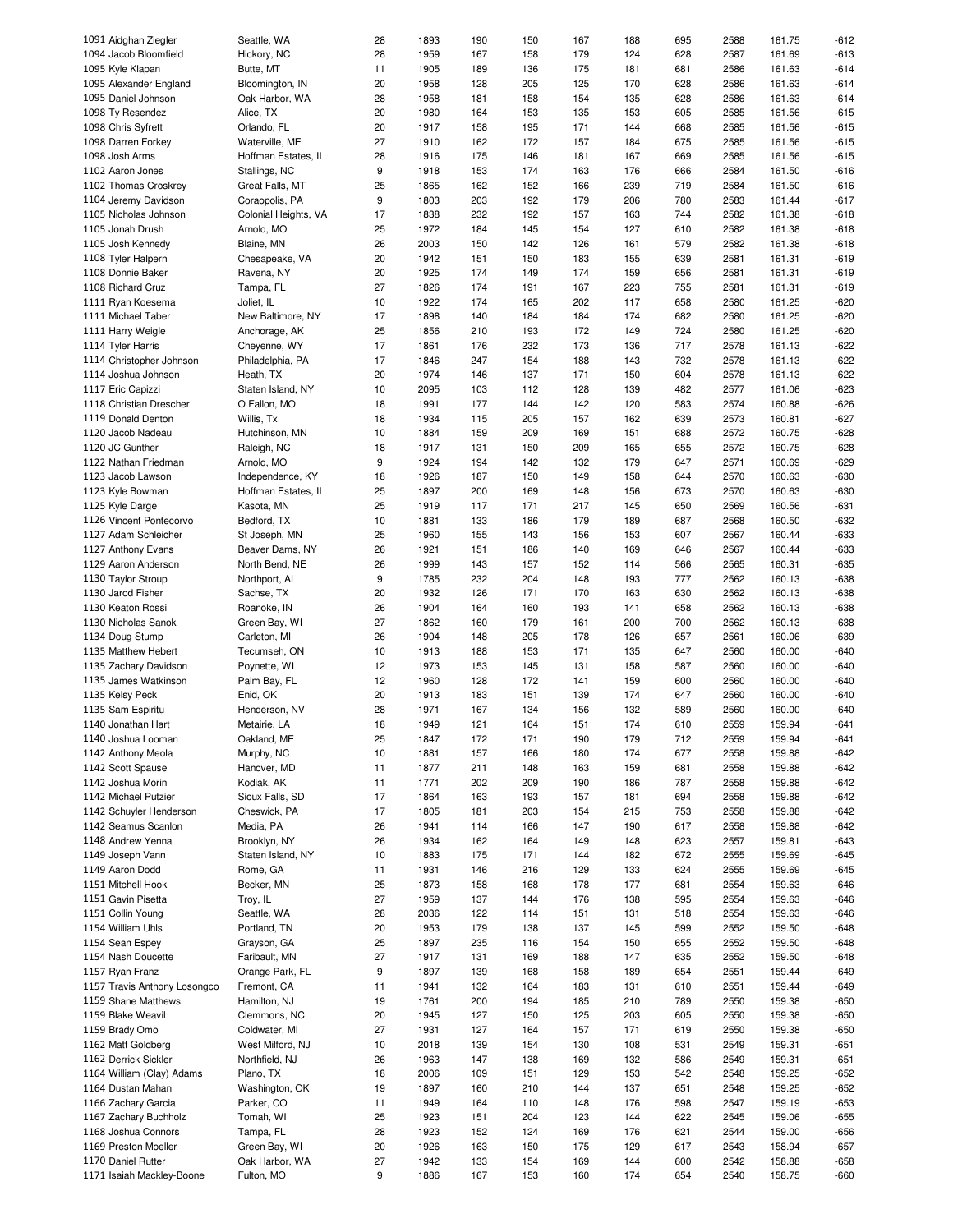| 1172 Kyle Fishleigh     | Mentor, OH              | 17 | 1903 | 166 | 167 | 151 | 152 | 636 | 2539 | 158.69 | -661   |
|-------------------------|-------------------------|----|------|-----|-----|-----|-----|-----|------|--------|--------|
| 1173 Chad Burgess       | Noblesville, IN         | 17 | 1850 | 168 | 172 | 155 | 193 | 688 | 2538 | 158.63 | $-662$ |
| 1173 Julian Ellis       | Frisco, TX              | 20 | 1918 | 156 | 152 | 156 | 156 | 620 | 2538 | 158.63 | $-662$ |
| 1173 Kyle Johnston      | South Bend, IN          | 28 | 1912 | 137 | 141 | 159 | 189 | 626 | 2538 | 158.63 | $-662$ |
|                         |                         |    |      |     |     |     |     |     |      |        |        |
| 1176 Allan Chrisman     | Adel, GA                | 10 | 1887 | 146 | 158 | 187 | 159 | 650 | 2537 | 158.56 | $-663$ |
| 1177 James Neidballa    | Destrehan, LA           | 18 | 1922 | 156 | 154 | 157 | 147 | 614 | 2536 | 158.50 | $-664$ |
| 1178 Martin Hoffman     | Connersville, IN        | 17 | 1876 | 172 | 139 | 200 | 147 | 658 | 2534 | 158.38 | $-666$ |
| 1179 Preston Swanson    | Baxter, MN              | 20 | 1942 | 140 | 141 | 164 | 146 | 591 | 2533 | 158.31 | $-667$ |
|                         |                         |    |      |     |     |     |     |     |      |        |        |
| 1180 Spencer Baumruk    | Green Oaks, IL          | 19 | 1964 | 142 | 149 | 157 | 120 | 568 | 2532 | 158.25 | $-668$ |
| 1180 Elijah Church      | Murfreesboro, TN        | 19 | 1911 | 189 | 164 | 149 | 119 | 621 | 2532 | 158.25 | $-668$ |
| 1182 Christian Melman   | Fort Worth, TX          | 10 | 2031 | 121 | 110 | 148 | 121 | 500 | 2531 | 158.19 | $-669$ |
| 1182 Austin Harris      | New Albany, MS          | 17 | 1934 | 132 | 160 | 163 | 142 | 597 | 2531 | 158.19 | $-669$ |
|                         |                         |    |      |     |     |     |     |     |      |        |        |
| 1184 John Sylvester     | West Boylston, MA       | 9  | 1909 | 154 | 125 | 170 | 172 | 621 | 2530 | 158.13 | $-670$ |
| 1184 Kurtis Murphy      | Belleville, IL          | 12 | 1888 | 201 | 170 | 126 | 145 | 642 | 2530 | 158.13 | $-670$ |
| 1184 Tyler Rowe         | Maple Park, IL          | 25 | 1842 | 162 | 208 | 177 | 141 | 688 | 2530 | 158.13 | $-670$ |
| 1184 Devon Squier       | Shortsville, NY         | 26 | 2018 | 131 | 131 | 130 | 120 | 512 | 2530 | 158.13 | $-670$ |
|                         |                         |    |      |     |     |     |     |     |      |        |        |
| 1184 AJ Balich          | Chicago Ridge, IL       | 27 | 1898 | 170 | 146 | 162 | 154 | 632 | 2530 | 158.13 | $-670$ |
| 1189 Trevor Disberger   | Higginsville, MO        | 9  | 1962 | 147 | 133 | 143 | 144 | 567 | 2529 | 158.06 | $-671$ |
| 1190 Nick Corbin        | White House, TN         | 11 | 1813 | 204 | 166 | 176 | 169 | 715 | 2528 | 158.00 | $-672$ |
| 1190 Alexander Edstrom  | Salamanca, NY           | 18 | 1820 | 163 | 226 | 169 | 150 | 708 | 2528 | 168.53 | $-472$ |
|                         |                         |    |      |     |     |     |     |     |      |        |        |
| 1190 Daniel Feehan      | West Babylon, NY        | 26 | 1941 | 147 | 137 | 119 | 184 | 587 | 2528 | 158.00 | $-672$ |
| 1190 Zackary Hall       | Cocoa, FL               | 27 | 1899 | 161 | 147 | 138 | 183 | 629 | 2528 | 158.00 | $-672$ |
| 1194 Kyle Egan          | Stoughton, MA           | 20 | 1829 | 152 | 167 | 202 | 175 | 696 | 2525 | 157.81 | $-675$ |
| 1194 Brandon Whitehead  | Beltsville, MD          | 28 | 1901 | 146 | 235 | 108 | 135 | 624 | 2525 | 157.81 | $-675$ |
|                         |                         |    |      |     |     |     |     |     |      | 157.75 |        |
| 1196 Mitchell Harms     | Apple Valley, MN        | 25 | 1856 | 205 | 137 | 158 | 168 | 668 | 2524 |        | $-676$ |
| 1196 Jared Scheppers    | Fremont, NE             | 25 | 1840 | 180 | 160 | 194 | 150 | 684 | 2524 | 157.75 | $-676$ |
| 1196 Alex Lewis         | Maryville, TN           | 28 | 1938 | 154 | 115 | 169 | 148 | 586 | 2524 | 157.75 | $-676$ |
| 1199 Zachary Benevides  | Carver, MA              | 10 | 1952 | 149 | 154 | 135 | 133 | 571 | 2523 | 157.69 | $-677$ |
|                         |                         |    |      |     |     |     |     |     |      | 157.63 |        |
| 1200 Ryne Navarro       | Leesville, LA           | 18 | 1875 | 163 | 127 | 187 | 170 | 647 | 2522 |        | $-678$ |
| 1200 Mateo Appleton     | Hillsboro, MO           | 25 | 1897 | 141 | 157 | 139 | 188 | 625 | 2522 | 157.63 | $-678$ |
| 1202 Mike McKittrick    | Bayonne, NJ             | 19 | 1882 | 155 | 190 | 133 | 158 | 636 | 2518 | 157.38 | $-682$ |
| 1202 Ryan O'Connor      | Westerville, OH         | 27 | 1849 | 183 | 164 | 174 | 148 | 669 | 2518 | 157.38 | $-682$ |
|                         |                         |    |      |     |     |     |     |     |      |        |        |
| 1202 Jopfel Gafate      | Las Vegas, NV           | 28 | 1822 | 165 | 150 | 202 | 179 | 696 | 2518 | 157.38 | $-682$ |
| 1205 Brandon Pendley    | Utica, KY               | 26 | 1860 | 158 | 147 | 131 | 221 | 657 | 2517 | 157.31 | $-683$ |
| 1206 Matthew Flandreau  | Voorheesville, NY       | 10 | 1860 | 175 | 184 | 164 | 132 | 655 | 2515 | 157.19 | $-685$ |
| 1206 Roman Redfearn     | Leesville, LA           | 18 | 1904 | 197 | 132 | 153 | 129 | 611 | 2515 | 157.19 | -685   |
| 1208 Hunter Lankford    | Athens, TN              | 18 | 1945 | 127 | 125 | 149 | 168 | 569 | 2514 | 157.13 | $-686$ |
|                         |                         |    |      |     |     |     |     |     |      |        |        |
| 1208 Joseph Thomas      | New Castle, PA          | 26 | 1934 | 166 | 120 | 166 | 128 | 580 | 2514 | 157.13 | $-686$ |
| 1210 Brandon Spencer    | Salem, WI               | 9  | 1794 | 175 | 201 | 201 | 142 | 719 | 2513 | 157.06 | $-687$ |
| 1211 Quiyah Pesce       | Egg Harbor Township, NJ | 10 | 1954 | 114 | 124 | 189 | 130 | 557 | 2511 | 156.94 | $-689$ |
| 1211 Brandon Lee        | Centerton, AR           | 27 | 1881 | 133 | 130 | 179 | 188 | 630 | 2511 | 156.94 | $-689$ |
|                         |                         |    |      |     |     |     |     |     |      |        |        |
| 1213 Darren Johnson     | Ashburn, VA             | 9  | 1791 | 168 | 160 | 179 | 210 | 717 | 2508 | 156.75 | $-692$ |
| 1214 Paul Jurkovic      | Painesville, OH         | 17 | 1894 | 142 | 165 | 151 | 155 | 613 | 2507 | 156.69 | -693   |
| 1215 Gavin Maricich     | Richardson, TX          | 26 | 1831 | 165 | 176 | 158 | 176 | 675 | 2506 | 156.63 | $-694$ |
| 1216 Dylan Ringo        | Pride, LA               | 12 | 1885 | 136 | 159 | 135 | 190 | 620 | 2505 | 156.56 | $-695$ |
|                         |                         |    |      |     |     |     |     |     |      |        |        |
| 1217 Matt Hanson        | Minneapolis, MN         | 25 | 1884 | 160 | 123 | 170 | 167 | 620 | 2504 | 156.50 | $-696$ |
| 1218 Bryan Bir          | Dayton, OH              | 19 | 1852 | 157 | 149 | 149 | 196 | 651 | 2503 | 156.44 | $-697$ |
| 1219 Dante Kiaunis      | North Plains, OR        | 28 | 1896 | 182 | 141 | 141 | 142 | 606 | 2502 | 156.38 | $-698$ |
| 1220 Duncan Whitaker    | Poulsbo, WA             | 10 | 1902 | 124 | 137 | 154 | 183 | 598 | 2500 | 156.25 | $-700$ |
| 1221 Jacob Dubuc        |                         |    |      |     |     |     |     |     |      |        |        |
|                         | Auburn, ME              | 25 | 1842 | 136 | 146 | 208 | 166 | 656 | 2498 | 156.13 | $-702$ |
| 1222 Jacob Bassell      | Jacksonville, FL        | 20 | 2012 | 131 | 110 | 120 | 123 | 484 | 2496 | 156.00 | $-704$ |
| 1223 Joshua Bradshaw    | O Fallon, IL            | 19 | 1862 | 157 | 179 | 171 | 125 | 632 | 2494 | 155.88 | $-706$ |
| 1224 Brandon Plummer    | Scarborough, ME         | 27 | 1827 | 160 | 145 | 171 | 187 | 663 | 2490 | 155.63 | $-710$ |
| 1225 Nolan Renfro       | Lexington, KY           | 11 | 1863 | 160 | 170 | 146 | 150 | 626 | 2489 | 155.56 | $-711$ |
|                         |                         |    |      |     |     |     |     |     |      |        |        |
| 1226 Jordan Robertson   | Bloomington, IN         | 19 | 1827 | 166 | 184 | 179 | 132 | 661 | 2488 | 155.50 | $-712$ |
| 1227 James Heim         | Buffalo, NY             | 26 | 1928 | 127 | 148 | 151 | 133 | 559 | 2487 | 155.44 | $-713$ |
| 1227 Tyler Geesey       | York, PA                | 28 | 1855 | 132 | 155 | 154 | 191 | 632 | 2487 | 155.44 | $-713$ |
| 1229 Eric Pike          | Rochester, MN           | 10 | 1893 | 190 | 125 | 123 | 155 | 593 | 2486 | 155.38 | $-714$ |
|                         |                         |    |      |     |     |     |     |     |      |        |        |
| 1230 Alexander McMahon  | Marlborough, MA         | 9  | 1892 | 140 | 141 | 136 | 176 | 593 | 2485 | 155.31 | $-715$ |
| 1230 Patrick Maragos    | Ripon, CA               | 19 | 1762 | 176 | 187 | 192 | 168 | 723 | 2485 | 155.31 | $-715$ |
| 1232 Johnathan McCoy    | Lawton, OK              | 9  | 1812 | 139 | 149 | 173 | 210 | 671 | 2483 | 155.19 | $-717$ |
| 1233 Daniel Havens      | Leesburg, FL            | 12 | 1902 | 117 | 177 | 138 | 148 | 580 | 2482 | 155.13 | $-718$ |
|                         |                         |    |      |     |     |     |     |     |      |        |        |
| 1233 Jesse Maharaj      | Patchogue, NY           | 19 | 1816 | 159 | 141 | 164 | 202 | 666 | 2482 | 155.13 | $-718$ |
| 1233 Christopher Myers  | Panama City, FL         | 28 | 1935 | 183 | 139 | 105 | 120 | 547 | 2482 | 155.13 | $-718$ |
| 1236 Jeremy Scott       | West Milford, NJ        | 9  | 1826 | 140 | 116 | 202 | 196 | 654 | 2480 | 155.00 | $-720$ |
| 1236 Tyler Carr         | Durham, ME              | 25 | 1840 | 145 | 170 | 156 | 169 | 640 | 2480 | 155.00 | $-720$ |
| 1238 Adam Schmit        | Green Bay, WI           | 12 | 1841 | 228 | 116 | 145 | 148 | 637 | 2478 | 154.88 | $-722$ |
|                         |                         |    |      |     |     |     |     |     |      |        |        |
| 1239 Jacob Mengel       | Hudson, FL              | 11 | 1821 | 138 | 179 | 167 | 172 | 656 | 2477 | 154.81 | $-723$ |
| 1239 Michael McClain    | Kingsport, TN           | 19 | 1905 | 123 | 146 | 115 | 188 | 572 | 2477 | 154.81 | $-723$ |
| 1241 Colton Vonk        | Ballwin, MO             | 26 | 1909 | 156 | 123 | 170 | 117 | 566 | 2475 | 154.69 | -725   |
| 1241 Joshua Patterson   | Bella Vista, AR         | 27 | 1790 | 178 | 195 | 151 | 161 | 685 | 2475 | 154.69 | $-725$ |
|                         |                         |    |      |     |     |     |     |     |      |        |        |
| 1243 Nathan Boothby     | Augusta, ME             | 27 | 1801 | 148 | 189 | 165 | 171 | 673 | 2474 | 154.63 | -726   |
| 1244 Connor Hill        | Kansas City, KS         | 9  | 1781 | 177 | 175 | 170 | 170 | 692 | 2473 | 154.56 | $-727$ |
| 1244 Nathan Kuenker     | Fenton, MO              | 17 | 1776 | 151 | 199 | 178 | 169 | 697 | 2473 | 154.56 | $-727$ |
| 1244 Chris Liloia       | Nutley, NJ              | 19 | 1785 | 117 | 187 | 194 | 190 | 688 | 2473 | 154.56 | $-727$ |
|                         |                         |    |      |     |     |     |     |     |      |        |        |
| 1244 Jonathon Womble    | Cleveland, TN           | 20 | 1830 | 151 | 153 | 191 | 148 | 643 | 2473 | 154.56 | $-727$ |
| 1248 Coby Galderise     | Dallas, GA              | 11 | 1822 | 156 | 142 | 211 | 141 | 650 | 2472 | 154.50 | $-728$ |
| 1249 Scott Schnur       | Churchville, MD         | 19 | 1773 | 120 | 227 | 193 | 158 | 698 | 2471 | 154.44 | $-729$ |
| 1250 Sebastian Bekkaoui | Brooklyn, NY            | 26 | 1858 | 170 | 155 | 160 | 126 | 611 | 2469 | 154.31 | -731   |
|                         |                         |    |      |     |     |     |     |     |      |        |        |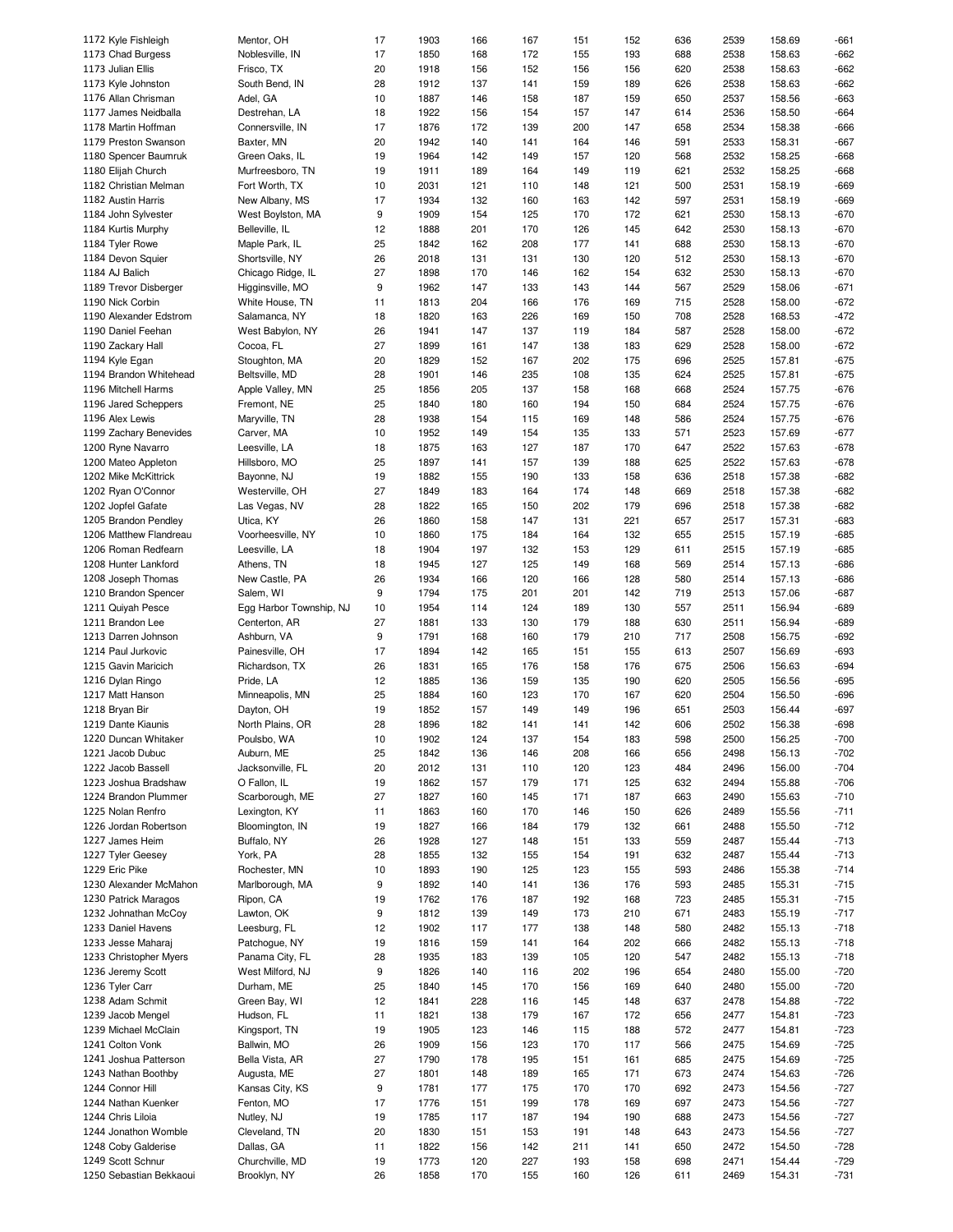| 1251 Vincent Schneider                   | Staten Island, NY           | 12       | 1875         | 131        | 182        | 118        | 160       | 591        | 2466         | 154.13           | $-734$           |
|------------------------------------------|-----------------------------|----------|--------------|------------|------------|------------|-----------|------------|--------------|------------------|------------------|
| 1252 Matthew Baum                        | Rowlett, TX                 | 18       | 1926         | 118        | 155        | 128        | 137       | 538        | 2464         | 154.00           | $-736$           |
| 1253 Tanner Goodman                      | Sonora, KY                  | 19       | 1856         | 116        | 155        | 153        | 182       | 606        | 2462         | 153.88           | $-738$           |
| 1254 Mason Tonsager                      | Sioux Falls, SD             | 17       | 1748         | 171        | 183        | 170        | 189       | 713        | 2461         | 153.81           | $-739$           |
|                                          |                             |          |              |            |            |            |           |            |              |                  |                  |
| 1254 Zachary Lessard                     | Greene, ME                  | 25       | 1771         | 177        | 161        | 151        | 201       | 690        | 2461         | 153.81           | $-739$           |
| 1256 Austin Henderson                    | Smyrna, GA                  | 17       | 1816         | 166        | 171        | 153        | 154       | 644        | 2460         | 153.75           | $-740$           |
| 1256 Colin Felberg                       | Omaha, NE                   | 26       | 1843         | 115        | 179        | 156        | 167       | 617        | 2460         | 153.75           | $-740$           |
| 1258 David Carter                        | Flower Mound, TX            | 12       | 1918         | 149        | 118        | 148        | 122       | 537        | 2455         | 153.44           | $-745$           |
|                                          |                             |          |              |            |            |            |           |            |              |                  |                  |
| 1258 Jackson Wood                        | Rogers, AR                  | 27       | 1882         | 129        | 146        | 143        | 155       | 573        | 2455         | 153.44           | $-745$           |
| 1260 Jonathan Guash                      | Staten Island, NY           | 10       | 1833         | 147        | 129        | 197        | 148       | 621        | 2454         | 153.38           | $-746$           |
| 1261 Patrick McDonald                    | Crown Point, IN             | 17       | 1843         | 126        | 159        | 153        | 172       | 610        | 2453         | 153.31           | $-747$           |
| 1262 Patrick Holden                      | Cambridge, WI               | 12       | 1816         | 151        | 180        | 164        | 141       | 636        | 2452         | 153.25           | $-748$           |
|                                          |                             |          |              |            |            |            |           |            |              |                  |                  |
| 1263 Steve Volling                       | Bolingbrook, IL             | 18       | 1880         | 120        | 159        | 139        | 152       | 570        | 2450         | 153.13           | $-750$           |
| 1263 Austin Castillo                     | Lynn Haven, FL              | 28       | 1923         | 102        | 128        | 139        | 158       | 527        | 2450         | 153.13           | $-750$           |
| 1265 Emmanuel Hodge                      | Plano, TX                   | 18       | 1848         | 171        | 166        | 111        | 153       | 601        | 2449         | 153.06           | $-751$           |
| 1266 Brian Weber                         | Zephyrhills, FL             | 26       | 1864         | 166        | 156        | 136        | 125       | 583        | 2447         | 152.94           | $-753$           |
|                                          |                             |          |              |            |            |            |           |            |              |                  |                  |
| 1267 Avery Manuel                        | Chicago Heights, IL         | 26       | 1832         | 106        | 183        | 156        | 168       | 613        | 2445         | 152.81           | $-755$           |
| 1268 Zach Schatz                         | Elk Grove Village, IL       | 9        | 1820         | 136        | 188        | 132        | 168       | 624        | 2444         | 152.75           | $-756$           |
| 1268 Christopher Shipley                 | Rockwall, TX                | 18       | 1943         | 121        | 131        | 123        | 126       | 501        | 2444         | 152.75           | $-756$           |
| 1268 Brenden Lampo                       | Coraopolis, PA              | 27       | 1765         | 129        | 159        | 182        | 209       | 679        | 2444         | 152.75           | $-756$           |
|                                          |                             |          |              |            |            |            |           |            |              |                  |                  |
| 1271 Trevor Yurek                        | Addison, IL                 | 10       | 1941         | 147        | 113        | 118        | 124       | 502        | 2443         | 152.69           | $-757$           |
| 1271 Jon Langevin                        | Eastlake, CO                | 10       | 1912         | 102        | 133        | 144        | 152       | 531        | 2443         | 152.69           | $-757$           |
| 1271 Ronald Williams                     | Clover, SC                  | 19       | 1876         | 138        | 136        | 179        | 114       | 567        | 2443         | 152.69           | $-757$           |
| 1274 Anthony Bellonio                    | Piscataway, NJ              | 10       | 1882         | 110        | 179        | 125        | 146       | 560        | 2442         | 152.63           | $-758$           |
|                                          |                             |          |              |            |            |            |           |            |              |                  |                  |
| 1275 Nicholas Thies                      | Lake Hopatcong, NY          | 17       | 1808         | 112        | 204        | 158        | 159       | 633        | 2441         | 152.56           | $-759$           |
| 1276 Philip Khuu                         | Skokie, IL                  | 20       | 1961         | 87         | 126        | 144        | 117       | 474        | 2435         | 152.19           | $-765$           |
| 1277 Evan Place                          | Powell, OH                  | 9        | 1898         | 104        | 143        | 150        | 139       | 536        | 2434         | 152.13           | $-766$           |
|                                          |                             |          |              |            |            |            |           |            |              |                  |                  |
| 1277 Chris Horsman                       | Rochester, MN               | 25       | 1807         | 176        | 151        | 160        | 140       | 627        | 2434         | 152.13           | $-766$           |
| 1279 Anthony Branca                      | Yorktown Heights, NY        | 19       | 1819         | 162        | 115        | 156        | 180       | 613        | 2432         | 152.00           | $-768$           |
| 1280 Ben Griffin                         | Crossville, TN              | 17       | 1787         | 153        | 174        | 169        | 145       | 641        | 2428         | 151.75           | $-772$           |
| 1280 Brandon Crews                       | Madison, AL                 | 27       | 1759         | 161        | 198        | 141        | 169       | 669        | 2428         | 151.75           | $-772$           |
|                                          |                             |          |              |            |            |            |           |            |              |                  |                  |
| 1282 Stephen Rae                         | Pierre, SD                  | 20       | 1873         | 177        | 122        | 147        | 107       | 553        | 2426         | 151.63           | $-774$           |
| 1283 Brandon Taber                       | Eagle Bridge, NY            | 17       | 1780         | 136        | 158        | 152        | 197       | 643        | 2423         | 151.44           | $-777$           |
| 1284 Jonathan Blair                      | Mesquite, TX                | 20       | 1836         | 133        | 136        | 133        | 184       | 586        | 2422         | 151.38           | $-778$           |
| 1285 Banner Bradshaw                     | Seguin, TX                  | 11       | 1786         | 162        | 185        | 146        | 142       | 635        | 2421         | 151.31           | $-779$           |
|                                          |                             |          |              |            |            |            |           |            |              |                  |                  |
| 1285 Cameron Waldhelm                    | Brick, NJ                   | 20       | 1919         | 162        | 114        | 115        | 111       | 502        | 2421         | 151.31           | $-779$           |
| 1285 Isaac Richardson                    | Seattle, WA                 | 28       | 1862         | 87         | 173        | 138        | 161       | 559        | 2421         | 151.31           | $-779$           |
| 1288 Cameron Patterson                   | Gulfport, MS                | 17       | 1748         | 176        | 161        | 199        | 135       | 671        | 2419         | 151.19           | $-781$           |
| 1289 James Reitano                       | East Brunswick, NJ          | 17       | 1839         | 154        | 102        | 145        | 168       | 569        | 2408         | 150.50           | $-792$           |
|                                          |                             |          |              |            |            |            |           |            |              |                  |                  |
| 1289 Jeremy Isaacs                       | Howell, NJ                  | 17       | 1782         | 141        | 163        | 157        | 165       | 626        | 2408         | 150.50           | $-792$           |
| 1289 Joshua Huber                        | Crestview, FL               | 28       | 1915         | 146        | 122        | 114        | 111       | 493        | 2408         | 150.50           | $-792$           |
| 1292 Jerred Perry                        | Danville, KY                | 20       | 1938         | 117        | 126        | 106        | 115       | 464        | 2402         | 150.13           | $-798$           |
| 1293 Jonathan Beyer                      | Dallas, TX                  | 20       | 1771         | 176        | 112        | 186        | 150       | 624        | 2395         | 149.69           | $-805$           |
|                                          |                             |          |              |            |            |            |           |            |              |                  |                  |
| 1293 Nick Stein                          | Vinton, IA                  | 27       | 1697         | 211        | 156        | 160        | 171       | 698        | 2395         | 149.69           | $-805$           |
| 1295 Brandon Kirby                       | Westport, MA                | 9        | 1839         | 139        | 158        | 153        | 104       | 554        | 2393         | 149.56           | $-807$           |
| 1296 Elijah Davila                       | Grand Prairie, TX           | 12       | 1784         | 149        | 161        | 183        | 115       | 608        | 2392         | 149.50           | $-808$           |
|                                          |                             | 9        | 1748         | 155        |            |            |           | 641        |              |                  | $-811$           |
| 1297 Joshua Welch                        | Ranburne, AL                |          |              |            | 189        | 166        | 131       |            | 2389         | 149.31           |                  |
| 1298 Stephen Luna                        | Antelope, CA                | 26       | 1854         | 129        | 146        | 134        | 121       | 530        | 2384         | 149.00           | $-816$           |
| 1299 Andrew Wehner                       | Pittsburgh, PA              | 25       | 1817         | 139        | 143        | 159        | 124       | 565        | 2382         | 148.88           | $-818$           |
| 1300 Nicholas Orefice                    | Longwood, FL                | 11       | 1728         | 167        | 182        | 137        | 163       | 649        | 2377         | 148.56           | $-823$           |
|                                          |                             |          |              |            |            |            |           |            |              |                  |                  |
| 1301 Stephen Brault                      | Mooresburg, TN              | 19       | 1733         | 161        | 172        | 156        | 154       | 643        | 2376         | 148.50           | $-824$           |
| 1302 Pablo Gaztambide                    | San Juan, PR                | 20       | 1841         | 136        | 135        | 135        | 127       | 533        | 2374         | 148.38           | $-826$           |
| 1303 Stephen Pater                       | New Kensington, PA          | 12       | 1752         | 103        | 174        | 155        | 188       | 620        | 2372         | 148.25           | $-828$           |
| 1303 Mathew Mcallister                   | Bella Vista, AR             | 27       | 1733         | 176        | 155        | 141        | 167       | 639        | 2372         | 148.25           | $-828$           |
|                                          |                             |          |              |            |            |            |           |            |              |                  |                  |
| 1305 Chase Stout                         | Steelville, MO              | 17       | 1826         | 125        | 179        | 108        | 133       | 545        | 2371         | 148.19           | $-829$           |
| 1306 Jacob Benefield                     | Hixson, TN                  | 9        | 1785         | 149        | 137        | 151        | 148       | 585        | 2370         | 148.13           | -830             |
| 1307 Cameron Atherton                    | Fayette, ME                 | 19       | 1823         | 177        | 127        | 131        | 111       | 546        | 2369         | 148.06           | $-831$           |
| 1307 Brandon Sears                       | Imperial, MO                | 25       | 1780         | 117        | 169        | 146        | 157       | 589        | 2369         | 148.06           | $-831$           |
|                                          |                             |          |              |            |            |            |           |            |              |                  |                  |
| 1309 Bryan Tapper                        | Elkridge, MD                | 27       | 1694         | 199        | 133        | 183        | 154       | 669        | 2363         | 147.69           | $-837$           |
| 1310 Seth Kolreg                         | Auburn, ME                  | 19       | 1698         | 191        | 141        | 142        | 187       | 661        | 2359         | 147.44           | $-841$           |
| 1311 Doug Fowler                         | Ardmore, AL                 | 27       | 1744         | 173        | 116        | 156        | 169       | 614        | 2358         | 147.38           | $-842$           |
| 1312 Randy Newlin                        | Falling Waters, WV          | 20       | 1800         | 138        | 118        | 130        | 169       | 555        | 2355         | 147.19           | -845             |
|                                          |                             | 27       |              |            |            |            |           |            |              |                  |                  |
| 1313 Tyler Sims                          | Portage, IN                 |          | 1739         | 155        | 151        | 129        | 169       | 604        | 2343         | 146.44           | -857             |
| 1313 Nicolas Eichler                     | Bentonville, AR             | 27       | 1734         | 115        | 197        | 167        | 130       | 609        | 2343         | 146.44           | $-857$           |
| 1315 Bart Snyder                         | Olean, NY                   | 11       | 1657         | 170        | 184        | 143        | 186       | 683        | 2340         | 146.25           | -860             |
| 1316 Lou Scataglia                       | Pittsburgh, PA              | 27       | 1778         | 172        | 132        | 130        | 124       | 558        | 2336         | 146.00           | $-864$           |
|                                          |                             |          |              |            |            |            |           |            |              |                  |                  |
| 1317 Justin Bushor                       | Gillette, WY                | 18       | 1861         | 98         | 115        | 122        | 135       | 470        | 2331         | 145.69           | -869             |
| 1318 Matt Myers                          | Ridgewood, NJ               | 9        | 1678         | 141        | 190        | 182        | 139       | 652        | 2330         | 145.63           | $-870$           |
| 1319 Kendall Milner                      | Powell, OH                  | 19       | 1697         | 147        | 199        | 136        | 145       | 627        | 2324         | 145.25           | $-876$           |
| 1320 Caleb Wallace                       | Kannapolis, NC              | 18       | 1829         | 136        | 117        | 141        | 100       | 494        | 2323         | 145.19           | $-877$           |
|                                          |                             |          |              |            |            |            |           |            |              |                  |                  |
| 1321 Nick Meecha                         | White House, TN             | 11       | 1705         | 146        | 183        | 126        | 160       | 615        | 2320         | 145.00           | -880             |
| 1322 Brody Roskelley                     |                             | 9        | 1747         | 120        | 155        | 192        | 101       | 568        | 2315         | 144.69           | -885             |
| 1323 Zachary Barrett                     | Minot, ND                   |          |              | 100        | 144        | 108        | 113       | 465        | 2298         | 143.63           | $-902$           |
|                                          | Murfreesboro, TN            | 26       | 1833         |            |            |            |           |            |              |                  |                  |
|                                          |                             |          |              |            |            |            |           |            |              |                  |                  |
| 1324 Paul Lytal                          | Claremore, OK               | 9        | 1677         | 142        | 177        | 159        | 140       | 618        | 2295         | 143.44           | $-905$           |
| 1325 Logan Goodman                       | Sullivan, IN                | 25       | 1740         | 125        | 146        | 136        | 143       | 550        | 2290         | 143.13           | $-910$           |
| 1326 Noah Bannister                      | Mooresville, IN             | 12       | 1674         | 177        | 149        | 119        | 169       | 614        | 2288         | 143.00           | $-912$           |
| 1326 Evan Soukup                         | Chesterfield, VA            | 18       | 1715         | 137        | 148        | 122        | 166       | 573        | 2288         | 143.00           | $-912$           |
|                                          |                             |          |              |            |            |            |           |            |              |                  |                  |
| 1328 Josh Johnson<br>1329 Patrick Nelson | Rochester, NY<br>Howell, NJ | 11<br>17 | 1677<br>1732 | 144<br>111 | 192<br>171 | 156<br>175 | 115<br>91 | 607<br>548 | 2284<br>2280 | 142.75<br>142.50 | $-916$<br>$-920$ |